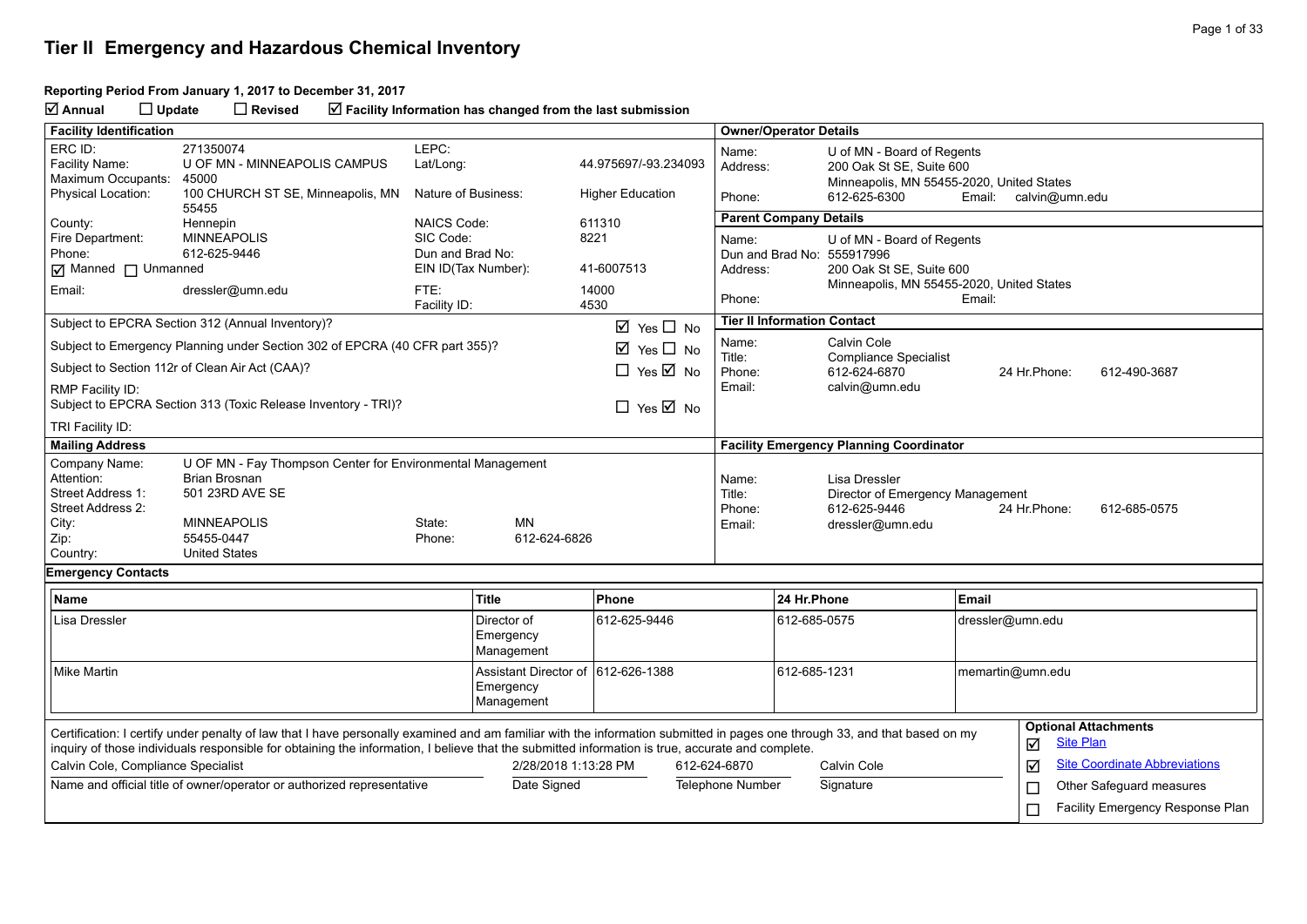#### **Tier II Emergency and Hazardous Chemical Inventory Facility/Site Name: U OF MN - MINNEAPOLIS CAMPUS-----ERC ID: 271350074**

| <b>Chemical Description</b>                                          | <b>Physical Hazards</b>                                |                                        |                           |                                                                            | <b>Health Hazards</b>                                     |                          |                                    |  |
|----------------------------------------------------------------------|--------------------------------------------------------|----------------------------------------|---------------------------|----------------------------------------------------------------------------|-----------------------------------------------------------|--------------------------|------------------------------------|--|
| Chemical ID:<br>547051<br>Check if Chemical Information is<br>☑      | $\Box$ Combustible dust                                |                                        |                           |                                                                            | $\boxtimes$ Acute toxicity (any route of exposure)        |                          |                                    |  |
| changed from the last submission:                                    | $\boxtimes$ Corrosive to metal                         |                                        |                           |                                                                            | $\Box$ Aspiration hazard                                  |                          |                                    |  |
| CAS #:<br>7782-50-5<br>Trade Secret:                                 | $\Box$ Explosive                                       |                                        |                           |                                                                            | $\Box$ Carcinogenicity                                    |                          |                                    |  |
| П<br><b>Chemical Name:</b><br><b>CHLORINE</b>                        | $\Box$ Flammable (gases, aerosols, liquids, or solids) |                                        |                           |                                                                            | $\Box$ Germ cell mutagenicity                             |                          |                                    |  |
| Exceeds TPQ: $\overline{M}$<br>EHS:<br>Contains EHS: $\Box$<br>☑     | $\boxtimes$ Gas under pressure                         |                                        |                           |                                                                            | $\Box$ Hazard Not Otherwise Classified (HNOC)             |                          |                                    |  |
| EHS Name:<br><b>CHLORINE</b>                                         | $\Box$ Hazard Not Otherwise Classified (HNOC)          |                                        |                           |                                                                            | $\Box$ Reproductive toxicity                              |                          |                                    |  |
| $\boxtimes$ Pure $\Box$ Mix<br>$\Box$ Solid $\Box$ Liquid $\Box$ Gas | $\Box$ In contact with water emits flammable gas       |                                        |                           |                                                                            | Respiratory or skin sensitization                         |                          |                                    |  |
| Chemical Added On:<br>Exceed TPQ On:                                 | $\Box$ Organic peroxide                                |                                        |                           |                                                                            | $\boxtimes$ Serious eye damage or eye irritation          |                          |                                    |  |
| Check if the chemical is below<br>П<br>reporting threshold:          | $\boxtimes$ Oxidizer (liquid, solid or gas)            |                                        |                           |                                                                            | $\Box$ Simple asphyxiant                                  |                          |                                    |  |
|                                                                      |                                                        | $\Box$ Pyrophoric (liquid or solid)    |                           |                                                                            | $\boxtimes$ Skin corrosion or irritation                  |                          |                                    |  |
|                                                                      | $\Box$ Pyrophoric gas                                  |                                        |                           |                                                                            | $\Box$ Specific target organ toxicity (single or repeated |                          |                                    |  |
|                                                                      | $\Box$ Self-heating                                    |                                        |                           |                                                                            | exposure)                                                 |                          |                                    |  |
|                                                                      | $\Box$ Self-reactive                                   |                                        |                           |                                                                            |                                                           |                          |                                    |  |
| Inventory                                                            |                                                        |                                        |                           | <b>Storage Codes &amp; Location</b>                                        |                                                           |                          |                                    |  |
| Max Daily Amt (lbs): 1800                                            | <b>Container Type</b>                                  | <b>Pressure</b>                        | <b>Temperature</b>        | <b>Storage</b><br>Location                                                 | <b>Description</b>                                        | Lat/Long                 | <b>Max Amt At</b><br>Location(lbs) |  |
| Max Daily Amt Code: 04                                               | [L]Cylinder                                            | [2]Greater                             | [4]Ambient                | <b>AQUATIC</b>                                                             |                                                           | 44.975697/-              |                                    |  |
| Avg Daily Amt (lbs): 1080                                            |                                                        | than ambient                           | temperature               | CENNTER.<br>1900                                                           |                                                           | 93.234093                |                                    |  |
| Avg Daily Amt Code: 04                                               |                                                        | pressure                               |                           | <b>UNIVERSITY</b>                                                          |                                                           |                          |                                    |  |
| Max Amt in Largest Container (lbs):                                  |                                                        |                                        |                           | AVE SE                                                                     |                                                           |                          |                                    |  |
| No of days onsite: 365                                               | [L]Cylinder                                            | [2]Greater<br>than ambient<br>pressure | [4]Ambient<br>temperature | <b>COOKE</b><br><b>HALL, 1910</b><br><b>UNIVERSITY</b><br><b>AVENUE SE</b> |                                                           | 44.975697/-<br>93.234093 |                                    |  |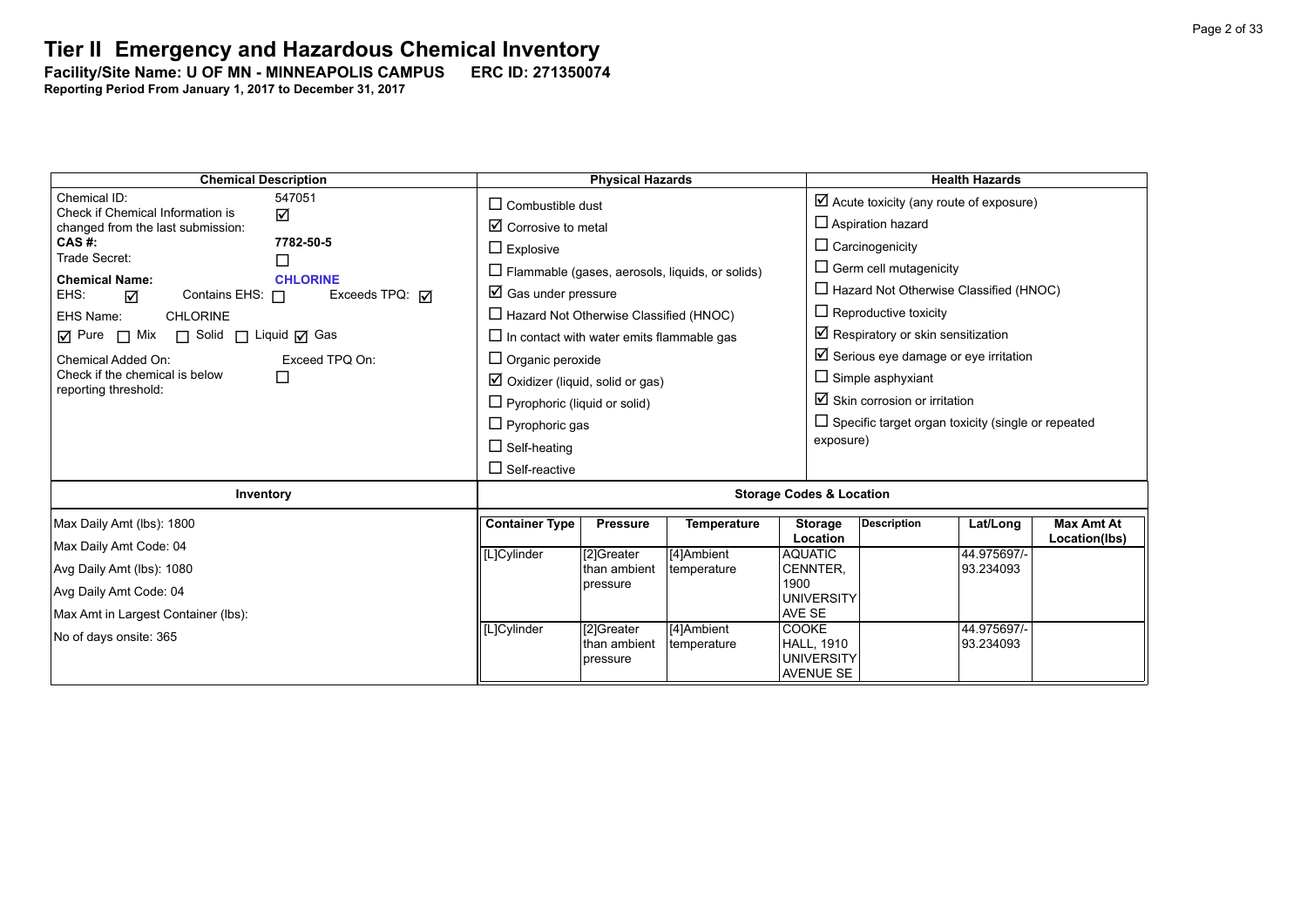**Facility/Site Name: U OF MN - MINNEAPOLIS CAMPUS-----ERC ID: 271350074**

| <b>Chemical Description</b>                                                                                                                                                                                                                                                                                                                                                                                                          |                                                                                                                                                                                                                                                                                                                                                                                                                                                                                                                                                                                                                                                                                                                                                                                                                                                                                                                                                                   | <b>Physical Hazards</b>                                                                                                             |                                                                                                                                                              |                                                                                                                                                                                                                                                                                                                                                                                                |                    | <b>Health Hazards</b>                                                                                                    |                                            |
|--------------------------------------------------------------------------------------------------------------------------------------------------------------------------------------------------------------------------------------------------------------------------------------------------------------------------------------------------------------------------------------------------------------------------------------|-------------------------------------------------------------------------------------------------------------------------------------------------------------------------------------------------------------------------------------------------------------------------------------------------------------------------------------------------------------------------------------------------------------------------------------------------------------------------------------------------------------------------------------------------------------------------------------------------------------------------------------------------------------------------------------------------------------------------------------------------------------------------------------------------------------------------------------------------------------------------------------------------------------------------------------------------------------------|-------------------------------------------------------------------------------------------------------------------------------------|--------------------------------------------------------------------------------------------------------------------------------------------------------------|------------------------------------------------------------------------------------------------------------------------------------------------------------------------------------------------------------------------------------------------------------------------------------------------------------------------------------------------------------------------------------------------|--------------------|--------------------------------------------------------------------------------------------------------------------------|--------------------------------------------|
| Chemical ID:<br>547063<br>Check if Chemical Information is<br>☑<br>changed from the last submission:<br>CAS#:<br>68476-34-6<br>Trade Secret:<br>□<br><b>Chemical Name:</b><br><b>DIESEL FUEL</b><br>EHS:<br>Contains EHS: 0<br>Exceeds $TPQ: \Box$<br>$\Box$<br>EHS Name:<br>$\Box$ Pure $\Box$ Mix<br>□ Solid ☑ Liquid □ Gas<br>Chemical Added On:<br>Exceed TPQ On:<br>Check if the chemical is below<br>□<br>reporting threshold: | $\boxtimes$ Acute toxicity (any route of exposure)<br>$\Box$ Combustible dust<br>$\Box$ Aspiration hazard<br>$\Box$ Corrosive to metal<br>$\boxtimes$ Carcinogenicity<br>$\Box$ Explosive<br>$\Box$ Germ cell mutagenicity<br>$\boxtimes$ Flammable (gases, aerosols, liquids, or solids)<br>$\Box$ Hazard Not Otherwise Classified (HNOC)<br>$\Box$ Gas under pressure<br>$\boxtimes$ Reproductive toxicity<br>$\Box$ Hazard Not Otherwise Classified (HNOC)<br>$\boxtimes$ Respiratory or skin sensitization<br>$\Box$ In contact with water emits flammable gas<br>$\boxtimes$ Serious eye damage or eye irritation<br>$\Box$ Organic peroxide<br>$\Box$ Simple asphyxiant<br>$\Box$ Oxidizer (liquid, solid or gas)<br>$\boxtimes$ Skin corrosion or irritation<br>$\Box$ Pyrophoric (liquid or solid)<br>$\boxtimes$ Specific target organ toxicity (single or repeated<br>$\Box$ Pyrophoric gas<br>exposure)<br>$\Box$ Self-heating<br>$\Box$ Self-reactive |                                                                                                                                     |                                                                                                                                                              |                                                                                                                                                                                                                                                                                                                                                                                                |                    |                                                                                                                          |                                            |
| Inventory                                                                                                                                                                                                                                                                                                                                                                                                                            |                                                                                                                                                                                                                                                                                                                                                                                                                                                                                                                                                                                                                                                                                                                                                                                                                                                                                                                                                                   |                                                                                                                                     |                                                                                                                                                              | <b>Storage Codes &amp; Location</b>                                                                                                                                                                                                                                                                                                                                                            |                    |                                                                                                                          |                                            |
| Max Daily Amt (lbs): 403515<br>Max Daily Amt Code: 10<br>Avg Daily Amt (lbs): 237195<br>Avg Daily Amt Code: 10<br>Max Amt in Largest Container (lbs):<br>No of days onsite: 365                                                                                                                                                                                                                                                      | <b>Container Type</b><br>[C]Tank inside<br>building<br>[B]Below ground [1]Ambient<br>tank<br>[C]Tank inside<br>building<br>[C]Tank inside<br>building<br>[C]Tank inside<br>building                                                                                                                                                                                                                                                                                                                                                                                                                                                                                                                                                                                                                                                                                                                                                                               | <b>Pressure</b><br>[1]Ambient<br>pressure<br>pressure<br>[1]Ambient<br>pressure<br>[1]Ambient<br>pressure<br>[1]Ambient<br>pressure | Temperature<br>[4]Ambient<br>temperature<br>[4]Ambient<br>temperature<br>[4]Ambient<br>temperature<br>[4]Ambient<br>temperature<br>[4]Ambient<br>temperature | <b>Storage</b><br>Location<br>Cancer<br>Cardio<br>Research<br>Building,<br>2231 6th ST<br>SE,<br><b>4TH STREET</b><br><b>SWITCH</b><br>STATION.<br>1625 4TH ST<br><b>SE</b><br>717<br><b>DELAWARE</b><br>ST. SE<br><b>MARIUCCI</b><br>ARENA,<br>1901 4TH ST<br><b>SE</b><br><b>FAY</b><br><b>THOMPSON</b><br><b>CENTER</b><br><b>FOR</b><br><b>ENVIRONME</b><br><b>NTAL</b><br><b>MANAGEME</b> | <b>Description</b> | Lat/Long<br>44.975697/-<br>93.234093<br>44.975697/-<br>93.234093<br>44.975697/-<br>93.234093<br>44.975697/-<br>93.234093 | <b>Max Amt At</b><br>Location(lbs)<br>4490 |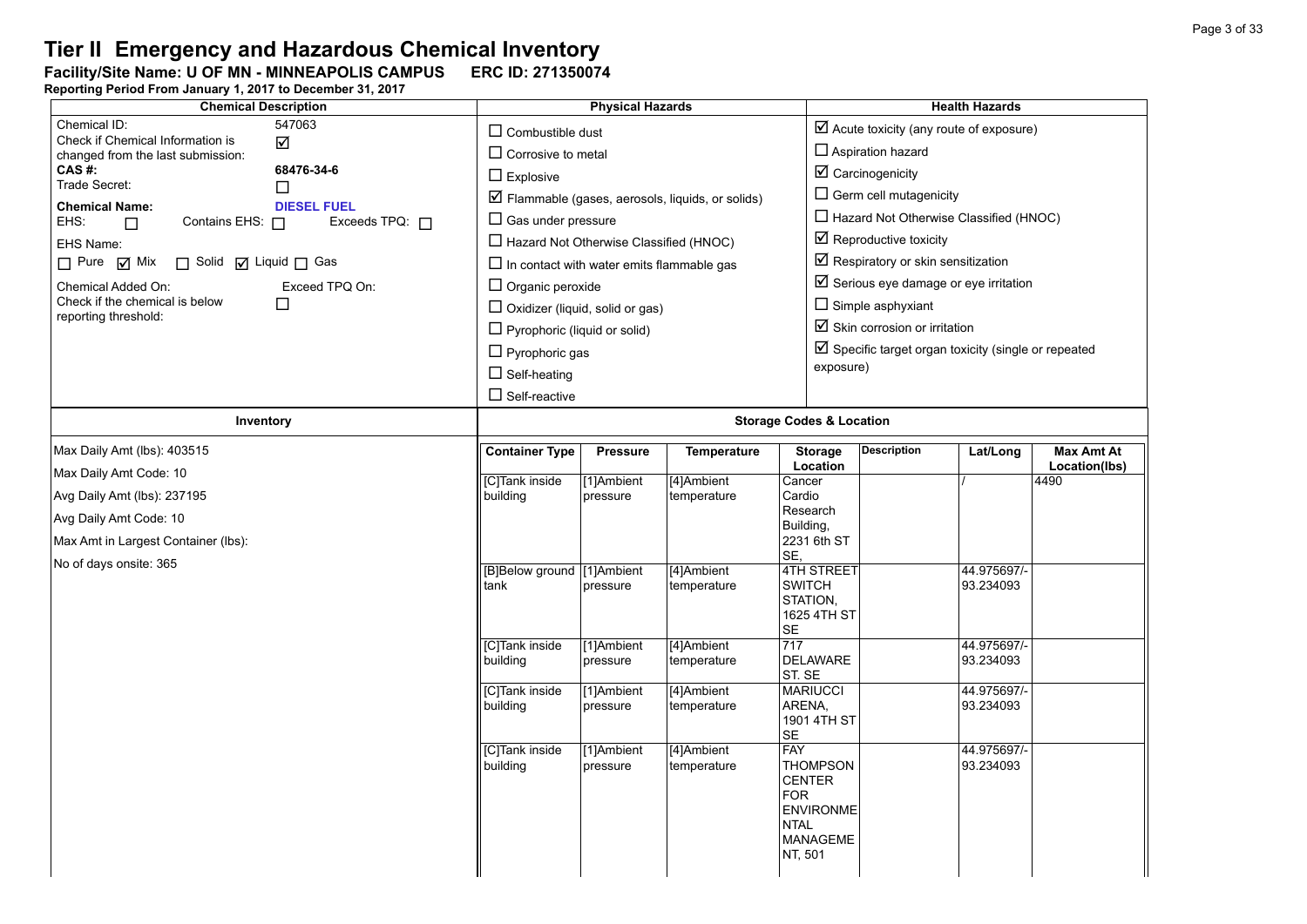**Facility/Site Name: U OF MN - MINNEAPOLIS CAMPUS-----ERC ID: 271350074**

|                                    |                        |                           | 23RD AVE<br><b>SE</b>                                                                                           |                          |
|------------------------------------|------------------------|---------------------------|-----------------------------------------------------------------------------------------------------------------|--------------------------|
| [B]Below ground<br>tank            | [1]Ambient<br>pressure | [4]Ambient<br>temperature | <b>HASSELMO</b><br><b>HALL, 400</b><br><b>CHURCH ST</b><br><b>SE</b>                                            | 44.975697/-<br>93.234093 |
| [C]Tank inside<br>building         | [1]Ambient<br>pressure | [4]Ambient<br>temperature | <b>HASSELMO</b><br><b>HALL, 400</b><br>CHURCH ST<br><b>SE</b>                                                   | 44.975697/-<br>93.234093 |
| [A]Above ground [1]Ambient<br>tank | pressure               | [4]Ambient<br>temperature | <b>CENTER</b><br><b>FOR</b><br><b>MAGNETIC</b><br><b>RESONANC</b><br>E<br>RESEARCH,<br>2021 6TH ST<br><b>SE</b> | 44.975697/-<br>93.234093 |
| [B]Below ground [1]Ambient<br>tank | pressure               | [4]Ambient<br>temperature | <b>WALTER</b><br>LIBRARY,<br>117<br><b>PLEASANT</b><br>ST <sub>SE</sub>                                         | 29960                    |
| [A]Above ground [1]Ambient<br>tank | pressure               | [4]Ambient<br>temperature | <b>WALTER</b><br>LIBRARY,<br>117<br>PLEASANT<br>ST SE                                                           | 44.975697/-<br>93.234093 |
| [B]Below ground<br>tank            | [1]Ambient<br>pressure | [4]Ambient<br>temperature | <b>WEST BANK</b><br>DOCK, 271<br>19TH AVE S                                                                     | 44.975697/-<br>93.234093 |
| [C]Tank inside<br>building         | [1]Ambient<br>pressure | [4]Ambient<br>temperature | <b>ANDERSON</b><br><b>HALL, 257</b><br>19TH AVE S                                                               | 44.975697/-<br>93.234093 |
| [D]Steel drum                      | [1]Ambient<br>pressure | [4]Ambient<br>temperature | <b>MECHANICA</b><br>L<br><b>ENGENEERI</b><br>NG, 111<br><b>CHURCH ST</b><br><b>SE</b>                           | 44.975697/-<br>93.234093 |
| [C]Tank inside<br>building         | [1]Ambient<br>pressure | [4]Ambient<br>temperature | <b>MIDDLEBRO</b><br>OK HALL.<br>412 22ND<br>AVE <sub>S</sub>                                                    | 44.975697/-<br>93.234093 |
| [C]Tank inside<br>building         | [1]Ambient<br>pressure | [4]Ambient<br>temperature | <b>WALTER F</b><br><b>MONDALE</b><br><b>HALL, 229</b><br>19TH AVE S                                             | 44.975697/-<br>93.234093 |
| [B]Below ground<br>tank            | [1]Ambient<br>pressure | [4]Ambient<br>temperature | 21ST<br><b>AVENUE</b><br><b>RAMP, 400</b><br>21ST AVE S                                                         | 44.975697/-<br>93.234093 |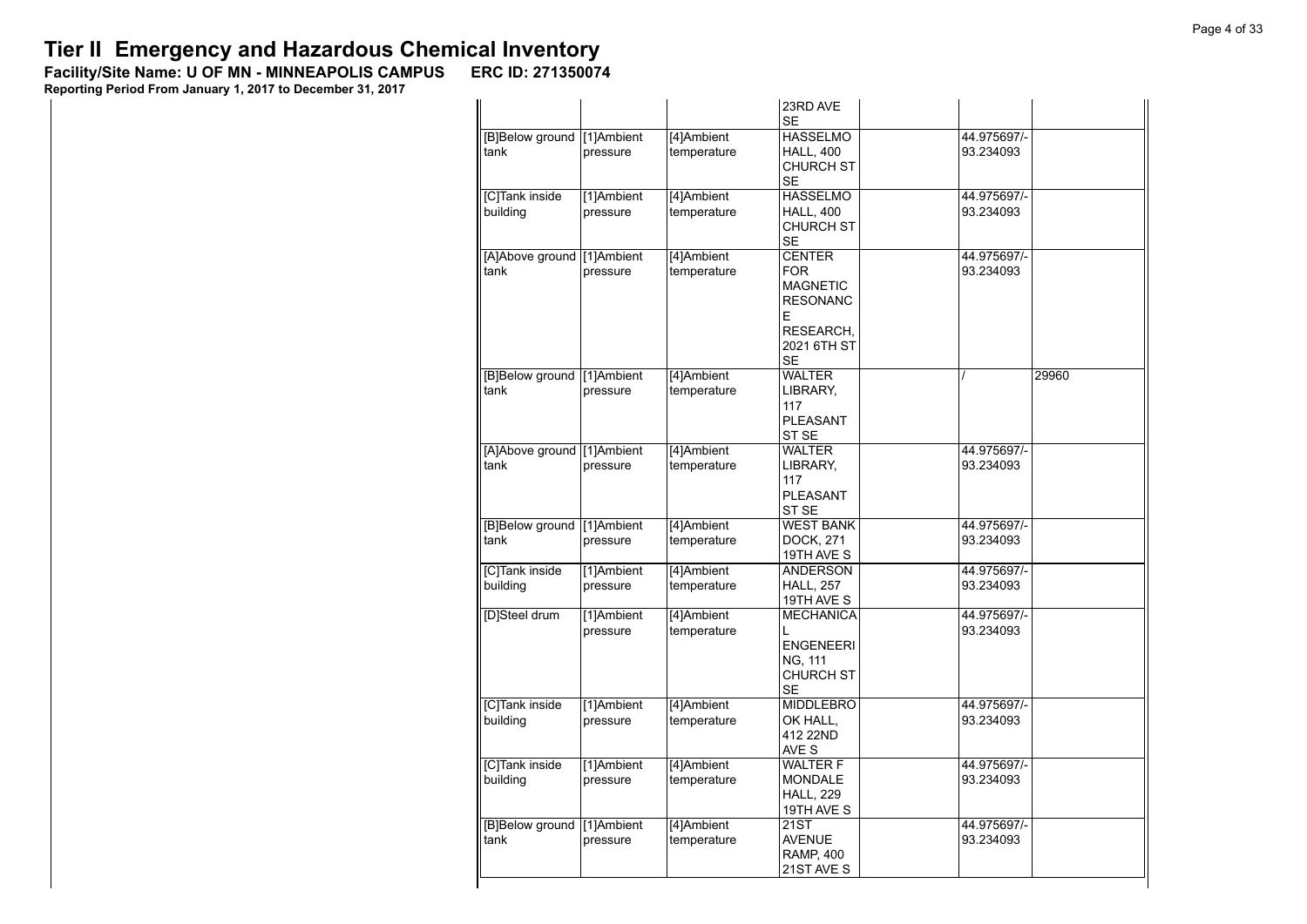**Facility/Site Name: U OF MN - MINNEAPOLIS CAMPUS-----ERC ID: 271350074**

| [C]Tank inside                     | [1]Ambient | [4]Ambient  | <b>HUBERT H</b>                   | 44.975697/-              |  |
|------------------------------------|------------|-------------|-----------------------------------|--------------------------|--|
| building                           | pressure   | temperature | <b>HUMPHREY</b>                   | 93.234093                |  |
|                                    |            |             | CENTER,                           |                          |  |
|                                    |            |             | 301 19TH                          |                          |  |
|                                    |            |             | AVE S                             |                          |  |
| [C]Tank inside                     | [1]Ambient | [4]Ambient  | 19TH                              | 44.975697/-              |  |
| building                           | pressure   | temperature | <b>AVENUE</b>                     | 93.234093                |  |
|                                    |            |             | <b>RAMP, 300</b>                  |                          |  |
|                                    |            |             | 19TH AVE S                        |                          |  |
| [C]Tank inside                     | [1]Ambient | [4]Ambient  | <b>CARLSON</b>                    | 44.975697/-              |  |
| building                           | pressure   | temperature | SCHOOL OF                         | 93.234093                |  |
|                                    |            |             | MANAGEME                          |                          |  |
|                                    |            |             | NT, 321                           |                          |  |
|                                    |            |             | 19TH AVE S                        |                          |  |
| [C]Tank inside                     | [1]Ambient | [4]Ambient  | <b>MAYO</b>                       | 44.975697/-              |  |
| building                           | pressure   | temperature | GARAGE,                           | 93.234093                |  |
|                                    |            |             | 420                               |                          |  |
|                                    |            |             | <b>DELAWARE</b>                   |                          |  |
|                                    |            |             | ST SE                             |                          |  |
| [C]Tank inside                     | [1]Ambient | [4]Ambient  | <b>ELMER L</b>                    | 44.975697/-              |  |
| building                           | pressure   | temperature | <b>ANDERSON</b>                   | 93.234093                |  |
|                                    |            |             | LIBRARY,                          |                          |  |
|                                    |            |             | 222 21ST                          |                          |  |
|                                    |            |             | AVE S                             |                          |  |
| [A]Above ground [1]Ambient<br>tank |            | [4]Ambient  | <b>RIDDER</b><br><b>ARENA AND</b> | 44.975697/-<br>93.234093 |  |
|                                    | pressure   | temperature |                                   |                          |  |
|                                    |            |             | TENNIS                            |                          |  |
|                                    |            |             | FACILITY,<br>1815 4TH ST          |                          |  |
|                                    |            |             | <b>SE</b>                         |                          |  |
| [B]Below ground [1]Ambient         |            | [4]Ambient  | 4TH 4TH                           | 44.975697/-              |  |
| tank                               | pressure   | temperature | <b>STREET</b>                     | 93.234093                |  |
|                                    |            |             | SWITCH                            |                          |  |
|                                    |            |             | STATION,                          |                          |  |
|                                    |            |             | 1625 4TH ST                       |                          |  |
|                                    |            |             | SE                                |                          |  |
| [C]Tank inside                     | [1]Ambient | [4]Ambient  | <b>MARK G</b>                     | 44.975697/-              |  |
| building                           | pressure   | temperature | <b>YUDOF</b>                      | 93.234093                |  |
|                                    |            |             | <b>HALL, 200</b>                  |                          |  |
|                                    |            |             | <b>DELAWARE</b>                   |                          |  |
|                                    |            |             | ST SE                             |                          |  |
| [D]Steel drum                      | [1]Ambient | [4]Ambient  | <b>FAY</b>                        | 44.975697/-              |  |
|                                    | pressure   | temperature | <b>THOMPSON</b>                   | 93.234093                |  |
|                                    |            |             | <b>CENTER</b>                     |                          |  |
|                                    |            |             | <b>FOR</b>                        |                          |  |
|                                    |            |             | <b>ENVIRONME</b>                  |                          |  |
|                                    |            |             | <b>NTAL</b>                       |                          |  |
|                                    |            |             | <b>MANAGEME</b>                   |                          |  |
|                                    |            |             | NT, 501                           |                          |  |
|                                    |            |             | 23RD AVE                          |                          |  |
|                                    |            |             | SE                                |                          |  |
|                                    |            |             |                                   |                          |  |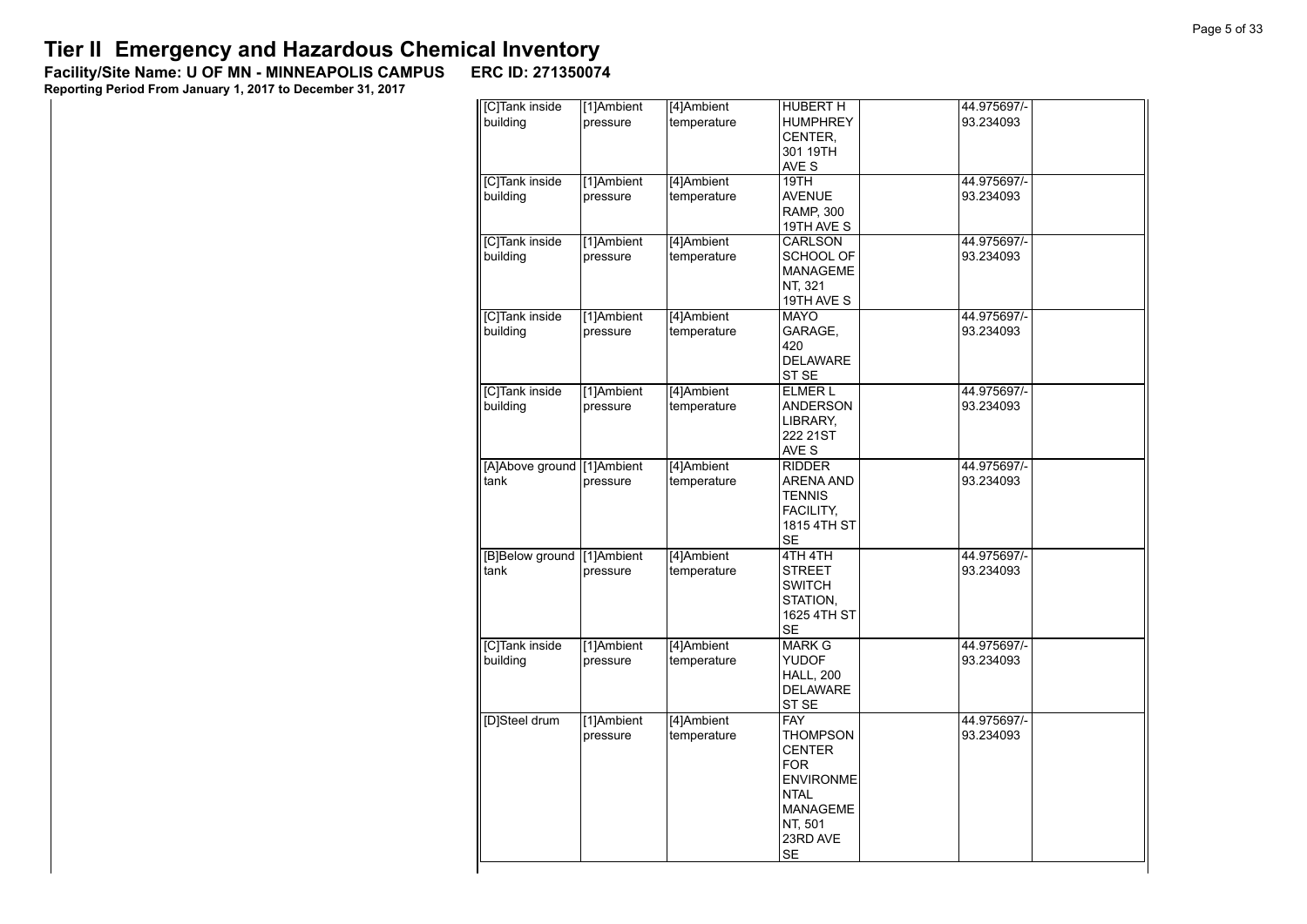**Facility/Site Name: U OF MN - MINNEAPOLIS CAMPUS-----ERC ID: 271350074**

| [C]Tank inside<br>building            | [1]Ambient<br>pressure | [4]Ambient<br>temperature | <b>WEAVER-DE</b><br>NSFORD,<br>308<br><b>HARVARD</b><br>ST SE                                         | 44.975697/-<br>93.234093 |       |
|---------------------------------------|------------------------|---------------------------|-------------------------------------------------------------------------------------------------------|--------------------------|-------|
| [C]Tank inside<br>building            | [1]Ambient<br>pressure | [4]Ambient<br>temperature | <b>WILLIAMSO</b><br>N HALL, 232<br>PILLSBURY<br>DR.                                                   | 44.975697/-<br>93.234093 |       |
| [B]Below ground<br>tank               | [1]Ambient<br>pressure | [4]Ambient<br>temperature | <b>CIVIL</b><br><b>ENGINEERI</b><br><b>NG</b><br>BUILDING,<br>500<br><b>PILLSBURY</b><br>DR.          |                          | 4494  |
| [C]Tank inside<br>building            | [1]Ambient<br>pressure | [4]Ambient<br>temperature | <b>4TH STREET</b><br><b>SWITCH</b><br>STATION,<br>1625 4TH ST<br>SE                                   | 44.975697/-<br>93.234093 |       |
| [B]Below ground [1]Ambient<br>tank    | pressure               | [4]Ambient<br>temperature | <b>TELECOMM</b><br><b>UNICATIONS</b><br>BUILDING,<br>90 CHURCH<br>ST <sub>SE</sub>                    |                          | 29960 |
| [B]Below ground<br>tank               | [1]Ambient<br>pressure | [4]Ambient<br>temperature | <b>CHURCH</b><br><b>STREET</b><br>GARAGE, 80<br><b>CHURCH ST</b><br><b>SE</b>                         |                          | 4494  |
| [B]Below ground   [1] Ambient<br>tank | pressure               | [4]Ambient<br>temperature | <b>ELECTRICA</b><br>Г<br><b>ENGINEERI</b><br>NG/<br><b>COMPUTER</b><br>SCIENCE,<br>200 UNION<br>ST SE |                          | 7490  |
| [C]Tank inside<br>building            | [1]Ambient<br>pressure | [4]Ambient<br>temperature | <b>ELECTRICA</b><br>L<br><b>ENGINEERI</b><br>NG/<br><b>COMPUTER</b><br>SCIENCE,<br>200 UNION<br>ST SE | 44.975697/-<br>93.234093 |       |
| [B]Below ground   [1] Ambient<br>tank | pressure               | [4]Ambient<br>temperature | <b>UNIVERSITY</b><br><b>AQUATIC</b><br><b>CENTER</b>                                                  |                          | 2247  |
| [A]Above ground   [1]Ambient<br>tank  | pressure               | [4]Ambient<br>temperature | <b>LIONS</b><br><b>RESEARCH</b>                                                                       | 44.975697/-<br>93.234093 |       |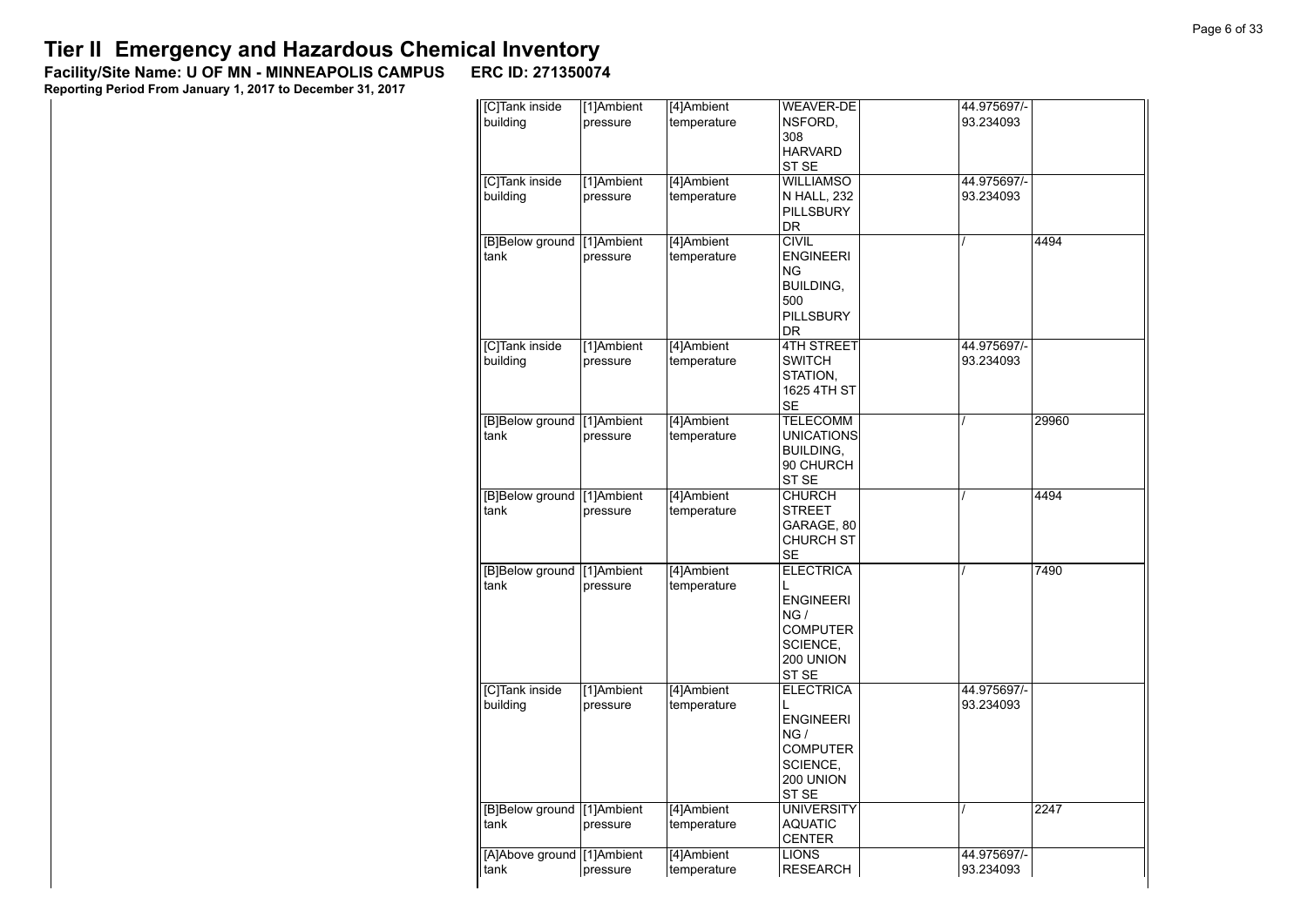**Facility/Site Name: U OF MN - MINNEAPOLIS CAMPUS-----ERC ID: 271350074**

|                              |            |             | <b>BUILDING,</b><br>2001 6TH ST |             |
|------------------------------|------------|-------------|---------------------------------|-------------|
|                              |            |             | SE                              |             |
| [A]Above ground [1]Ambient   |            | [4]Ambient  | <b>UNIVERSITY</b>               | 44.975697/- |
| tank                         | pressure   | temperature | <b>AVENUE</b>                   | 93.234093   |
|                              |            |             | <b>PARKING</b>                  |             |
|                              |            |             | RAMP, 1926                      |             |
|                              |            |             | <b>UNIVERSITY</b>               |             |
|                              |            |             | <b>AVENUE</b>                   |             |
| [A]Above ground [1]Ambient   |            | [4] Ambient | <b>WILLIAMS</b>                 | 44.975697/- |
| tank                         | pressure   | temperature | ARENA /                         | 93.234093   |
|                              |            |             | <b>SPORTS</b>                   |             |
|                              |            |             | PAVILION,                       |             |
|                              |            |             | 1925                            |             |
|                              |            |             | <b>UNIVERSITY</b>               |             |
|                              |            |             | <b>AVE</b>                      |             |
| [C]Tank inside               | [1]Ambient | [4]Ambient  | <b>COMSTOCK</b>                 | 44.975697/- |
| building                     | pressure   | temperature | <b>HALL, 210</b>                | 93.234093   |
|                              |            |             | <b>DELAWARE</b>                 |             |
|                              |            |             | ST SE                           |             |
| [B]Below ground              | [1]Ambient | [4]Ambient  | <b>YMCA</b>                     | 44.975697/- |
| tank                         | pressure   | temperature | <b>BUILDING.</b>                | 93.234093   |
|                              |            |             | 1901                            |             |
|                              |            |             | <b>UNIVERSITY</b>               |             |
|                              |            |             | <b>AVENUE</b>                   |             |
| [B]Below ground   [1]Ambient |            | [4]Ambient  | <b>MEDICAL</b>                  | 44.975697/- |
| tank                         | pressure   | temperature | <b>BIOSIENCE</b>                | 93.234093   |
|                              |            |             | <b>BLDG, 2101</b>               |             |
|                              |            |             | 6TH STREET                      |             |
|                              |            |             | SE                              |             |
| [A]Above ground [1]Ambient   |            | [4]Ambient  | 717                             | 44.975697/- |
| tank                         | pressure   | temperature | <b>DELAWARE</b>                 | 93.234093   |
|                              |            |             | ST. SE                          |             |
| [C]Tank inside               | [1]Ambient | [4]Ambient  | <b>COFFMAN</b>                  | 44.975697/- |
| building                     | pressure   | temperature | <b>MEMORIAL</b>                 | 93.234093   |
|                              |            |             | <b>UNION, 300</b>               |             |
|                              |            |             | <b>WASHINGTO</b>                |             |
|                              |            |             | N AVE SE                        |             |
| [A]Above ground [1]Ambient   |            | [4]Ambient  | <b>KOLTOFF</b>                  | 44.975697/- |
| tank                         | pressure   | temperature | <b>HALL, 225</b>                | 93.234093   |
|                              |            |             | PLEASANT                        |             |
|                              |            |             | ST <sub>SE</sub>                |             |
| [A]Above ground [1]Ambient   |            | [4]Ambient  | <b>NORTHROP</b>                 | 44.975697/- |
| tank                         | pressure   | temperature | <b>MEMORIAL</b>                 | 93.234093   |
|                              |            |             | <b>AUDITORIU</b>                |             |
|                              |            |             | M. 84                           |             |
|                              |            |             | <b>CHURCH ST</b>                |             |
|                              |            |             | <b>SE</b>                       |             |
| [C]Tank inside               | [1]Ambient | [4]Ambient  | <b>TCF BANK</b>                 | 44.975697/- |
| building                     | pressure   | temperature | STADIUM,                        | 93.234093   |
|                              |            |             | $420 - 23RD$                    |             |
|                              |            |             | <b>AVENUE SE</b>                |             |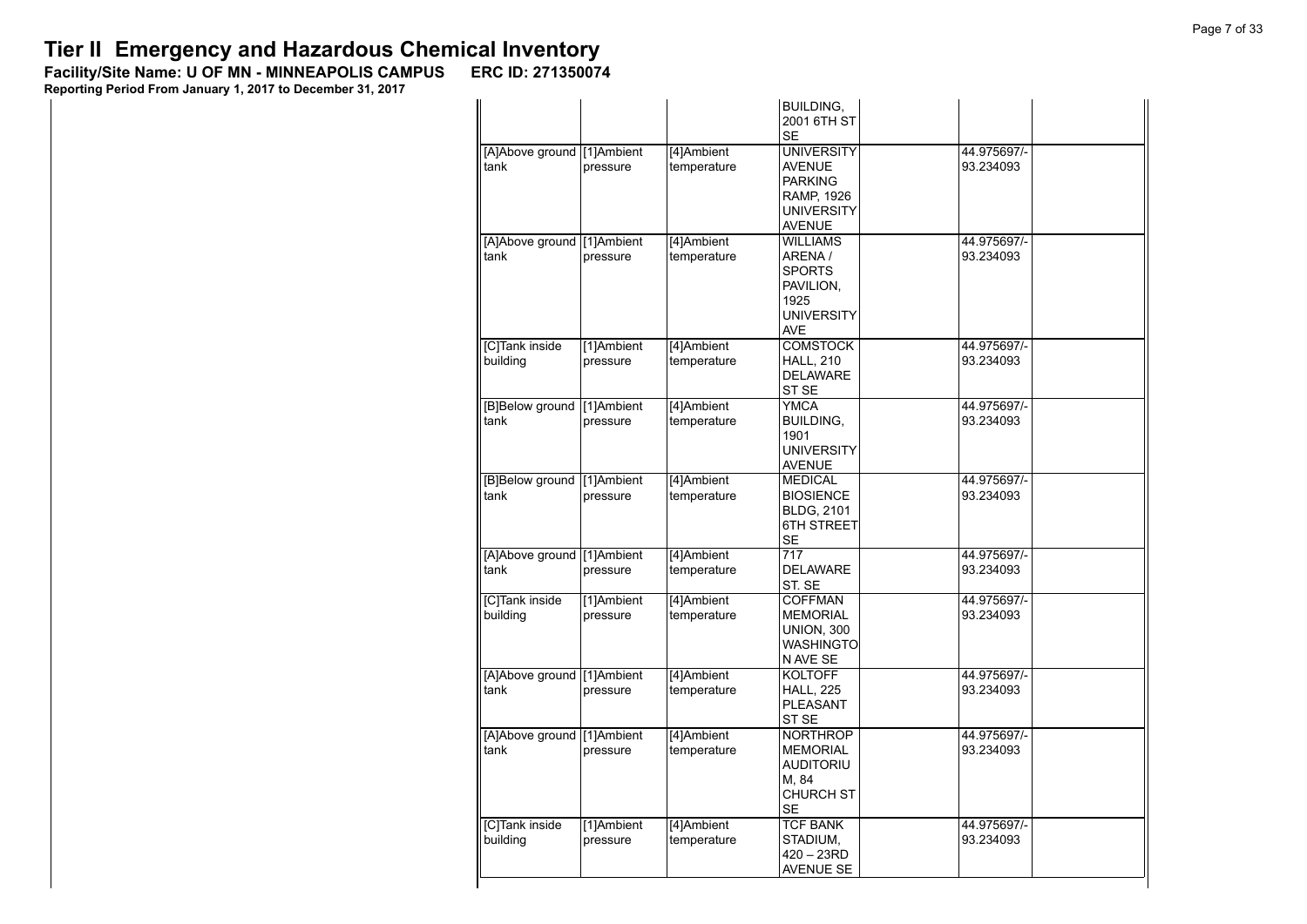**Facility/Site Name: U OF MN - MINNEAPOLIS CAMPUS-----ERC ID: 271350074**

| [C]Tank inside             | [1]Ambient | [4]Ambient  | <b>HANSON</b>               |                         | 44.975697/- |       |
|----------------------------|------------|-------------|-----------------------------|-------------------------|-------------|-------|
| building                   | pressure   | temperature | <b>HALL, 1925</b>           |                         | 93.234093   |       |
|                            |            |             | <b>FOURTH</b>               |                         |             |       |
|                            |            |             | <b>STREET S</b>             |                         |             |       |
| [C]Tank inside             | [1]Ambient | [4]Ambient  | <b>WASHINGTO</b>            |                         | 44.975697/- |       |
| building                   | pressure   | temperature | N AVENUE                    |                         | 93.234093   |       |
|                            |            |             | <b>RAMP, 501</b>            |                         |             |       |
|                            |            |             |                             |                         |             |       |
|                            |            |             | <b>WASHINGTO</b>            |                         |             |       |
|                            |            |             | N AVE SE                    |                         |             |       |
| [C]Tank inside             | [1]Ambient | [4]Ambient  | PHILLIPS-W                  |                         | 44.975697/- |       |
| building                   | pressure   | temperature | ANGENSTE                    |                         | 93.234093   |       |
|                            |            |             | EN                          |                         |             |       |
|                            |            |             | BUILDING,                   |                         |             |       |
|                            |            |             | 516                         |                         |             |       |
|                            |            |             | <b>DELAWARE</b>             |                         |             |       |
|                            |            |             | AVE SE                      |                         |             |       |
|                            |            |             |                             |                         |             |       |
| [B]Below ground            | [1]Ambient | [4]Ambient  | PHILLIPS-W                  |                         |             | 44940 |
| tank                       | pressure   | temperature | ANGENSTE                    |                         |             |       |
|                            |            |             | EN                          |                         |             |       |
|                            |            |             | <b>BUILDING,</b>            |                         |             |       |
|                            |            |             | 516                         |                         |             |       |
|                            |            |             | <b>DELAWARE</b>             |                         |             |       |
|                            |            |             | AVE SE                      |                         |             |       |
| [B]Below ground [1]Ambient |            | [4]Ambient  | <b>MCGUIRE</b>              |                         |             | 18725 |
| tank                       | pressure   | temperature | TRANSLATI                   |                         |             |       |
|                            |            |             | <b>ONAL</b>                 |                         |             |       |
|                            |            |             | <b>RESEARCH</b>             |                         |             |       |
|                            |            |             |                             |                         |             |       |
|                            |            |             | FACILITY,                   |                         |             |       |
|                            |            |             | 2001 6TH ST.                |                         |             |       |
|                            |            |             | <b>SE</b>                   |                         |             |       |
| [B]Below ground            | [1]Ambient | [4]Ambient  | Health Clinics West side of |                         |             | 37275 |
| tank                       | pressure   | temperature | and Surgery                 | building, south of      |             |       |
|                            |            |             | Center, 909                 | the mid line            |             |       |
|                            |            |             | Fulton St SE                |                         |             |       |
| [C]Tank inside             | [1]Ambient | [4]Ambient  | Microbiology                | Tank inside             |             | 4400  |
| building                   | pressure   | temperature | Research                    | building [5-139         |             |       |
|                            |            |             |                             |                         |             |       |
|                            |            |             | Facility, 689               | MRF]                    |             |       |
|                            |            |             | 23rd Ave. SE                |                         |             |       |
| [C]Tank inside             | [1]Ambient | [4]Ambient  |                             | AMUNDSON [570B Amund H] |             | 4400  |
| building                   | pressure   | temperature | <b>HALL, 421</b>            |                         |             |       |
|                            |            |             | <b>WASHINGTO</b>            |                         |             |       |
|                            |            |             | N AVE SE                    |                         |             |       |
| [C]Tank inside             | [1]Ambient | [4]Ambient  | U of MN                     |                         |             | 3355  |
| building                   | pressure   | temperature | <b>Health Clinics</b>       |                         |             |       |
|                            |            |             | and Surgery                 |                         |             |       |
|                            |            |             | Center, 909                 |                         |             |       |
|                            |            |             |                             |                         |             |       |
|                            |            |             | Fulton St.                  |                         |             |       |
|                            |            |             | SE.                         |                         |             |       |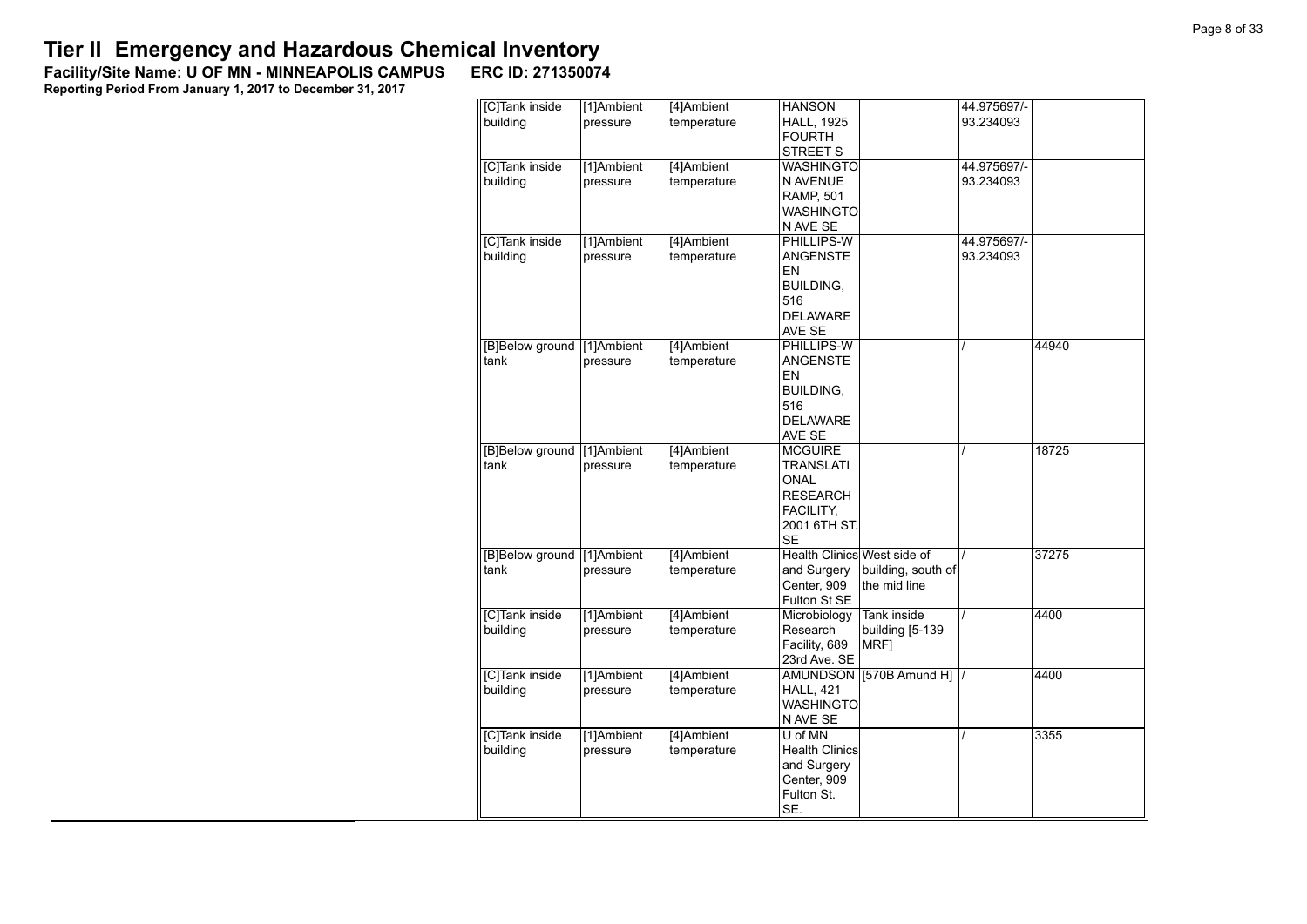**Facility/Site Name: U OF MN - MINNEAPOLIS CAMPUS-----ERC ID: 271350074**

|                                                                                                                                                                                                                                                                                                                                        | <b>Chemical Description</b>                                                                                                                                                                                                                                                                                                                               |                                             | <b>Physical Hazards</b>                                                          |                                                                                                                                               | <b>Health Hazards</b>                                                                                                                                                                                                                                                                                                                    |                                                      |                   |  |
|----------------------------------------------------------------------------------------------------------------------------------------------------------------------------------------------------------------------------------------------------------------------------------------------------------------------------------------|-----------------------------------------------------------------------------------------------------------------------------------------------------------------------------------------------------------------------------------------------------------------------------------------------------------------------------------------------------------|---------------------------------------------|----------------------------------------------------------------------------------|-----------------------------------------------------------------------------------------------------------------------------------------------|------------------------------------------------------------------------------------------------------------------------------------------------------------------------------------------------------------------------------------------------------------------------------------------------------------------------------------------|------------------------------------------------------|-------------------|--|
| Chemical ID:<br>Check if Chemical Information is<br>changed from the last submission:<br>CAS #:<br>Trade Secret:<br><b>Chemical Name:</b><br>EHS:<br>Contains EHS: $\Box$<br>$\Box$<br>EHS Name:<br>□ Solid □ Liquid □ Gas<br>$\nabla$ Pure $\Box$ Mix<br>Chemical Added On:<br>Check if the chemical is below<br>reporting threshold: | $\Box$ Combustible dust<br>$\Box$ Corrosive to metal<br>$\Box$ Explosive<br>$\boxtimes$ Gas under pressure<br>$\boxtimes$ Hazard Not Otherwise Classified (HNOC)<br>$\Box$ In contact with water emits flammable gas<br>$\Box$ Organic peroxide<br>$\Box$ Oxidizer (liquid, solid or gas)<br>$\Box$ Pyrophoric (liquid or solid)<br>$\Box$ Pyrophoric gas |                                             | $\Box$ Flammable (gases, aerosols, liquids, or solids)                           | $\Box$ Aspiration hazard<br>$\Box$ Carcinogenicity<br>$\Box$ Reproductive toxicity<br>$\boxtimes$ Simple asphyxiant                           | $\Box$ Acute toxicity (any route of exposure)<br>$\Box$ Germ cell mutagenicity<br>$\Box$ Hazard Not Otherwise Classified (HNOC)<br>$\Box$ Respiratory or skin sensitization<br>$\boxtimes$ Serious eye damage or eye irritation<br>$\boxtimes$ Skin corrosion or irritation<br>$\Box$ Specific target organ toxicity (single or repeated |                                                      |                   |  |
|                                                                                                                                                                                                                                                                                                                                        |                                                                                                                                                                                                                                                                                                                                                           | $\Box$ Self-heating<br>$\Box$ Self-reactive |                                                                                  |                                                                                                                                               | exposure)                                                                                                                                                                                                                                                                                                                                |                                                      |                   |  |
| Inventory                                                                                                                                                                                                                                                                                                                              |                                                                                                                                                                                                                                                                                                                                                           |                                             |                                                                                  |                                                                                                                                               | <b>Storage Codes &amp; Location</b>                                                                                                                                                                                                                                                                                                      |                                                      |                   |  |
| Max Daily Amt (lbs): 10100                                                                                                                                                                                                                                                                                                             |                                                                                                                                                                                                                                                                                                                                                           | <b>Container Type</b>                       | <b>Pressure</b>                                                                  | <b>Temperature</b>                                                                                                                            | <b>Storage</b><br><b>Description</b>                                                                                                                                                                                                                                                                                                     | Lat/Long                                             | <b>Max Amt At</b> |  |
| Max Daily Amt Code: 06<br>Avg Daily Amt (lbs): 10100<br>Avg Daily Amt Code: 06                                                                                                                                                                                                                                                         |                                                                                                                                                                                                                                                                                                                                                           | [R]Other<br>Desc:                           | [2]Greater<br>than ambient<br>pressure                                           | [6]Less than<br>ambient<br>temperature but not DELAWARE<br>cryogenic                                                                          | Location<br><b>COMSTOCK</b><br><b>HALL,210</b><br>ST. SE                                                                                                                                                                                                                                                                                 | 44.975697/-<br>93.234093                             | Location(lbs)     |  |
| Max Amt in Largest Container (lbs):<br>No of days onsite: 365                                                                                                                                                                                                                                                                          |                                                                                                                                                                                                                                                                                                                                                           | [R]Other<br>Desc:                           | [2]Greater<br>than ambient<br>pressure                                           | [6]Less than<br>ambient<br><b>FOR</b><br>temperature but not MAGNETIC<br>cryogenic<br><b>SE</b>                                               | <b>CENTER</b><br><b>RESONANC</b><br>RESEARCH,<br>2021 6TH ST                                                                                                                                                                                                                                                                             | 44.975697/-<br>93.234093                             |                   |  |
|                                                                                                                                                                                                                                                                                                                                        |                                                                                                                                                                                                                                                                                                                                                           | [R]Other<br>Desc:                           | [2]Greater<br>than ambient<br>pressure                                           | [6]Less than<br><b>OF</b><br>ambient<br>temperature but not PHYSICS,<br>cryogenic<br>116<br>SE                                                | <b>TATE LAB</b><br><b>CHURCH ST</b>                                                                                                                                                                                                                                                                                                      | 44.975697/-<br>93.234093                             |                   |  |
|                                                                                                                                                                                                                                                                                                                                        |                                                                                                                                                                                                                                                                                                                                                           | [R]Other<br>Desc:<br>[R]Other<br>Desc:      | [2]Greater<br>than ambient<br>pressure<br>[2]Greater<br>than ambient<br>pressure | [6]Less than<br>ambient<br>temperature but not 9 15TH ST<br><b>SE</b><br>cryogenic<br>[6]Less than<br>ambient<br>temperature but not ATHLETIC | <b>DONHOWE</b><br>BUILDING, 31<br><b>BIERMAN</b><br><b>FIELD</b>                                                                                                                                                                                                                                                                         | 44.975697/-<br>93.234093<br>44.975697/-<br>93.234093 |                   |  |
|                                                                                                                                                                                                                                                                                                                                        |                                                                                                                                                                                                                                                                                                                                                           |                                             |                                                                                  | cryogenic                                                                                                                                     | <b>BLDG</b>                                                                                                                                                                                                                                                                                                                              |                                                      |                   |  |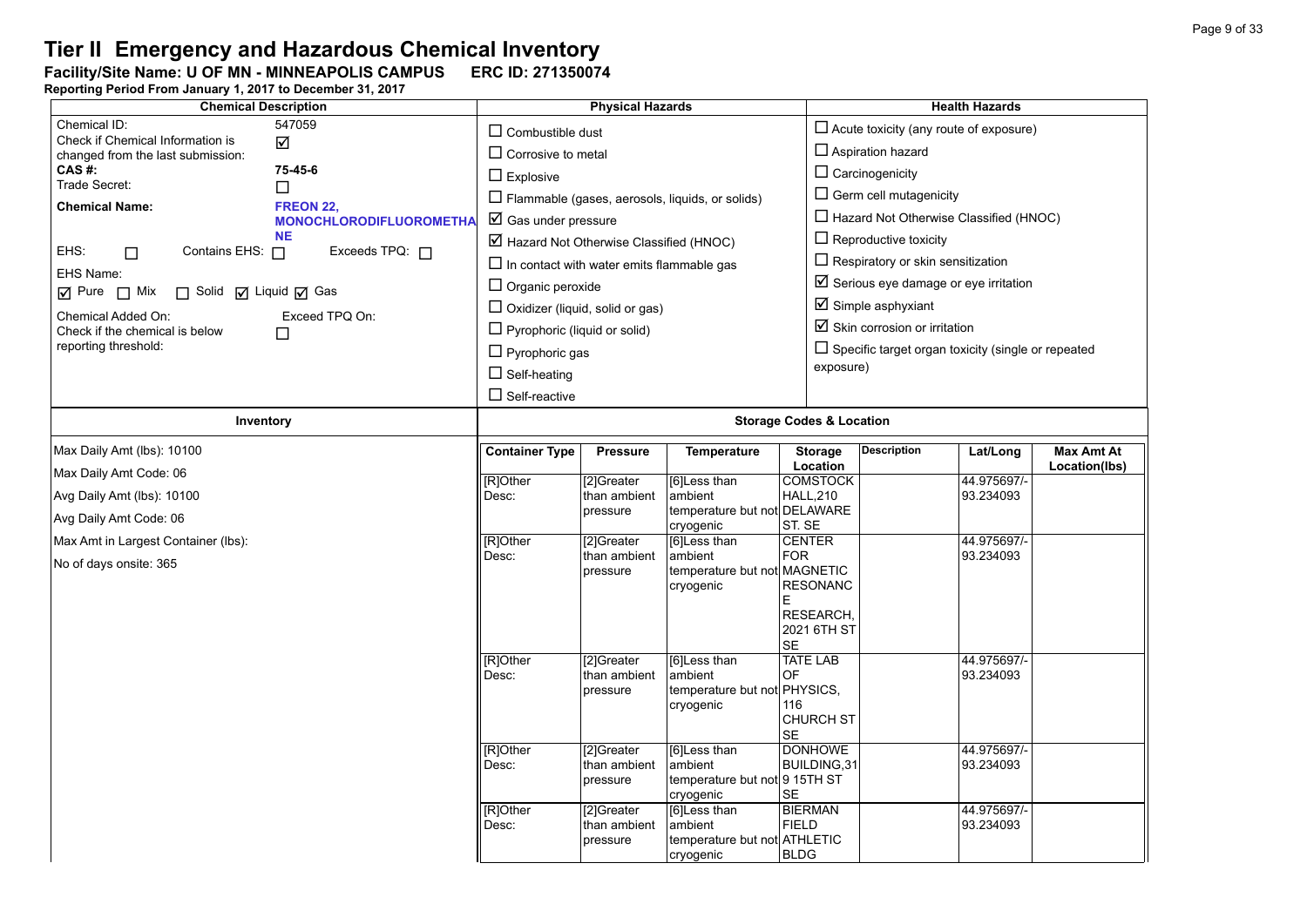**Facility/Site Name: U OF MN - MINNEAPOLIS CAMPUS-----ERC ID: 271350074**

| [R]Other          | [2]Greater                 | [6]Less than                  | 2642                         | 44.975697/-              |  |
|-------------------|----------------------------|-------------------------------|------------------------------|--------------------------|--|
| Desc:             | than ambient               | ambient                       | <b>UNIVERSITY</b>            | 93.234093                |  |
|                   | pressure                   | temperature but not AVENUE    |                              |                          |  |
|                   |                            | cryogenic                     |                              |                          |  |
| [R]Other          | [2]Greater                 | [6]Less than                  | <b>LIONS</b>                 | 44.975697/-              |  |
| Desc:             | than ambient               | ambient                       | <b>RESEARCH</b>              | 93.234093                |  |
|                   | pressure                   | temperature but not BLDG      |                              |                          |  |
|                   |                            | cryogenic                     |                              |                          |  |
| [R]Other          | [2]Greater                 | [6]Less than                  | <b>THOMPSON</b>              | 44.975697/-              |  |
| Desc:             | than ambient               | ambient                       | <b>CENTER</b>                | 93.234093                |  |
|                   | pressure                   | temperature but not FOR       |                              |                          |  |
|                   |                            | cryogenic                     | <b>ENVIRONME</b>             |                          |  |
|                   |                            |                               | <b>NTAL</b>                  |                          |  |
|                   |                            |                               | <b>MANAGEME</b><br><b>NT</b> |                          |  |
| [R]Other          | [2]Greater                 | [6]Less than                  | <b>INFORMATI</b>             | 44.975697/-              |  |
| Desc:             | than ambient               | ambient                       | ON                           | 93.234093                |  |
|                   | pressure                   | temperature but not TECHNOLO  |                              |                          |  |
|                   |                            | cryogenic                     | GY                           |                          |  |
| [R]Other          | [2]Greater                 | [6]Less than                  | <b>PATTEE</b>                | 44.975697/-              |  |
| Desc:             | than ambient               | ambient                       | <b>HALL</b>                  | 93.234093                |  |
|                   | pressure                   | temperature but not           |                              |                          |  |
|                   |                            | cryogenic                     |                              |                          |  |
| [R]Other          | [2]Greater                 | [6]Less than                  | <b>WULLING</b>               | 44.975697/-              |  |
| Desc:             | than ambient               | ambient                       | <b>HALL</b>                  | 93.234093                |  |
|                   | pressure                   | temperature but not           |                              |                          |  |
|                   |                            | cryogenic                     |                              |                          |  |
| [R]Other          | [2]Greater                 | [6]Less than                  | <b>FOWELL</b>                | 44.975697/-              |  |
| Desc:             | than ambient               | ambient                       | <b>HALL</b>                  | 93.234093                |  |
|                   | pressure                   | temperature but not           |                              |                          |  |
| [R]Other          | [2]Greater                 | cryogenic<br>[6]Less than     | <b>JOHNSON</b>               | 44.975697/-              |  |
| Desc:             | than ambient               | ambient                       | <b>HALL</b>                  | 93.234093                |  |
|                   | pressure                   | temperature but not           |                              |                          |  |
|                   |                            | cryogenic                     |                              |                          |  |
| [R]Other          | [2]Greater                 | [6]Less than                  | <b>SCIENCE</b>               | 44.975697/-              |  |
| Desc:             | than ambient               | ambient                       | <b>CLASSROO</b>              | 93.234093                |  |
|                   | pressure                   | temperature but not M         |                              |                          |  |
|                   |                            | cryogenic                     |                              |                          |  |
| [R]Other          | [2]Greater                 | [6]Less than                  | <b>SHEPHERD</b>              | 44.975697/-              |  |
| Desc:             | than ambient               | ambient                       | <b>LABS</b>                  | 93.234093                |  |
|                   | pressure                   | temperature but not           |                              |                          |  |
|                   |                            | cryogenic                     |                              |                          |  |
| [R]Other          | [2]Greater                 | [6]Less than                  | <b>WEISMAN</b>               | 44.975697/-              |  |
| Desc:             | than ambient               | ambient                       | <b>ART</b>                   | 93.234093                |  |
|                   | pressure                   | temperature but not MUSEUM    |                              |                          |  |
|                   |                            | cryogenic                     |                              |                          |  |
| [R]Other<br>Desc: | [2]Greater<br>than ambient | [6]Less than<br>ambient       | <b>MECHANICA</b><br>L        | 44.975697/-<br>93.234093 |  |
|                   | pressure                   | temperature but not ENGINEERI |                              |                          |  |
|                   |                            | cryogenic                     | <b>NG</b>                    |                          |  |
|                   |                            |                               |                              |                          |  |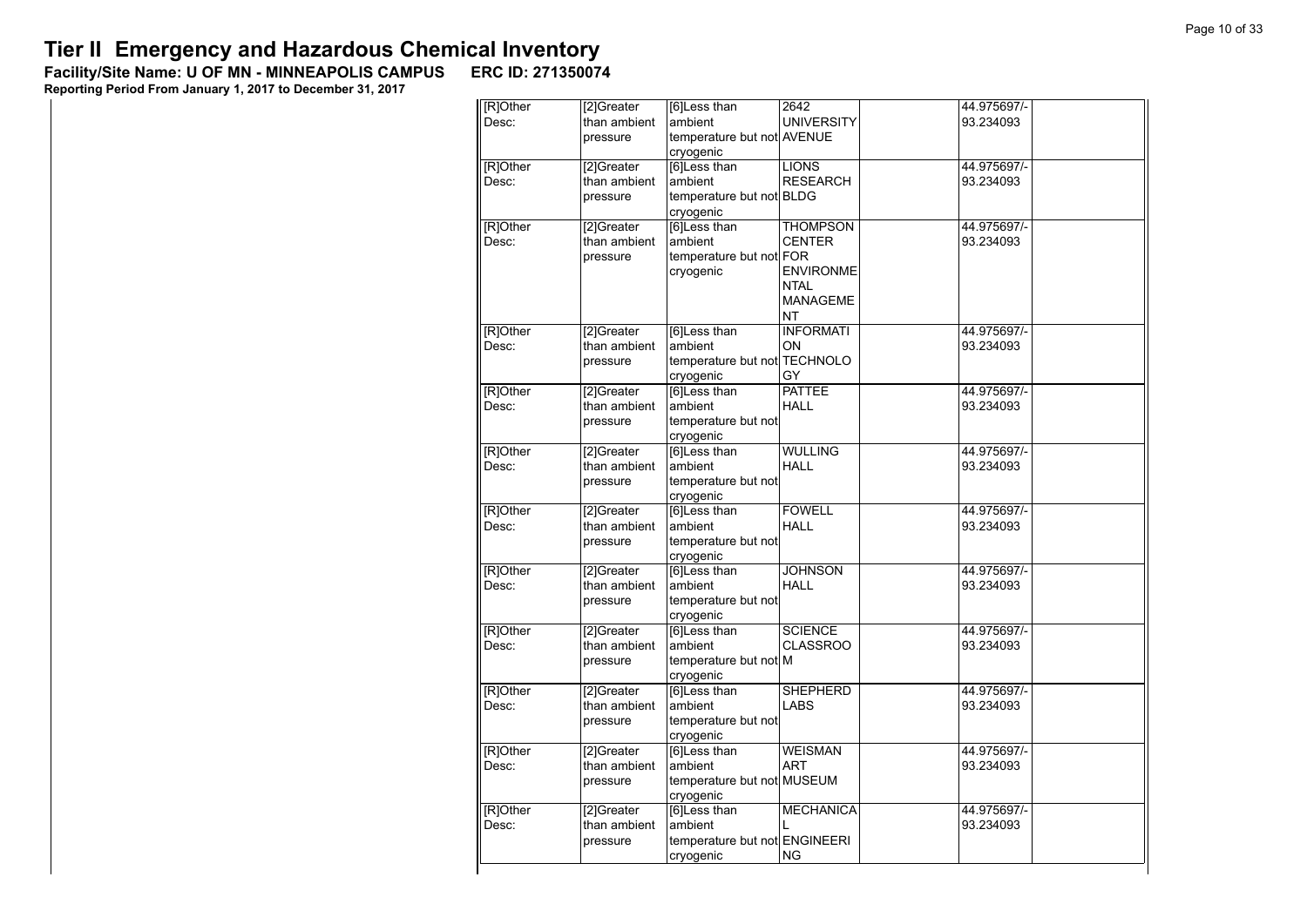**Facility/Site Name: U OF MN - MINNEAPOLIS CAMPUS-----ERC ID: 271350074**

| [R]Other | [2]Greater   | [6]Less than                 | <b>CENTENIAL</b>  | 44.975697/- |  |
|----------|--------------|------------------------------|-------------------|-------------|--|
| Desc:    | than ambient | ambient                      | <b>HALL, 614</b>  | 93.234093   |  |
|          | pressure     | temperature but not DELAWARE |                   |             |  |
|          |              | cryogenic                    | ST. SE            |             |  |
| [R]Other | [2]Greater   | [6]Less than                 | 1901              | 44.975697/- |  |
| Desc:    | than ambient | ambient                      | <b>UNIVERSITY</b> | 93.234093   |  |
|          | pressure     | temperature but not AVENUE   |                   |             |  |
|          |              | cryogenic                    |                   |             |  |
| [R]Other | [2]Greater   | [6]Less than                 | TRANSPOR          | 44.975697/- |  |
| Desc:    | than ambient | ambient                      | <b>TATION</b>     | 93.234093   |  |
|          | pressure     | temperature but not SAFETY   |                   |             |  |
|          |              | cryogenic                    | <b>BLDG</b>       |             |  |
| [R]Other | [2]Greater   | [6]Less than                 | <b>FOOD</b>       | 44.975697/- |  |
| Desc:    | than ambient | ambient                      | <b>OPERATION</b>  | 93.234093   |  |
|          | pressure     | temperature but not S BLDG   |                   |             |  |
|          |              | cryogenic                    |                   |             |  |
| [R]Other | [2]Greater   | [6]Less than                 | <b>WILLIAMS</b>   | 44.975697/- |  |
| Desc:    | than ambient | ambient                      | ARENA &           | 93.234093   |  |
|          | pressure     | temperature but not SPORTS   |                   |             |  |
|          |              | cryogenic                    | PAVILION, 19      |             |  |
|          |              |                              | 25                |             |  |
|          |              |                              | <b>UNIVERSITY</b> |             |  |
|          |              |                              | <b>AVENUE</b>     |             |  |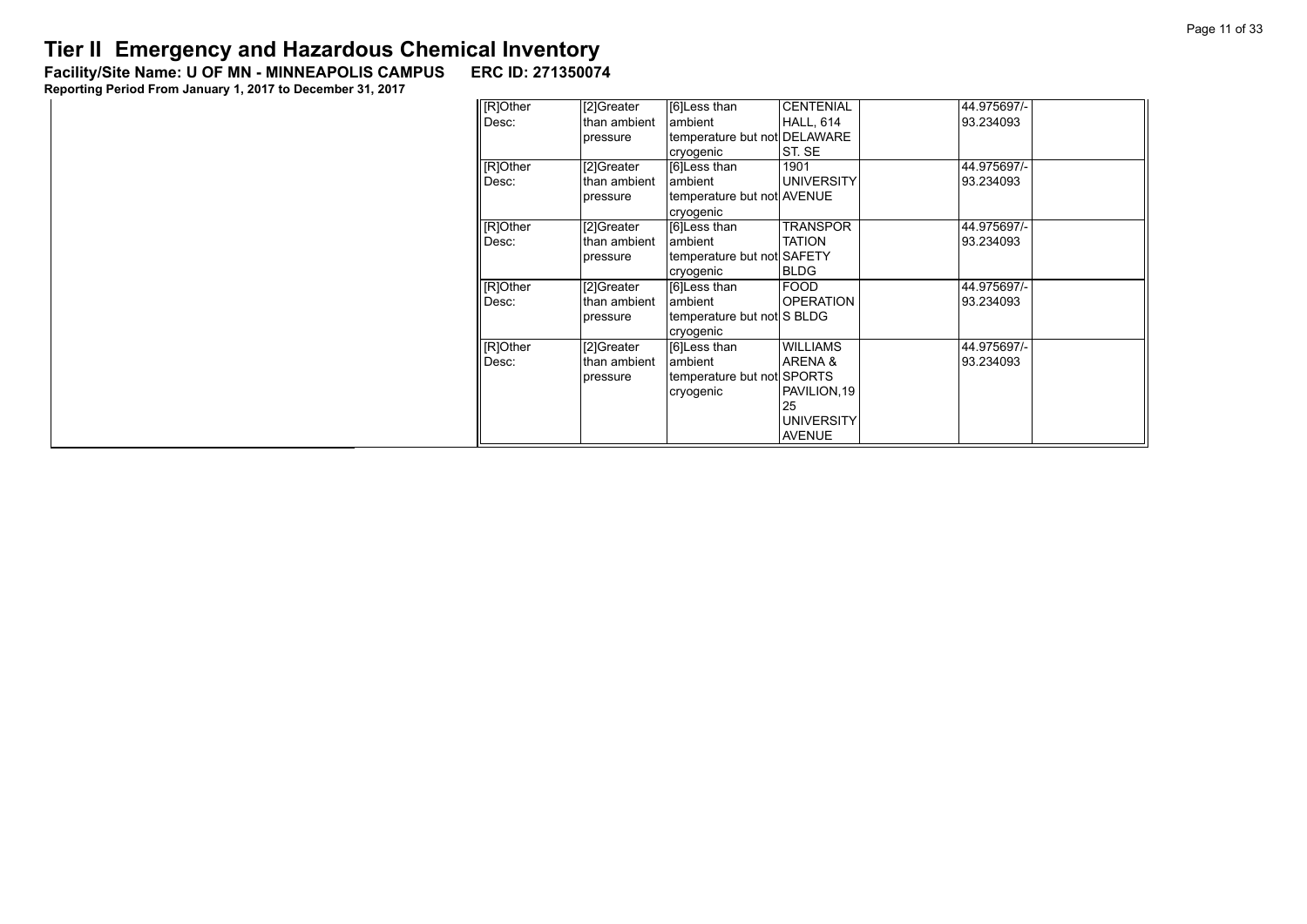**Facility/Site Name: U OF MN - MINNEAPOLIS CAMPUS-----ERC ID: 271350074**

| <b>Chemical Description</b>                                                                                                                                                                                                                                                                                                                                                           | <b>Physical Hazards</b>                                                                                                                                                                                                                                                                                                                                                             |                                           |                                                 |                                                    | <b>Health Hazards</b>                                                                                                                                                                                                                                                                                                                                                                                                                      |          |                                    |  |  |
|---------------------------------------------------------------------------------------------------------------------------------------------------------------------------------------------------------------------------------------------------------------------------------------------------------------------------------------------------------------------------------------|-------------------------------------------------------------------------------------------------------------------------------------------------------------------------------------------------------------------------------------------------------------------------------------------------------------------------------------------------------------------------------------|-------------------------------------------|-------------------------------------------------|----------------------------------------------------|--------------------------------------------------------------------------------------------------------------------------------------------------------------------------------------------------------------------------------------------------------------------------------------------------------------------------------------------------------------------------------------------------------------------------------------------|----------|------------------------------------|--|--|
| Chemical ID:<br>548969<br>Check if Chemical Information is<br>☑                                                                                                                                                                                                                                                                                                                       | $\Box$ Combustible dust                                                                                                                                                                                                                                                                                                                                                             |                                           |                                                 |                                                    | $\boxtimes$ Acute toxicity (any route of exposure)                                                                                                                                                                                                                                                                                                                                                                                         |          |                                    |  |  |
| changed from the last submission:<br>CAS #:<br>N/A<br>Trade Secret:<br>□<br><b>Chemical Name:</b><br><b>Lead Acid Batteries</b><br>Contains EHS: <b>√</b><br>EHS:<br>Exceeds TPQ: $\sqrt{ }$<br>$\Box$<br>EHS Name:<br><b>Ø</b> Solid Ø Liquid □ Gas<br>$\Box$ Pure $\Box$ Mix<br>Chemical Added On:<br>Exceed TPQ On:<br>Check if the chemical is below<br>□<br>reporting threshold: | $\boxtimes$ Corrosive to metal<br>$\Box$ Explosive<br>$\Box$ Flammable (gases, aerosols, liquids, or solids)<br>$\Box$ Gas under pressure<br>$\Box$ Hazard Not Otherwise Classified (HNOC)<br>$\Box$ In contact with water emits flammable gas<br>$\Box$ Organic peroxide<br>$\Box$ Oxidizer (liquid, solid or gas)<br>$\Box$ Pyrophoric (liquid or solid)<br>$\Box$ Pyrophoric gas |                                           |                                                 |                                                    | $\Box$ Aspiration hazard<br>$\boxtimes$ Carcinogenicity<br>$\Box$ Germ cell mutagenicity<br>$\Box$ Hazard Not Otherwise Classified (HNOC)<br>$\boxtimes$ Reproductive toxicity<br>$\boxtimes$ Respiratory or skin sensitization<br>$\boxtimes$ Serious eye damage or eye irritation<br>$\Box$ Simple asphyxiant<br>$\boxtimes$ Skin corrosion or irritation<br>$\boxtimes$ Specific target organ toxicity (single or repeated<br>exposure) |          |                                    |  |  |
|                                                                                                                                                                                                                                                                                                                                                                                       | $\Box$ Self-heating<br>$\Box$ Self-reactive                                                                                                                                                                                                                                                                                                                                         |                                           |                                                 |                                                    |                                                                                                                                                                                                                                                                                                                                                                                                                                            |          |                                    |  |  |
| Inventory                                                                                                                                                                                                                                                                                                                                                                             | <b>Storage Codes &amp; Location</b>                                                                                                                                                                                                                                                                                                                                                 |                                           |                                                 |                                                    |                                                                                                                                                                                                                                                                                                                                                                                                                                            |          |                                    |  |  |
| Max Daily Amt (lbs): 45250<br>Max Daily Amt Code: 07<br>Avg Daily Amt (lbs): 45250<br>Avg Daily Amt Code: 07<br>Max Amt in Largest Container (lbs):<br>No of days onsite: 365                                                                                                                                                                                                         | <b>Container Type</b><br>[R]Other<br>Desc: Article in<br>Plastic or Metal<br>Case                                                                                                                                                                                                                                                                                                   | <b>Pressure</b><br>[1]Ambient<br>pressure | <b>Temperature</b><br>[4]Ambient<br>temperature | <b>Storage</b><br>Location<br>Various<br>Locations | <b>Description</b><br><b>Batteries</b> in<br>Various<br>equipment.                                                                                                                                                                                                                                                                                                                                                                         | Lat/Long | <b>Max Amt At</b><br>Location(lbs) |  |  |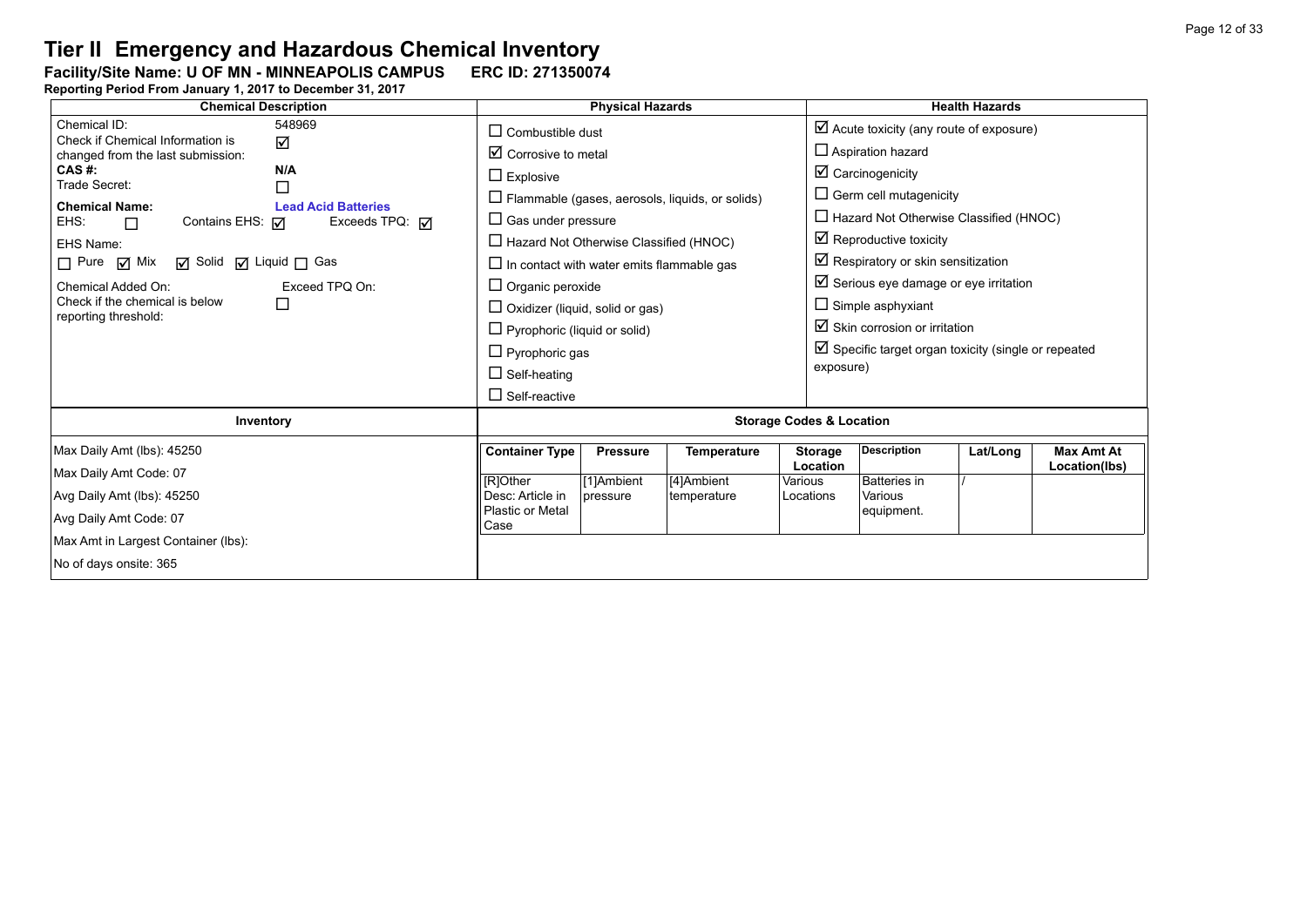**Facility/Site Name: U OF MN - MINNEAPOLIS CAMPUS-----ERC ID: 271350074**

**Reporting Period From January 1, 2017 to December 31, 2017**

MIXTURE COMPONENTS

| <b>Chemical Name</b> | $\%$           | CAS#      | <b>EHS</b> | EHS Name      | Max Daily<br>Amount (lbs) | Max Daily<br>Amount Code |
|----------------------|----------------|-----------|------------|---------------|---------------------------|--------------------------|
| Sulfuric acid        | 38             | 7664-93-9 | ☑          | Sulfuric acid | 17195                     | 06                       |
| Lead                 | 34             | 7439-92-1 | $\Box$     |               | 15385                     | 06                       |
| <b>Lead Oxide</b>    | 31             | 1309-60-0 | $\Box$     |               | 14027.5                   | 06                       |
| <b>Lead Sulfate</b>  | 1              | 7446-14-2 | $\Box$     |               | 452.5                     | 02                       |
| Antimony             | $\overline{2}$ | 7440-36-0 | $\Box$     |               | 905                       | 03                       |
| <b>Arsenic</b>       | 0.2            | 7440-38-2 | $\Box$     |               | 90.5                      | 01                       |
| Calcium              | 0.15           | 7440-70-2 | $\Box$     |               | 67.875                    | 01                       |
| Tin                  | 1              | 7440-31-5 | $\Box$     |               | 452.5                     | 02                       |
| polypropylene        | 10.5           | 9003-07-0 | $\Box$     |               | 4751.25                   | 04                       |
| Polyethylene         | 1.7            | 9002-88-4 | $\Box$     |               | 769.25                    | 03                       |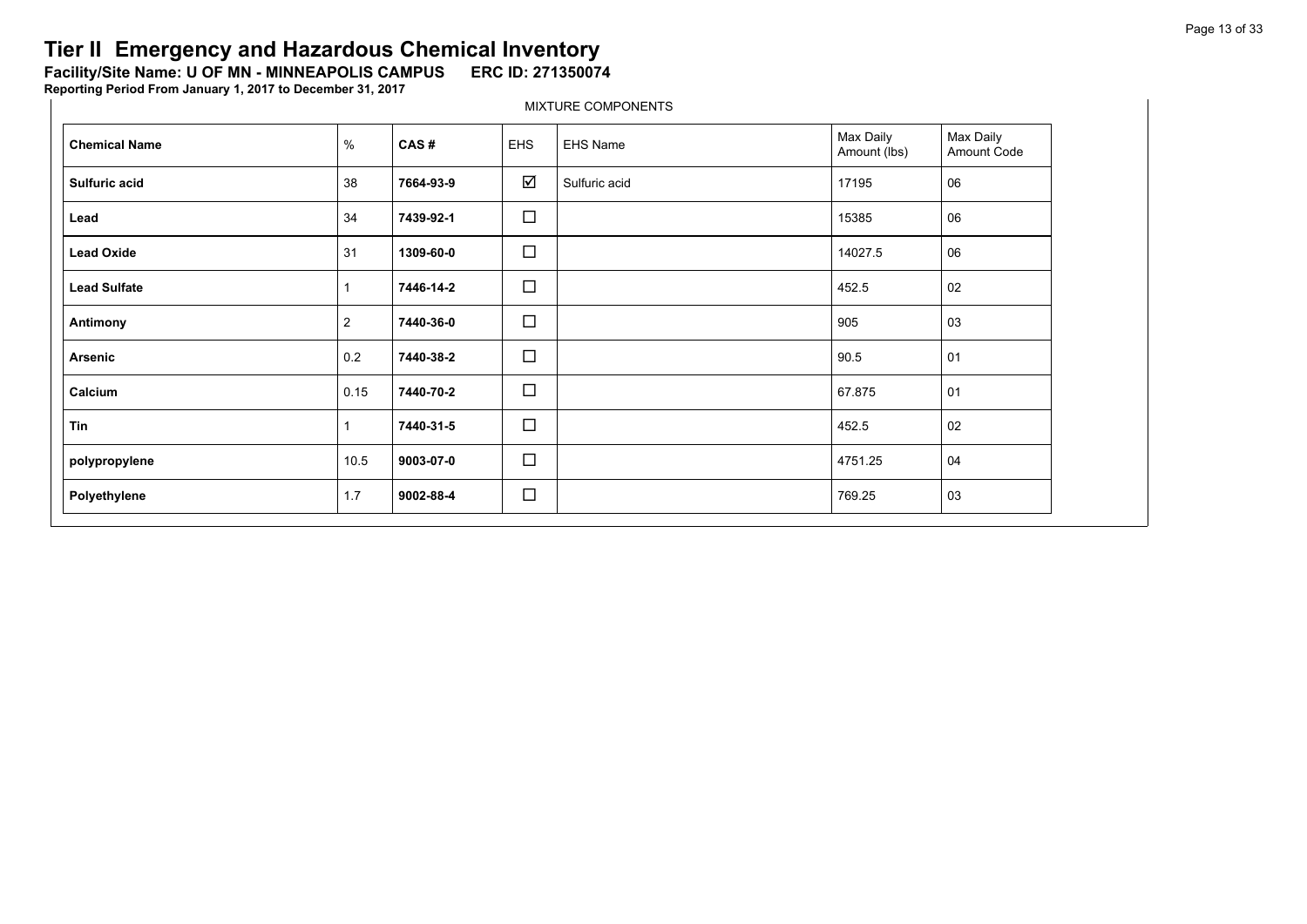**Facility/Site Name: U OF MN - MINNEAPOLIS CAMPUS-----ERC ID: 271350074**

| <b>Chemical Description</b>                                                                                                                                                                                                                                                                                                                                                                                                                           | <b>Physical Hazards</b>                                                                                                                                                                                                                                                                                                                                                                             |                                     |                                                        |                                                                                                      | <b>Health Hazards</b>                                                                                                                                                                                                                                                                                                                                                                                 |                          |                   |
|-------------------------------------------------------------------------------------------------------------------------------------------------------------------------------------------------------------------------------------------------------------------------------------------------------------------------------------------------------------------------------------------------------------------------------------------------------|-----------------------------------------------------------------------------------------------------------------------------------------------------------------------------------------------------------------------------------------------------------------------------------------------------------------------------------------------------------------------------------------------------|-------------------------------------|--------------------------------------------------------|------------------------------------------------------------------------------------------------------|-------------------------------------------------------------------------------------------------------------------------------------------------------------------------------------------------------------------------------------------------------------------------------------------------------------------------------------------------------------------------------------------------------|--------------------------|-------------------|
| Chemical ID:<br>547054<br>Check if Chemical Information is<br>☑<br>changed from the last submission:<br>CAS#:<br>8012-95-1<br>Trade Secret:<br>□<br><b>Chemical Name:</b><br><b>MINERAL OIL (HYDRAULIC</b><br><b>FLUID)</b><br>EHS:<br>Contains EHS: 0<br>Exceeds TPQ: □<br>П<br>EHS Name:<br>$\Box$ Pure $\Box$ Mix<br>□ Solid □ Liquid □ Gas<br>Chemical Added On:<br>Exceed TPQ On:<br>Check if the chemical is below<br>П<br>reporting threshold: | $\Box$ Combustible dust<br>$\Box$ Corrosive to metal<br>$\Box$ Explosive<br>$\Box$ Gas under pressure<br>$\boxtimes$ Hazard Not Otherwise Classified (HNOC)<br>$\Box$ In contact with water emits flammable gas<br>$\Box$ Organic peroxide<br>$\Box$ Oxidizer (liquid, solid or gas)<br>$\Box$ Pyrophoric (liquid or solid)<br>$\Box$ Pyrophoric gas<br>$\Box$ Self-heating<br>$\Box$ Self-reactive |                                     | $\Box$ Flammable (gases, aerosols, liquids, or solids) | $\Box$ Acute toxicity (any route of exposure)                                                        | $\Box$ Aspiration hazard<br>$\Box$ Carcinogenicity<br>$\Box$ Germ cell mutagenicity<br>Hazard Not Otherwise Classified (HNOC)<br>$\Box$ Reproductive toxicity<br>$\Box$ Respiratory or skin sensitization<br>$\Box$ Serious eye damage or eye irritation<br>$\Box$ Simple asphyxiant<br>$\Box$ Skin corrosion or irritation<br>$\Box$ Specific target organ toxicity (single or repeated<br>exposure) |                          |                   |
| Inventory                                                                                                                                                                                                                                                                                                                                                                                                                                             |                                                                                                                                                                                                                                                                                                                                                                                                     | <b>Storage Codes &amp; Location</b> |                                                        |                                                                                                      |                                                                                                                                                                                                                                                                                                                                                                                                       |                          |                   |
| Max Daily Amt (lbs): 97000                                                                                                                                                                                                                                                                                                                                                                                                                            | <b>Container Type</b>                                                                                                                                                                                                                                                                                                                                                                               | <b>Pressure</b>                     | Temperature                                            | <b>Storage</b>                                                                                       | <b>Description</b>                                                                                                                                                                                                                                                                                                                                                                                    | Lat/Long                 | <b>Max Amt At</b> |
| Max Daily Amt Code: 09<br>Avg Daily Amt (lbs): 97000<br>Avg Daily Amt Code: 09<br>Max Amt in Largest Container (lbs):                                                                                                                                                                                                                                                                                                                                 | [C]Tank inside<br>building                                                                                                                                                                                                                                                                                                                                                                          | [1]Ambient<br>pressure              | [4]Ambient<br>temperature                              | Location<br><b>HUBERT H</b><br><b>HUMPHREY</b><br>CENTER,<br>301 19TH<br>AVE S                       |                                                                                                                                                                                                                                                                                                                                                                                                       | 44.975697/-<br>93.234093 | Location(lbs)     |
| No of days onsite: 365                                                                                                                                                                                                                                                                                                                                                                                                                                | <b>[C]Tank inside</b><br>building                                                                                                                                                                                                                                                                                                                                                                   | [1]Ambient<br>pressure              | [4]Ambient<br>temperature                              | <b>BLEGAN</b><br><b>HALL, 269</b><br>19TH AVE S                                                      |                                                                                                                                                                                                                                                                                                                                                                                                       | 44.975697/-<br>93.234093 |                   |
|                                                                                                                                                                                                                                                                                                                                                                                                                                                       | <b>[C]Tank inside</b><br>building                                                                                                                                                                                                                                                                                                                                                                   | [1]Ambient<br>pressure              | [4]Ambient<br>temperature                              | <b>BIERMAN</b><br><b>FIELD</b><br><b>ATHLETIC</b><br><b>BUILDING.</b><br>516 15TH<br>AVE SE          |                                                                                                                                                                                                                                                                                                                                                                                                       | 44.975697/-<br>93.234093 |                   |
|                                                                                                                                                                                                                                                                                                                                                                                                                                                       | <b>[C]Tank</b> inside<br>building                                                                                                                                                                                                                                                                                                                                                                   | [1]Ambient<br>pressure              | [4]Ambient<br>temperature                              | GIBSON /<br><b>NAGURSKI</b><br><b>FOOTBALL</b><br><b>PRACTICE</b><br>FACILITY,<br>600 15TH<br>AVE SE |                                                                                                                                                                                                                                                                                                                                                                                                       | 44.975697/-<br>93.234093 |                   |
|                                                                                                                                                                                                                                                                                                                                                                                                                                                       | [C]Tank inside<br>building                                                                                                                                                                                                                                                                                                                                                                          | [1]Ambient<br>pressure              | [4]Ambient<br>temperature                              | JANE SAGE<br><b>COWLES</b><br>STADIUM,<br>620 18TH<br>AVE SE                                         |                                                                                                                                                                                                                                                                                                                                                                                                       | 44.975697/-<br>93.234093 |                   |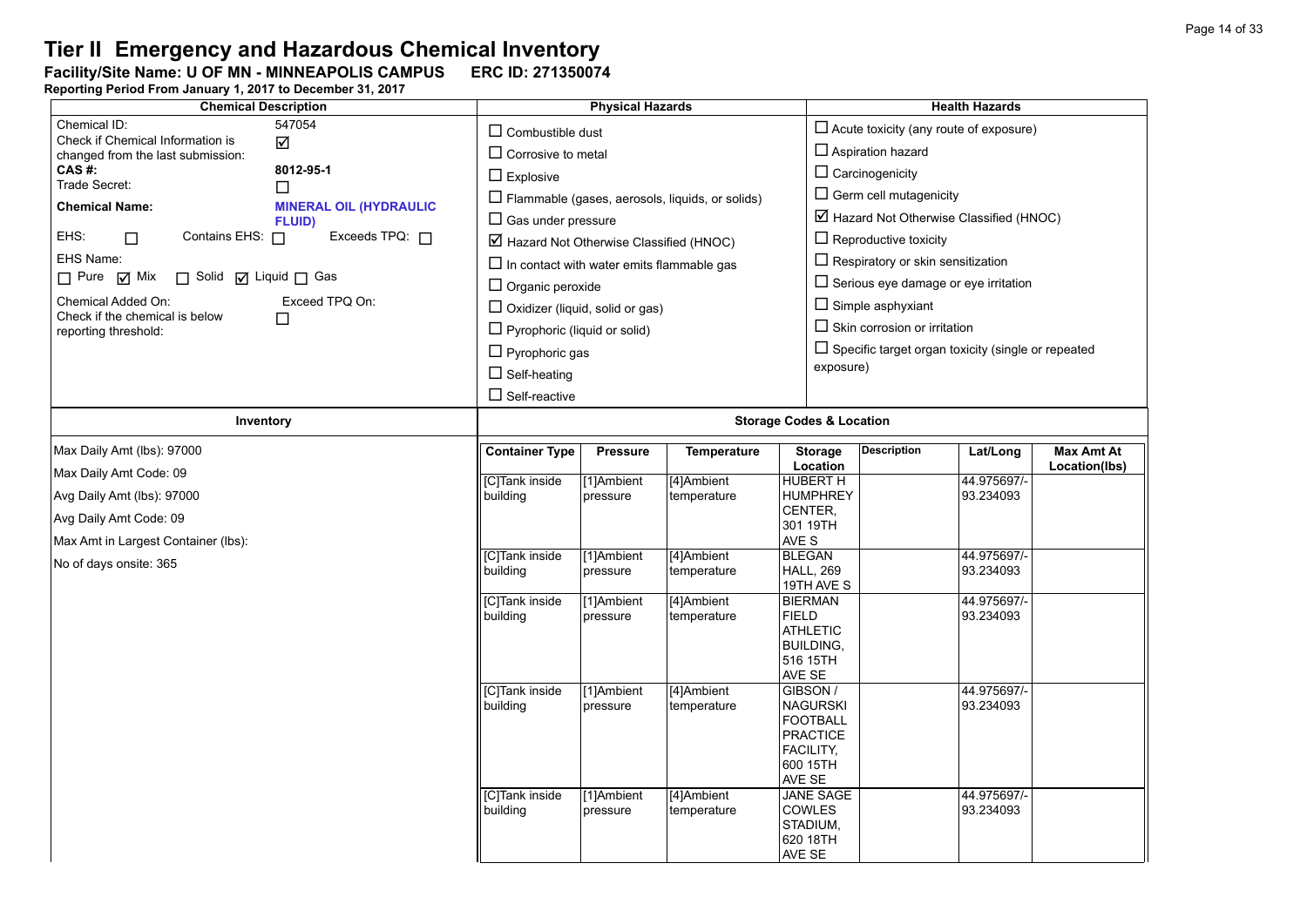**Facility/Site Name: U OF MN - MINNEAPOLIS CAMPUS-----ERC ID: 271350074**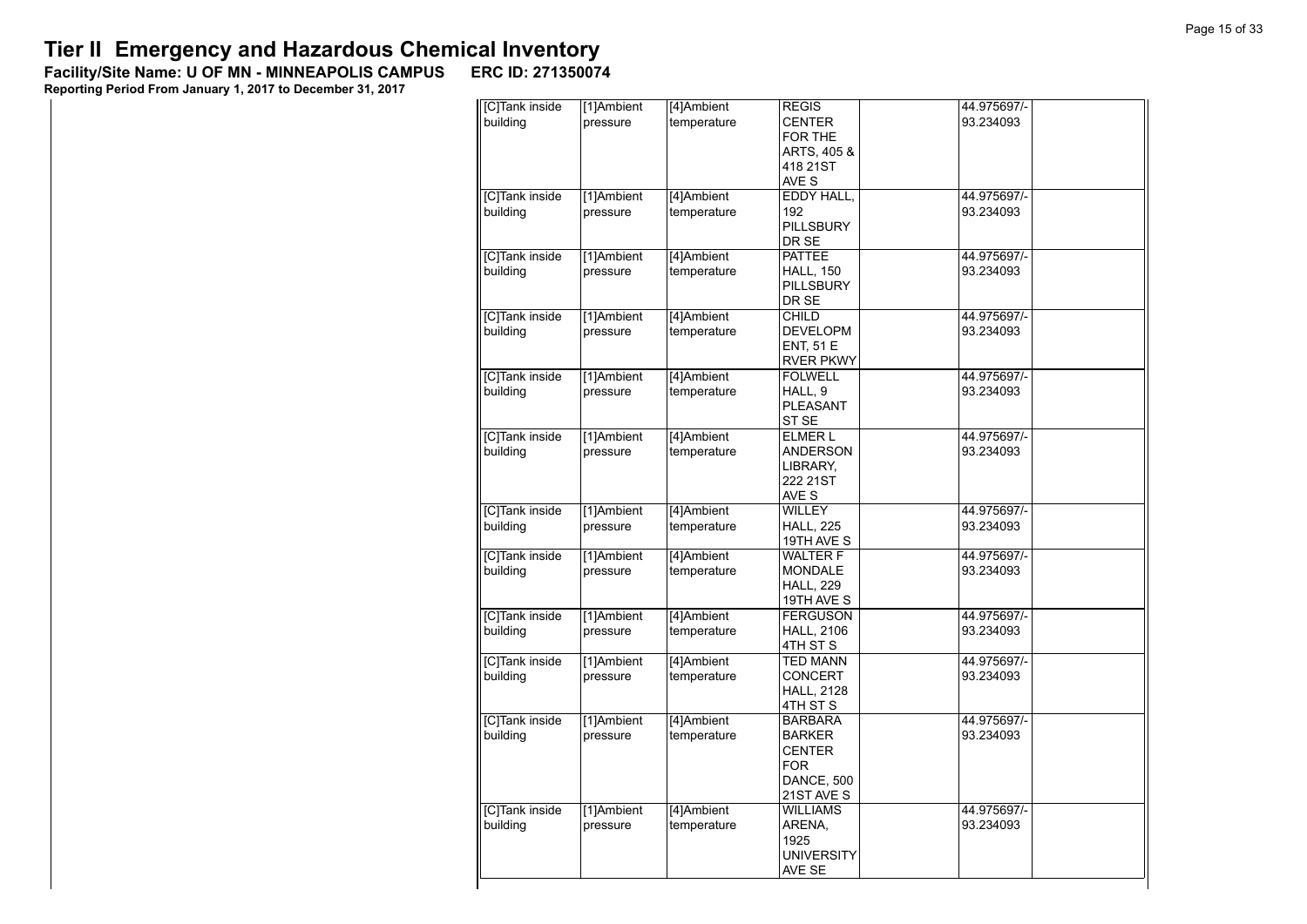**Facility/Site Name: U OF MN - MINNEAPOLIS CAMPUS-----ERC ID: 271350074**

| [C]Tank inside | [1]Ambient | [4]Ambient  | <b>UNIVERSITY</b> | 44.975697/- |  |
|----------------|------------|-------------|-------------------|-------------|--|
| building       | pressure   | temperature | AQUATIC           | 93.234093   |  |
|                |            |             | CENTER,           |             |  |
|                |            |             | 1910              |             |  |
|                |            |             |                   |             |  |
|                |            |             | <b>UNIVERSITY</b> |             |  |
|                |            |             | AVE SE            |             |  |
| [C]Tank inside | [1]Ambient | [4]Ambient  | <b>UNIVERSITY</b> | 44.975697/- |  |
| building       | pressure   | temperature | <b>FIELD</b>      | 93.234093   |  |
|                |            |             | HOUSE,            |             |  |
|                |            |             | 1800              |             |  |
|                |            |             | <b>UNIVERSITY</b> |             |  |
|                |            |             | <b>AVENUE</b>     |             |  |
| [C]Tank inside | [1]Ambient | [4]Ambient  | <b>COOKE</b>      | 44.975697/- |  |
| building       | pressure   | temperature | <b>HALL, 1900</b> | 93.234093   |  |
|                |            |             | <b>UNIVERSITY</b> |             |  |
|                |            |             | AVE SE            |             |  |
| [C]Tank inside | [1]Ambient | [4]Ambient  | <b>MARIUCCI</b>   | 44.975697/- |  |
| building       | pressure   | temperature | ARENA,            | 93.234093   |  |
|                |            |             | 1901 4TH ST       |             |  |
|                |            |             | <b>SE</b>         |             |  |
| [C]Tank inside | [1]Ambient | [4]Ambient  | <b>RIDDER</b>     | 44.975697/- |  |
| building       | pressure   | temperature | ARENA&            | 93.234093   |  |
|                |            |             |                   |             |  |
|                |            |             | <b>TENNIS</b>     |             |  |
|                |            |             | <b>FACILITY,</b>  |             |  |
|                |            |             | 1815 4TH ST       |             |  |
|                |            |             | <b>SE</b>         |             |  |
| [C]Tank inside | [1]Ambient | [4]Ambient  | <b>UNIVERSITY</b> | 44.975697/- |  |
| building       | pressure   | temperature | <b>PRESS</b>      | 93.234093   |  |
|                |            |             | <b>BUILDING,</b>  |             |  |
|                |            |             | 2037              |             |  |
|                |            |             | <b>UNIVERSITY</b> |             |  |
|                |            |             | AVE SE            |             |  |
| [C]Tank inside | [1]Ambient | [4]Ambient  | 19TH              | 44.975697/- |  |
| building       | pressure   | temperature | <b>AVENUE</b>     | 93.234093   |  |
|                |            |             | <b>PARKING</b>    |             |  |
|                |            |             | <b>RAMP, 300</b>  |             |  |
|                |            |             | 19TH AVE S        |             |  |
| [C]Tank inside | [1]Ambient | [4]Ambient  | 21ST              | 44.975697/- |  |
| building       | pressure   | temperature | <b>AVENUE</b>     | 93.234093   |  |
|                |            |             | <b>PARKING</b>    |             |  |
|                |            |             | <b>RAMP, 400</b>  |             |  |
|                |            |             | 21ST              |             |  |
|                |            |             | <b>AVENUE S</b>   |             |  |
| [C]Tank inside | [1]Ambient | [4]Ambient  | LANDCARE          | 44.975697/- |  |
|                |            |             |                   |             |  |
| building       | pressure   | temperature | FACILITY,         | 93.234093   |  |
|                |            |             | 2328 4TH ST.      |             |  |
|                |            |             | <b>SE</b>         |             |  |
| [C]Tank inside | [1]Ambient | [4]Ambient  | <b>MAST</b>       | 1549        |  |
| building       | pressure   | temperature | <b>LABORATOR</b>  |             |  |
|                |            |             | Y, 2525 4TH       |             |  |
|                |            |             | ST. SE            |             |  |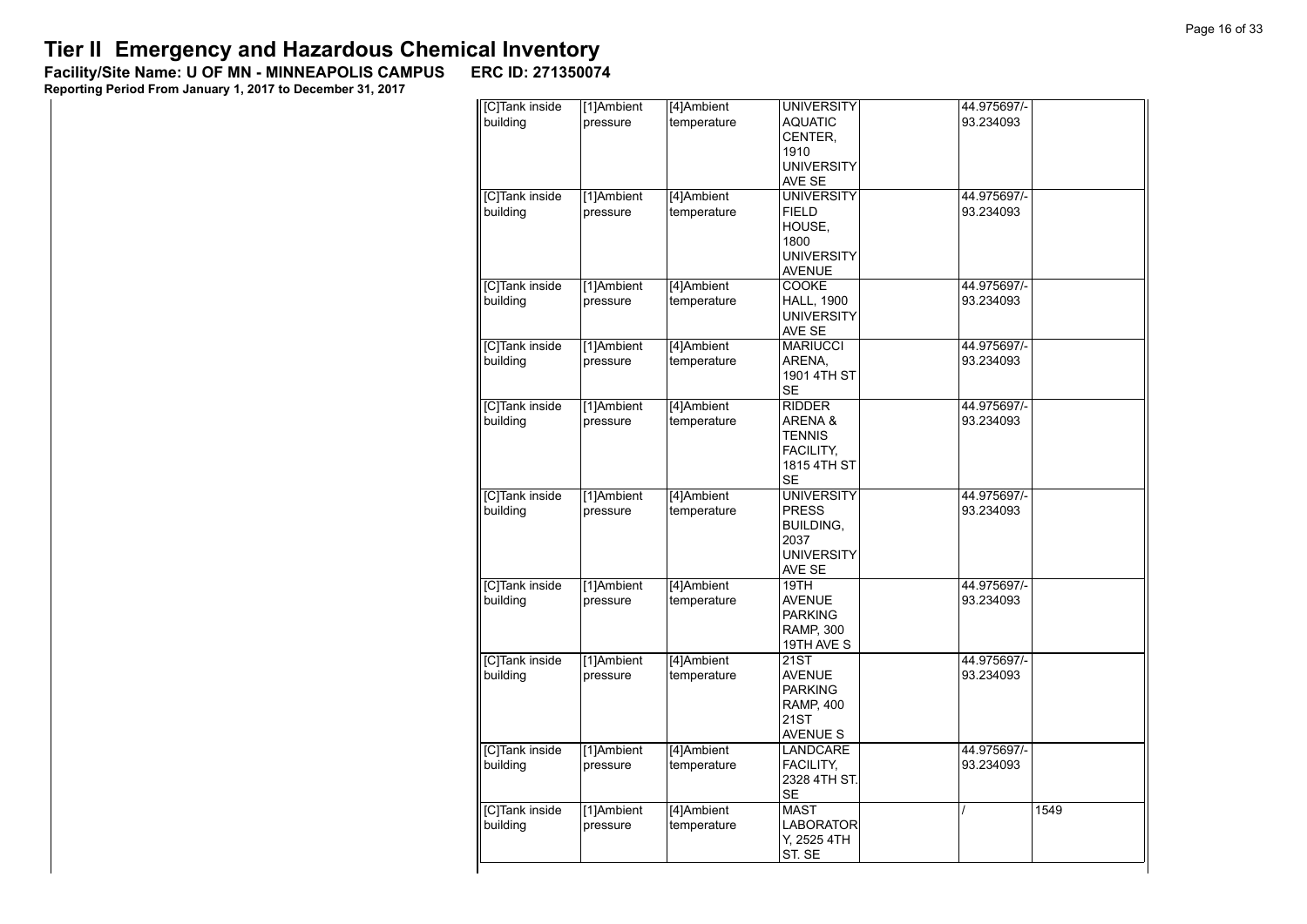**Facility/Site Name: U OF MN - MINNEAPOLIS CAMPUS-----ERC ID: 271350074**

| [C]Tank inside<br>building | [1]Ambient<br>pressure | [4]Ambient<br>temperature | <b>MAGNETIC</b><br><b>RESONANC</b><br>Е<br>RESEARCH,<br>2021 6TH ST.<br>SE.                           | 44.975697/-<br>93.234093 |  |
|----------------------------|------------------------|---------------------------|-------------------------------------------------------------------------------------------------------|--------------------------|--|
| [C]Tank inside<br>building | [1]Ambient<br>pressure | [4]Ambient<br>temperature | <b>CIVIL</b><br><b>ENGINEERI</b><br>NG, 500<br><b>PILLSBURY</b><br>DR. SE                             | 44.975697/-<br>93.234093 |  |
| [C]Tank inside<br>building | [1]Ambient<br>pressure | [4]Ambient<br>temperature | <b>ROY</b><br><b>WILKINS</b><br><b>HALL, 1212</b><br><b>UNIVERSITY</b><br>AVE SE                      | 44.975697/-<br>93.234093 |  |
| [C]Tank inside<br>building | [1]Ambient<br>pressure | [4]Ambient<br>temperature | <b>SANFORD</b><br><b>HALL, 1122</b><br><b>UNIVERSITY</b><br>AVE SE                                    | 44.975697/-<br>93.234093 |  |
| [C]Tank inside<br>building | [1]Ambient<br>pressure | [4]Ambient<br>temperature | <b>CHURCH</b><br><b>STREET</b><br><b>PARKING</b><br>GARAGE, 80<br><b>CHURCH ST</b><br><b>SE</b>       | 44.975697/-<br>93.234093 |  |
| [C]Tank inside<br>building | [1]Ambient<br>pressure | [4]Ambient<br>temperature | TRANSPOR<br><b>TATION &amp;</b><br>SAFETY<br>BUILDING,<br>511<br><b>WASHINGTO</b><br>N AVE SE         | 44.975697/-<br>93.234093 |  |
| [C]Tank inside<br>building | [1]Ambient<br>pressure | [4]Ambient<br>temperature | <b>4TH STREET</b><br><b>PARKING</b><br>RAMP, 1625<br>4TH ST SE                                        | 44.975697/-<br>93.234093 |  |
| [C]Tank inside<br>building | [1]Ambient<br>pressure | [4]Ambient<br>temperature | <b>ELECTRICA</b><br>L<br><b>ENGINEERI</b><br>NG/<br><b>COMPUTER</b><br>SCIENCE,<br>200 UNION<br>ST SE | 44.975697/-<br>93.234093 |  |
| [C]Tank inside<br>building | [1]Ambient<br>pressure | [4]Ambient<br>temperature | <b>SHEVLIN</b><br><b>HALL, 164</b><br><b>PILLSBURY</b><br>DR SE                                       | 44.975697/-<br>93.234093 |  |
| [C]Tank inside<br>building | [1]Ambient<br>pressure | [4]Ambient<br>temperature | <b>NORRIS</b><br><b>HALL, 172</b>                                                                     | 44.975697/-<br>93.234093 |  |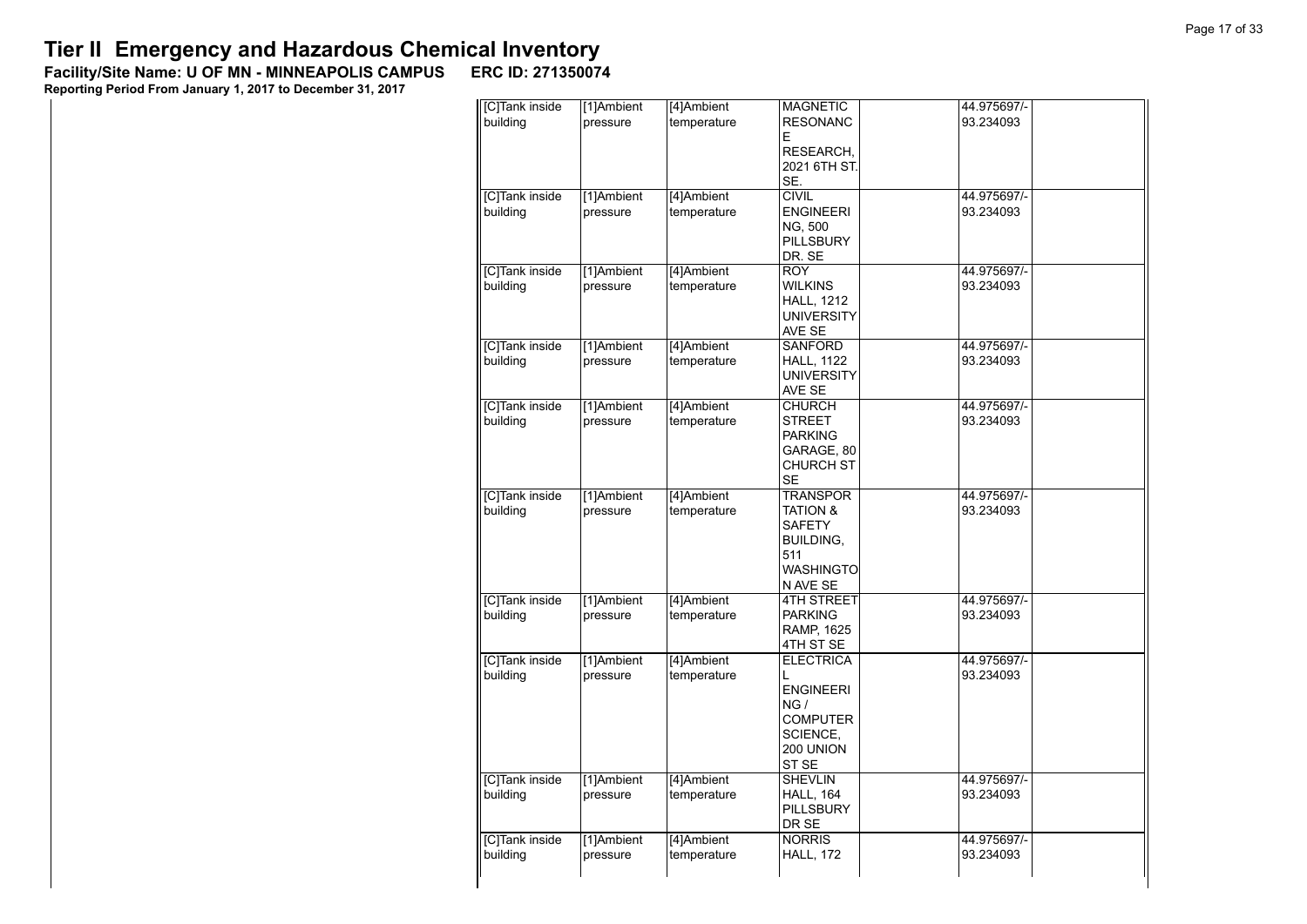**Facility/Site Name: U OF MN - MINNEAPOLIS CAMPUS-----ERC ID: 271350074**

|                                   |                        |                           | PILLSBURY<br>DR SE                                                                                  |                          |
|-----------------------------------|------------------------|---------------------------|-----------------------------------------------------------------------------------------------------|--------------------------|
| [C]Tank inside<br>building        | [1]Ambient<br>pressure | [4]Ambient<br>temperature | <b>BELL</b><br><b>MUSEUM OF</b><br><b>NATURAL</b><br>HISTORY, 10<br><b>CHURCH ST</b><br><b>SE</b>   | 44.975697/-<br>93.234093 |
| [C]Tank inside<br>building        | [1]Ambient<br>pressure | [4]Ambient<br>temperature | <b>WALTER</b><br>LIBRARY,<br>117<br>PLEASANT<br>ST SE                                               | 44.975697/-<br>93.234093 |
| [C]Tank inside<br>building        | [1]Ambient<br>pressure | [4]Ambient<br>temperature | <b>VFW</b><br><b>CANCER</b><br><b>RESEARCH</b><br>CENTER,<br>406<br><b>HARVARD</b><br>ST SE         | 44.975697/-<br>93.234093 |
| [C]Tank inside<br>building        | [1]Ambient<br>pressure | [4]Ambient<br>temperature | DIEHL HALL.<br>505 ESSEX<br>ST SE                                                                   | 44.975697/-<br>93.234093 |
| [C]Tank inside<br>building        | [1]Ambient<br>pressure | [4]Ambient<br>temperature | PHILLIPS-W<br><b>ANGENSTE</b><br>EN<br>BUILDING,<br>516<br><b>DELAWARE</b><br>ST SE                 | 44.975697/-<br>93.234093 |
| [C]Tank inside<br>building        | [1]Ambient<br>pressure | [4]Ambient<br>temperature | <b>CANCER</b><br><b>CENTER</b><br><b>RESEARCH</b><br><b>BUILDING,</b><br>425 E RIVER<br><b>PKWY</b> | 44.975697/-<br>93.234093 |
| <b>[C]Tank</b> inside<br>building | [1]Ambient<br>pressure | [4]Ambient<br>temperature | <b>PIONEER</b><br><b>HALL, 615</b><br><b>FULTON ST</b><br><b>SE</b>                                 | 44.975697/-<br>93.234093 |
| <b>[C]Tank</b> inside<br>building | [1]Ambient<br>pressure | [4]Ambient<br>temperature | <b>FRONTIER</b><br><b>HALL, 701</b><br><b>FULTON ST</b><br><b>SE</b>                                | 44.975697/-<br>93.234093 |
| [C]Tank inside<br>building        | [1]Ambient<br>pressure | [4]Ambient<br>temperature | <b>WILLIAMSO</b><br>N HALL, 231<br><b>PILLSBURY</b><br>DR SE                                        | 44.975697/-<br>93.234093 |
| [C]Tank inside<br>building        | [1]Ambient<br>pressure | [4]Ambient<br>temperature | <b>PILLSBURY</b><br><b>HALL, 310</b><br><b>PILLSBURY</b><br>DR SE                                   | 44.975697/-<br>93.234093 |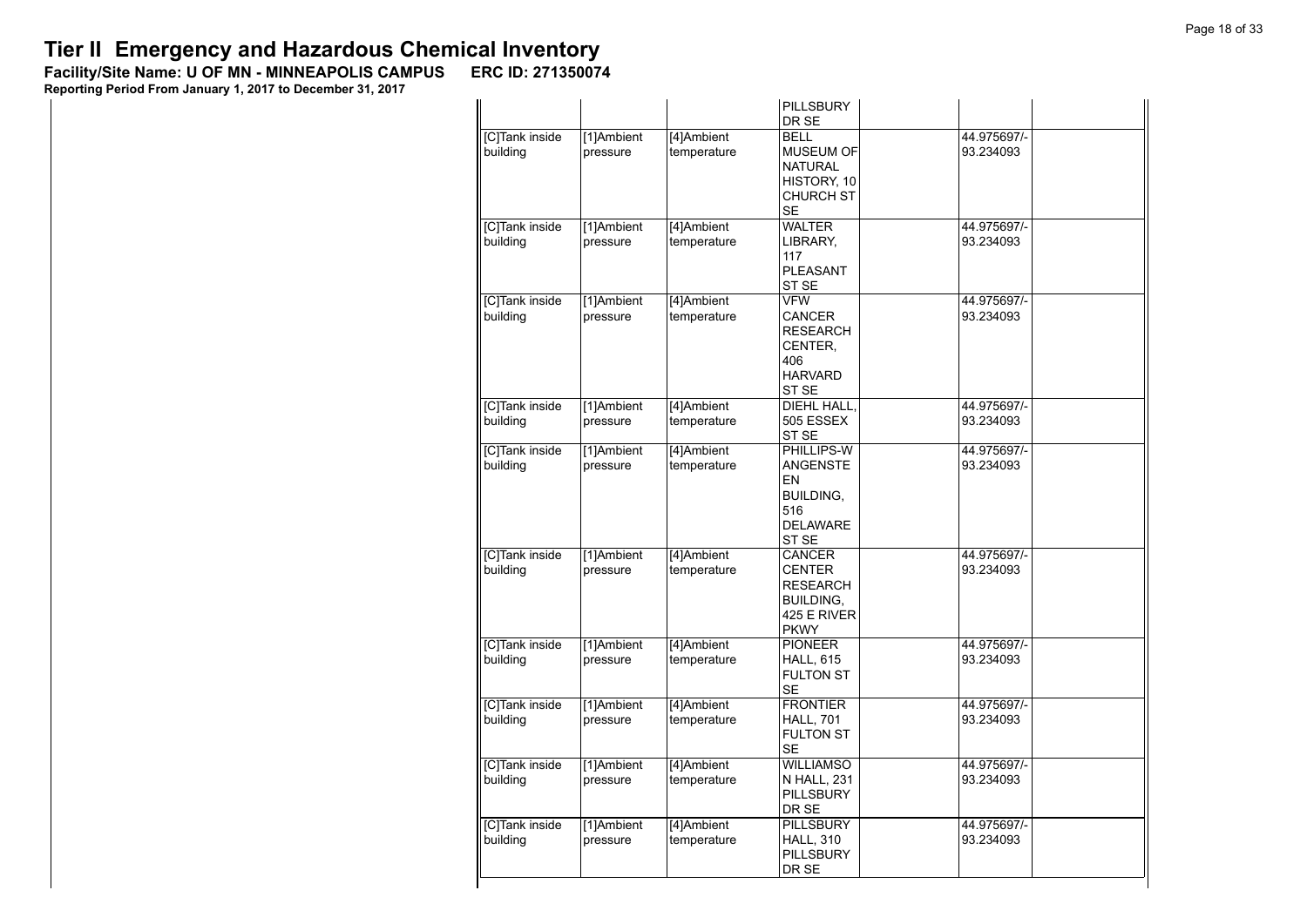**Facility/Site Name: U OF MN - MINNEAPOLIS CAMPUS-----ERC ID: 271350074**

| [C]Tank inside<br>building | [1] Ambient<br>pressure | [4]Ambient<br>temperature | <b>NICHOLSON</b><br><b>HALL, 216</b><br><b>PILLSBURY</b><br>DR SE  | 44.975697/-<br>93.234093 |  |
|----------------------------|-------------------------|---------------------------|--------------------------------------------------------------------|--------------------------|--|
| [C]Tank inside<br>building | [1]Ambient<br>pressure  | [4]Ambient<br>temperature | <b>WESBROOK</b><br>HALL, 77<br>PLEASANT<br>ST SE                   | 44.975697/-<br>93.234093 |  |
| [C]Tank inside<br>building | [1]Ambient<br>pressure  | [4]Ambient<br>temperature | <b>WULLING</b><br>HALL, 86<br>PLEASANT<br>ST SE                    | 44.975697/-<br>93.234093 |  |
| [C]Tank inside<br>building | [1]Ambient<br>pressure  | [4]Ambient<br>temperature | <b>SMITH</b><br><b>HALL, 207</b><br>PLEASANT<br>ST SE              | 44.975697/-<br>93.234093 |  |
| [C]Tank inside<br>building | [1]Ambient<br>pressure  | [4]Ambient<br>temperature | VINCENT<br><b>HALL, 206</b><br>CHURCH ST<br>SE                     | 44.975697/-<br>93.234093 |  |
| [C]Tank inside<br>building | [1]Ambient<br>pressure  | [4]Ambient<br>temperature | <b>MURPHY</b><br><b>HALL, 206</b><br><b>CHURCH ST</b><br><b>SE</b> | 44.975697/-<br>93.234093 |  |
| [C]Tank inside<br>building | [1]Ambient<br>pressure  | [4]Ambient<br>temperature | FORD HALL,<br>224<br><b>CHURCH ST</b><br>SE                        | 44.975697/-<br>93.234093 |  |
| [C]Tank inside<br>building | [1]Ambient<br>pressure  | [4]Ambient<br>temperature | <b>TATE LAB</b><br>OF<br>PHYSICS,<br>116<br><b>CHURCH ST</b><br>SE | 44.975697/-<br>93.234093 |  |
| [C]Tank inside<br>building | [1]Ambient<br>pressure  | [4]Ambient<br>temperature | LIND HALL,<br>207<br><b>CHURCH ST</b><br>SE                        | 44.975697/-<br>93.234093 |  |
| [C]Tank inside<br>building | [1]Ambient<br>pressure  | [4]Ambient<br>temperature | <b>TERRITORIA</b><br>L HALL, 417<br>WALLNUT<br>ST SE               | 44.975697/-<br>93.234093 |  |
| [C]Tank inside<br>building | [1]Ambient<br>pressure  | [4]Ambient<br>temperature | CENTENNIA<br>L HALL, 614<br><b>DELAWARE</b><br>ST SE               | 44.975697/-<br>93.234093 |  |
| [C]Tank inside<br>building | [1]Ambient<br>pressure  | [4]Ambient<br>temperature | <b>COMSTOCK</b><br><b>HALL, 210</b><br><b>DELAWARE</b><br>ST SE    | 44.975697/-<br>93.234093 |  |
| [C]Tank inside<br>building | [1]Ambient<br>pressure  | [4]Ambient<br>temperature | <b>MIDDLEBRO</b><br>OK HALL,                                       | 44.975697/-<br>93.234093 |  |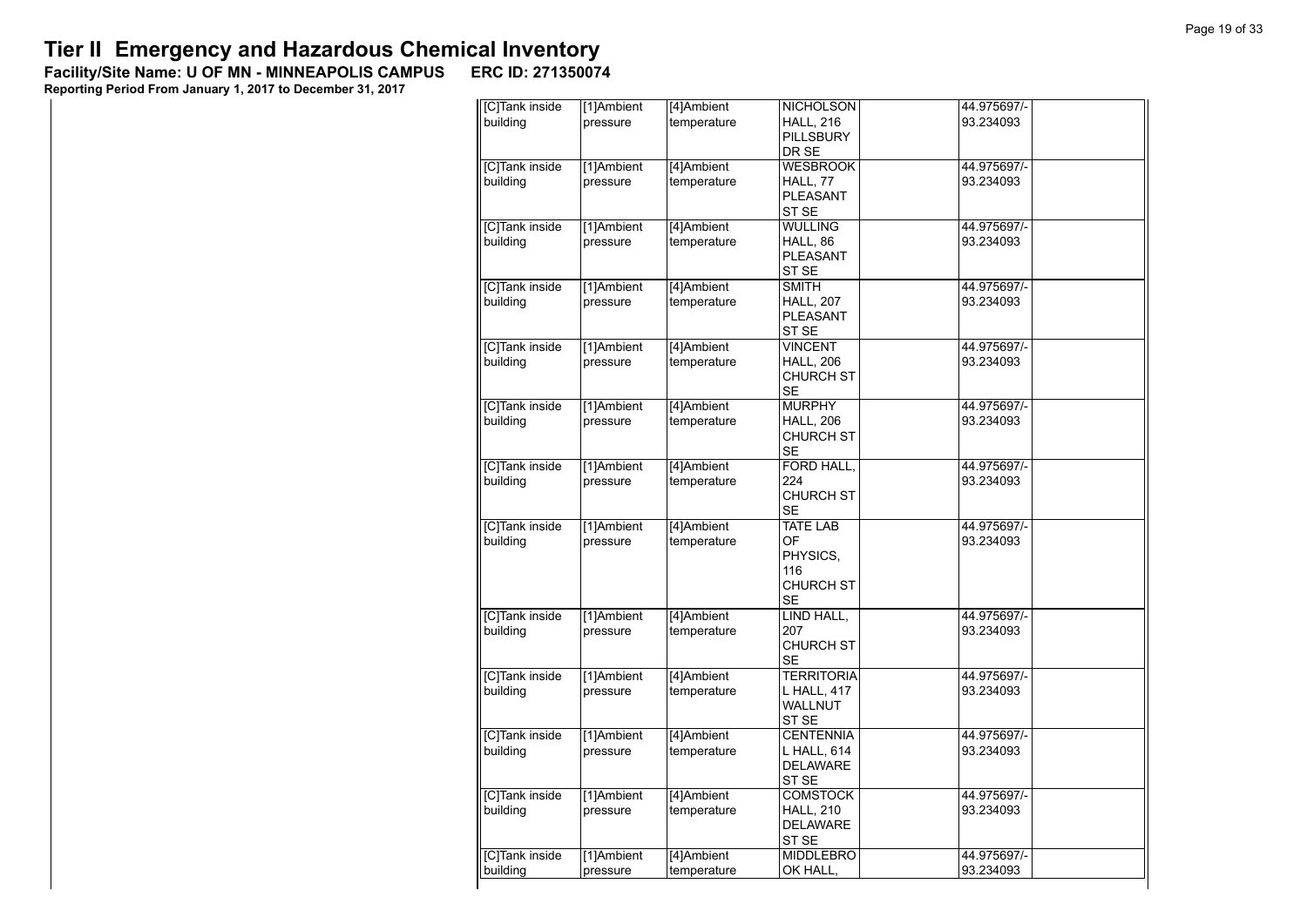# **Tier II Emergency and Hazardous Chemical Inventory**<br>Facility/Site Name: U OF MN - MINNEAPOLIS CAMPUS ERC ID: 271350074

**Facility/Site Name: U OF MN - MINNEAPOLIS CAMPUS-----ERC ID: 271350074**

**Reporting Period From January 1, 2017 to December 31, 2017**

|                                                                                                                                                                                                                                                                                                                                |                                                                                                                                    |                                                                                                                                                                                                  |                                                                                                                                                  |                                                                                        | 412 22ND<br>AVE S                                                                                                            |                                                                                                                                                                                                                                                                                                                                                                                                                                                       |                                                      |                                    |  |
|--------------------------------------------------------------------------------------------------------------------------------------------------------------------------------------------------------------------------------------------------------------------------------------------------------------------------------|------------------------------------------------------------------------------------------------------------------------------------|--------------------------------------------------------------------------------------------------------------------------------------------------------------------------------------------------|--------------------------------------------------------------------------------------------------------------------------------------------------|----------------------------------------------------------------------------------------|------------------------------------------------------------------------------------------------------------------------------|-------------------------------------------------------------------------------------------------------------------------------------------------------------------------------------------------------------------------------------------------------------------------------------------------------------------------------------------------------------------------------------------------------------------------------------------------------|------------------------------------------------------|------------------------------------|--|
| <b>Chemical Description</b>                                                                                                                                                                                                                                                                                                    |                                                                                                                                    |                                                                                                                                                                                                  | <b>Physical Hazards</b>                                                                                                                          |                                                                                        |                                                                                                                              | <b>Health Hazards</b>                                                                                                                                                                                                                                                                                                                                                                                                                                 |                                                      |                                    |  |
| Chemical ID:<br>Check if Chemical Information is<br>changed from the last submission:<br>CAS#:<br>Trade Secret:<br><b>Chemical Name:</b><br>EHS:<br>Contains EHS: 0<br>$\Box$<br>EHS Name:<br>□ Solid □ Liquid □ Gas<br>$\Box$ Pure $\Box$ Mix<br>Chemical Added On:<br>Check if the chemical is below<br>reporting threshold: | 547052<br>☑<br>8012-95-1<br>□<br><b>MINERAL OIL (IN</b><br><b>TRANSFORMERS)</b><br>Exceeds $TPQ: \Box$<br>Exceed TPQ On:<br>$\Box$ | $\Box$ Combustible dust<br>$\Box$ Corrosive to metal<br>$\Box$ Explosive<br>$\Box$ Gas under pressure<br>$\Box$ Organic peroxide<br>$\Box$ Pyrophoric (liquid or solid)<br>$\Box$ Pyrophoric gas | $\boxtimes$ Hazard Not Otherwise Classified (HNOC)<br>$\Box$ In contact with water emits flammable gas<br>$\Box$ Oxidizer (liquid, solid or gas) | $\Box$ Flammable (gases, aerosols, liquids, or solids)                                 |                                                                                                                              | $\Box$ Acute toxicity (any route of exposure)<br>$\Box$ Aspiration hazard<br>$\Box$ Carcinogenicity<br>$\Box$ Germ cell mutagenicity<br>$\boxtimes$ Hazard Not Otherwise Classified (HNOC)<br>$\Box$ Reproductive toxicity<br>$\Box$ Respiratory or skin sensitization<br>$\Box$ Serious eye damage or eye irritation<br>$\Box$ Simple asphyxiant<br>$\Box$ Skin corrosion or irritation<br>$\Box$ Specific target organ toxicity (single or repeated |                                                      |                                    |  |
| Inventory                                                                                                                                                                                                                                                                                                                      |                                                                                                                                    | exposure)<br>$\Box$ Self-heating<br>$\Box$ Self-reactive<br><b>Storage Codes &amp; Location</b>                                                                                                  |                                                                                                                                                  |                                                                                        |                                                                                                                              |                                                                                                                                                                                                                                                                                                                                                                                                                                                       |                                                      |                                    |  |
| Max Daily Amt (lbs): 110200<br>Max Daily Amt Code: 10<br>Avg Daily Amt (lbs): 110200<br>Avg Daily Amt Code: 10<br>Max Amt in Largest Container (lbs):                                                                                                                                                                          |                                                                                                                                    | <b>Container Type</b><br>[C]Tank inside<br>building                                                                                                                                              | <b>Pressure</b><br>[1]Ambient<br>pressure                                                                                                        | <b>Temperature</b><br>[5]Greater than<br>ambient<br>temperature                        | <b>Storage</b><br>Location<br><b>NOLTE</b><br><b>CENTER</b><br>GARAGE,<br>315<br><b>PILLSBURY</b><br>DR SE                   | <b>Description</b>                                                                                                                                                                                                                                                                                                                                                                                                                                    | Lat/Long<br>44.975697/-<br>93.234093                 | <b>Max Amt At</b><br>Location(lbs) |  |
| No of days onsite: 365                                                                                                                                                                                                                                                                                                         |                                                                                                                                    | [C]Tank inside<br>building<br>[C]Tank inside<br>building                                                                                                                                         | [1]Ambient<br>pressure<br>[1]Ambient<br>pressure                                                                                                 | [5]Greater than<br>ambient<br>temperature<br>[5]Greater than<br>ambient<br>temperature | <b>WILLIAMSO</b><br>N HALL, 231<br><b>PILLSBURY</b><br>DR SE<br><b>MORRILL</b><br><b>HALL. 100</b><br><b>CHURCH ST</b><br>SE |                                                                                                                                                                                                                                                                                                                                                                                                                                                       | 44.975697/-<br>93.234093<br>44.975697/-<br>93.234093 |                                    |  |
|                                                                                                                                                                                                                                                                                                                                |                                                                                                                                    | [C]Tank inside<br>building                                                                                                                                                                       | [1]Ambient<br>pressure                                                                                                                           | [5]Greater than<br>ambient<br>temperature                                              | <b>TATE LAB</b><br>OF<br>PHYSICS,<br>116<br><b>CHURCH ST</b><br><b>SE</b>                                                    |                                                                                                                                                                                                                                                                                                                                                                                                                                                       | 44.975697/-<br>93.234093                             |                                    |  |
|                                                                                                                                                                                                                                                                                                                                |                                                                                                                                    | [C]Tank inside<br>building                                                                                                                                                                       | [1]Ambient<br>pressure                                                                                                                           | [5]Greater than<br>ambient<br>temperature                                              | <b>VINCENT</b><br><b>HALL, 206</b>                                                                                           |                                                                                                                                                                                                                                                                                                                                                                                                                                                       | 44.975697/-<br>93.234093                             |                                    |  |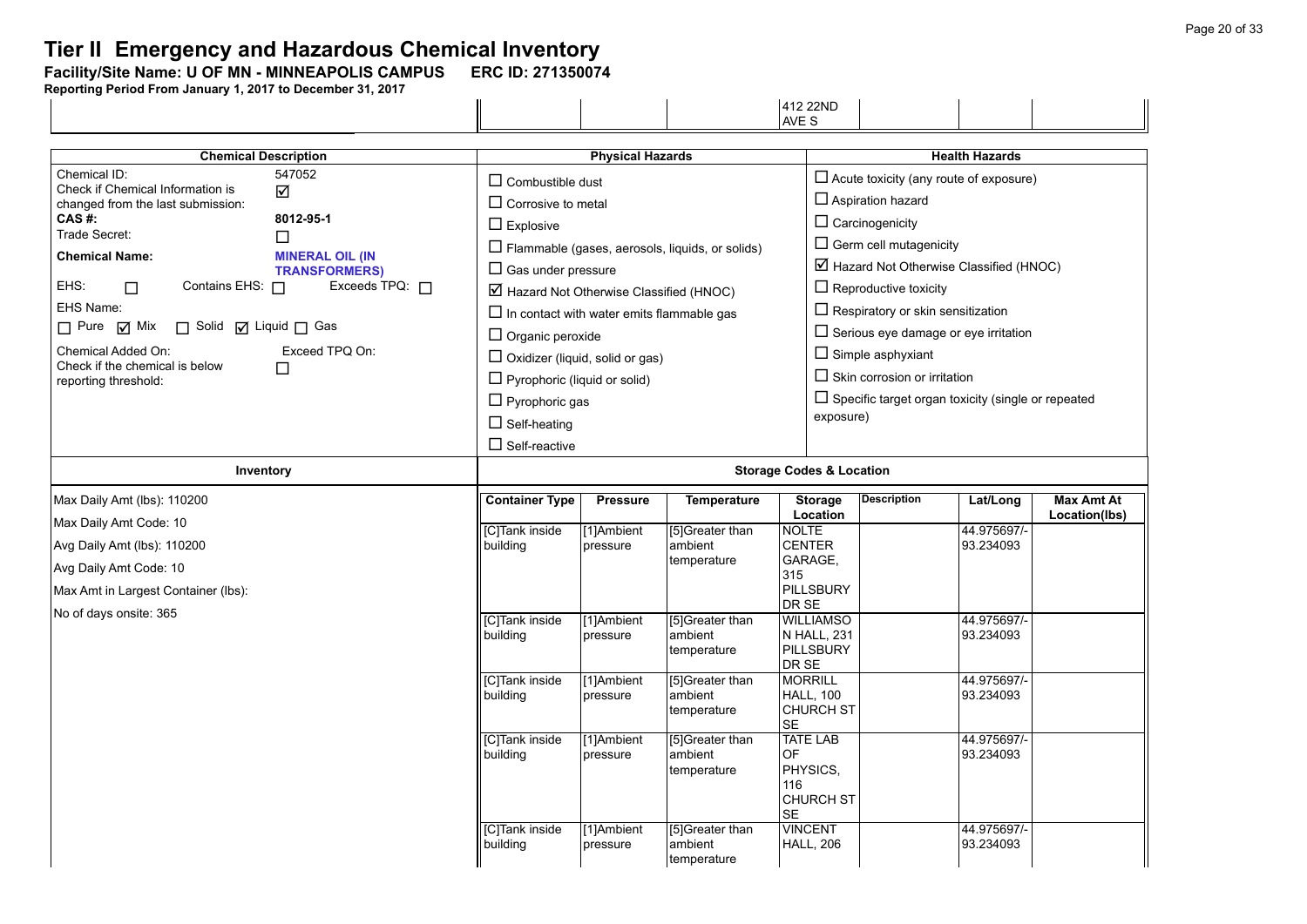**Facility/Site Name: U OF MN - MINNEAPOLIS CAMPUS-----ERC ID: 271350074**

|                                    |                        |                                           | <b>CHURCH ST</b><br><b>SE</b>                                                           |                          |
|------------------------------------|------------------------|-------------------------------------------|-----------------------------------------------------------------------------------------|--------------------------|
| [C]Tank inside<br>building         | [1]Ambient<br>pressure | [5]Greater than<br>ambient<br>temperature | <b>KOLTHOFF</b><br><b>HALL, 225</b><br>PLEASANT<br>ST SE                                | 44.975697/-<br>93.234093 |
| [C]Tank inside<br>building         | [1]Ambient<br>pressure | [5]Greater than<br>ambient<br>temperature | PIEK HALL,<br>159<br><b>PILLSBURY</b><br>DR SE                                          | 44.975697/-<br>93.234093 |
| [C]Tank inside<br>building         | [1]Ambient<br>pressure | [5]Greater than<br>ambient<br>temperature | <b>CHILD</b><br><b>DEVELOPM</b><br><b>ENT</b><br>CENTER, 51<br>E RIVER<br><b>PKWY</b>   | 44.975697/-<br>93.234093 |
| [C]Tank inside<br>building         | [1]Ambient<br>pressure | [5]Greater than<br>ambient<br>temperature | <b>NORRIS</b><br><b>HALL. 172</b><br><b>PILLSBURY</b><br>DR SE                          | 44.975697/-<br>93.234093 |
| [C]Tank inside<br>building         | [1]Ambient<br>pressure | [5]Greater than<br>ambient<br>temperature | <b>FRASER</b><br><b>HALL, 106</b><br><b>PLEASANT</b><br>ST <sub>SE</sub>                | 44.975697/-<br>93.234093 |
| [C]Tank inside<br>building         | [1]Ambient<br>pressure | [5]Greater than<br>ambient<br>temperature | <b>SCIENCE</b><br><b>CLASSROO</b><br><b>M BLDG, 222</b><br>PLEASANT<br>ST <sub>SE</sub> | 44.975697/-<br>93.234093 |
| [A]Above ground [1]Ambient<br>tank | pressure               | [5]Greater than<br>ambient<br>temperature | <b>JANE SAGE</b><br><b>COWLES</b><br>STADIUM,<br>620 18TH<br>AVE SE                     | 44.975697/-<br>93.234093 |
| [A]Above ground [1]Ambient<br>tank | pressure               | [5]Greater than<br>ambient<br>temperature | <b>BIERMAN</b><br><b>FIELD</b>                                                          | 44.975697/-<br>93.234093 |
| [A]Above ground<br>tank            | [1]Ambient<br>pressure | [5]Greater than<br>ambient<br>temperature | <b>WEST OF</b><br><b>REGIS</b><br><b>CENTER</b><br>FOR ART.<br>418 21ST<br>AVE S        | 44.975697/-<br>93.234093 |
| [A]Above ground [1]Ambient<br>tank | pressure               | [5]Greater than<br>ambient<br>temperature | NORTH OF<br><b>REGIS</b><br><b>CENTER</b><br>FOR ART.<br>405 21ST<br>AVE S              | 44.975697/-<br>93.234093 |
| [A]Above ground [1]Ambient<br>tank | pressure               | [5]Greater than<br>ambient<br>temperature | <b>WEST OF</b><br><b>APPLEBY</b><br><b>HALL, 128</b>                                    | 44.975697/-<br>93.234093 |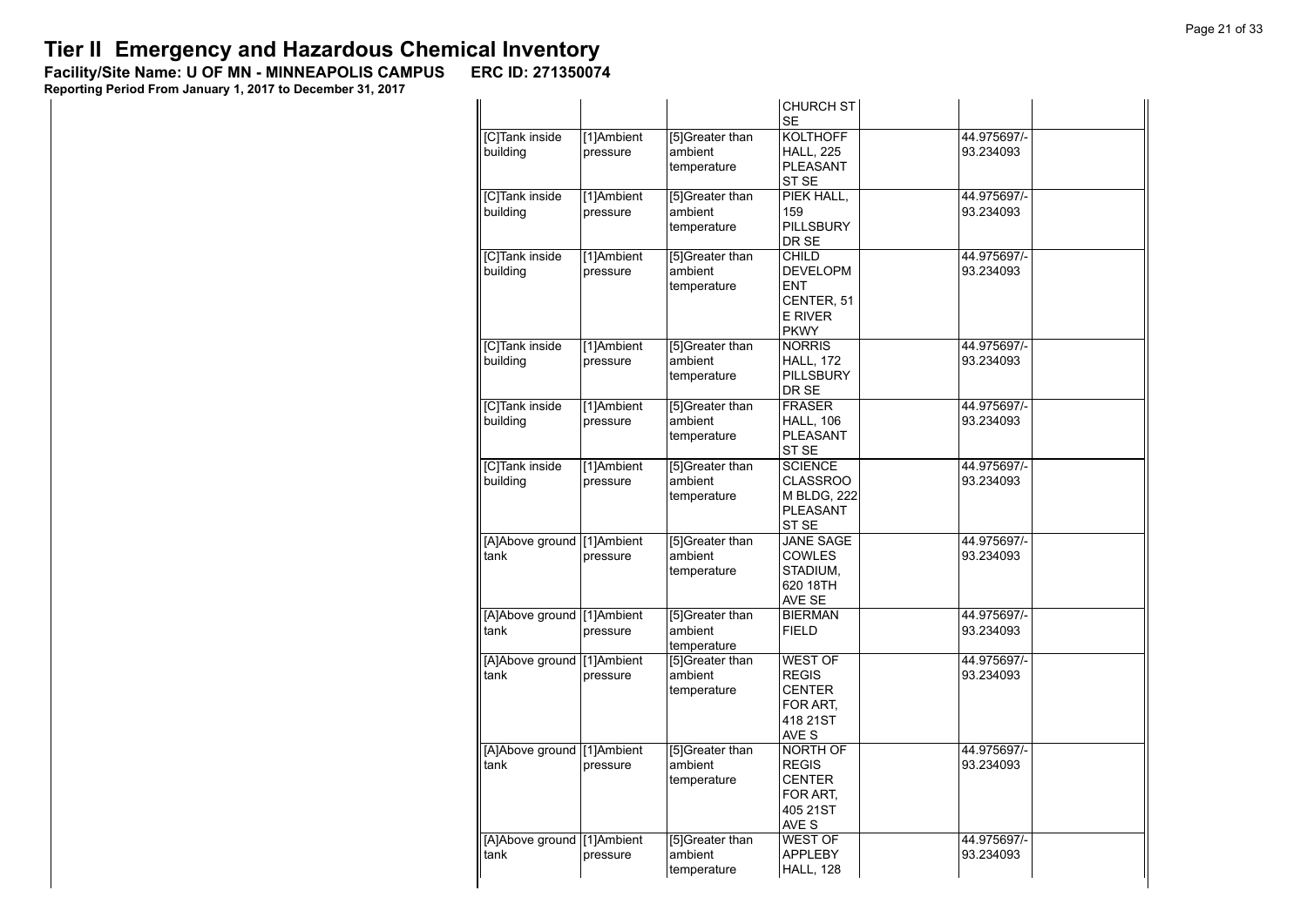**Facility/Site Name: U OF MN - MINNEAPOLIS CAMPUS-----ERC ID: 271350074**

|                                    |                        |                                           | PLEASANT<br>ST SE                                                                                           |                          |  |
|------------------------------------|------------------------|-------------------------------------------|-------------------------------------------------------------------------------------------------------------|--------------------------|--|
| [A]Above ground [1]Ambient<br>tank | pressure               | [5]Greater than<br>ambient<br>temperature | <b>PATTEE</b><br><b>HALL, 150</b><br><b>PILLSBURY</b><br>DR SE                                              | 44.975697/-<br>93.234093 |  |
| [A]Above ground [1]Ambient<br>tank | pressure               | [5]Greater than<br>ambient<br>temperature | SOUTH OF<br>SANFORD<br><b>HALL, 1122</b><br><b>UNIVERSITY</b><br>AVE SE                                     | 44.975697/-<br>93.234093 |  |
| [A]Above ground [1]Ambient<br>tank | pressure               | [5]Greater than<br>ambient<br>temperature | <b>NORTH OF</b><br><b>WASHINGTO</b><br>N AVE<br><b>PARKING</b><br><b>RAMP, 501</b><br>WASHINGTO<br>N AVE SE | 44.975697/-<br>93.234093 |  |
| [A]Above ground [1]Ambient<br>tank | pressure               | [5]Greater than<br>ambient<br>temperature | NORTH OF<br>TERITORIAL<br>HALL, 417<br><b>WALNUT ST</b><br><b>SE</b>                                        | 44.975697/-<br>93.234093 |  |
| [A]Above ground [1]Ambient<br>tank | pressure               | [5]Greater than<br>ambient<br>temperature | SOUTH OF<br><b>KLAEBER</b><br>COURT, 320<br>16TH AVE<br>SE                                                  | 44.975697/-<br>93.234093 |  |
| [A]Above ground [1]Ambient<br>tank | pressure               | [5]Greater than<br>ambient<br>temperature | <b>SOUTHSIDE</b><br>OF<br><b>WILLIAMS</b><br>ARENA,<br>1925<br><b>UNIVERSITY</b><br>AVE SE                  | 44.975697/-<br>93.234093 |  |
| [A]Above ground [1]Ambient<br>tank | pressure               | [5]Greater than<br>ambient<br>temperature | <b>EASTSIDE</b><br>OF<br><b>WILLIAMS</b><br>ARENA,<br>1925<br><b>UNIVERSITY</b><br>AVE SE                   | 44.975697/-<br>93.234093 |  |
| [C]Tank inside<br>building         | [1]Ambient<br>pressure | [5]Greater than<br>ambient<br>temperature | <b>SOCIAL</b><br><b>SCIENCES</b><br><b>BLDG, 267</b><br>19TH AVE S                                          | 44.975697/-<br>93.234093 |  |
| [C]Tank inside<br>building         | [1]Ambient<br>pressure | [5]Greater than<br>ambient<br>temperature | <b>OAK</b><br><b>STREET</b><br><b>PARKING</b><br><b>RAMP, 401</b><br>OAK ST SE                              | 44.975697/-<br>93.234093 |  |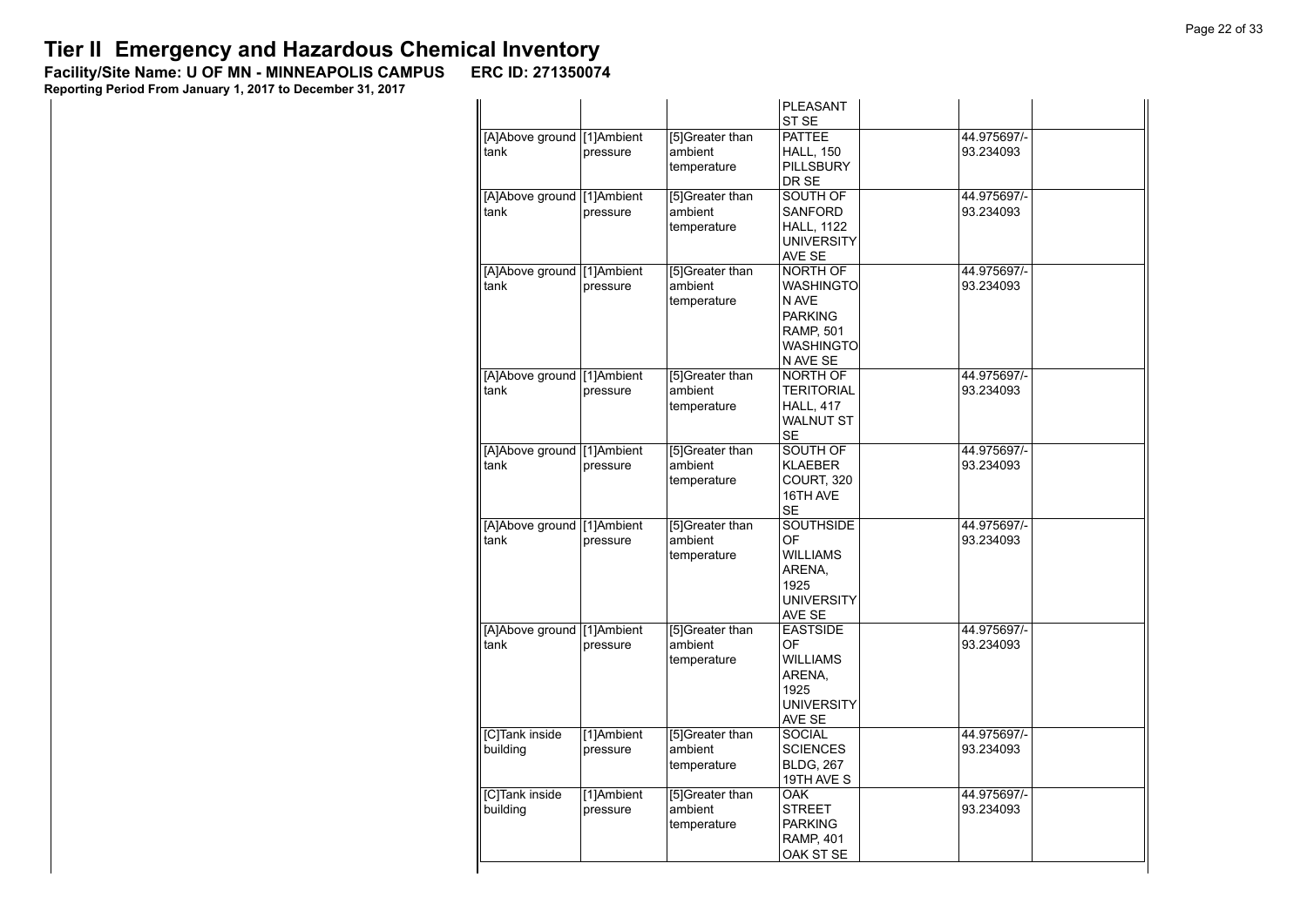**Facility/Site Name: U OF MN - MINNEAPOLIS CAMPUS-----ERC ID: 271350074**

| [C]Tank inside<br>building         | [1]Ambient<br>pressure | [5]Greater than<br>ambient<br>temperature  | <b>CENTENNIA</b><br>L HALL, 614<br><b>DELAWARE</b><br>ST SE                                                       | 44.975697/-<br>93.234093 |
|------------------------------------|------------------------|--------------------------------------------|-------------------------------------------------------------------------------------------------------------------|--------------------------|
| [C]Tank inside<br>building         | [1]Ambient<br>pressure | [5]Greater than<br>ambient<br>temperature  | <b>VARIETY</b><br>CLUB<br><b>RESEARCH</b><br>CENTER,<br>401 E RIVER<br><b>PKWY</b>                                | 44.975697/-<br>93.234093 |
| [C]Tank inside<br>building         | [1]Ambient<br>pressure | [5] Greater than<br>ambient<br>temperature | <b>MAYO</b><br><b>MEMORIAL</b><br><b>BLDG, 420</b><br>DELAWARE<br>ST SE                                           | 44.975697/-<br>93.234093 |
| [C]Tank inside<br>building         | [1]Ambient<br>pressure | [5]Greater than<br>ambient<br>temperature  | <b>JACKSON</b><br><b>HALL, 321</b><br><b>CHURCH ST</b><br><b>SE</b>                                               | 44.975697/-<br>93.234093 |
| [C]Tank inside<br>building         | [1]Ambient<br>pressure | [5]Greater than<br>ambient<br>temperature  | <b>DIEHL HALL</b><br>505 ESSEX<br>ST SE                                                                           | 44.975697/-<br>93.234093 |
| [C]Tank inside<br>building         | [1]Ambient<br>pressure | [5]Greater than<br>ambient<br>temperature  | <b>MASONIC</b><br>CANCER<br>CENTER,                                                                               | 44.975697/-<br>93.234093 |
| [C]Tank inside<br>building         | [1]Ambient<br>pressure | [5]Greater than<br>ambient<br>temperature  | <b>WEAVER-DE</b><br><b>NSFORD</b><br><b>HALL, 308</b><br><b>HARVARD</b><br>ST SE                                  | 44.975697/-<br>93.234093 |
| [A]Above ground<br>tank            | [1]Ambient<br>pressure | [5]Greater than<br>ambient<br>temperature  | <b>BIERMAN</b><br><b>FIELD</b><br><b>ATHLETIC</b><br><b>BLDG, 516</b><br>15TH AVE<br><b>SE</b>                    | 44.975697/-<br>93.234093 |
| [A]Above ground [1]Ambient<br>tank | pressure               | [5]Greater than<br>ambient<br>temperature  | <b>GIBSON/NA</b><br><b>GURSKI</b><br><b>FOOTBALL</b><br><b>PRACTICE</b><br><b>FACILITY,</b><br>600 15TH<br>AVE SE | 44.975697/-<br>93.234093 |
| [A]Above ground [1]Ambient<br>tank | pressure               | [5]Greater than<br>ambient<br>temperature  | <b>BIERMAN</b><br>TRACK AND<br><b>FIELD</b><br><b>STADIUM</b>                                                     | 44.975697/-<br>93.234093 |
| [C]Tank inside<br>building         | [1]Ambient<br>pressure | [5]Greater than<br>ambient<br>temperature  | <b>FERGUSON</b><br><b>HALL, 2106</b><br>4TH ST S                                                                  | 44.975697/-<br>93.234093 |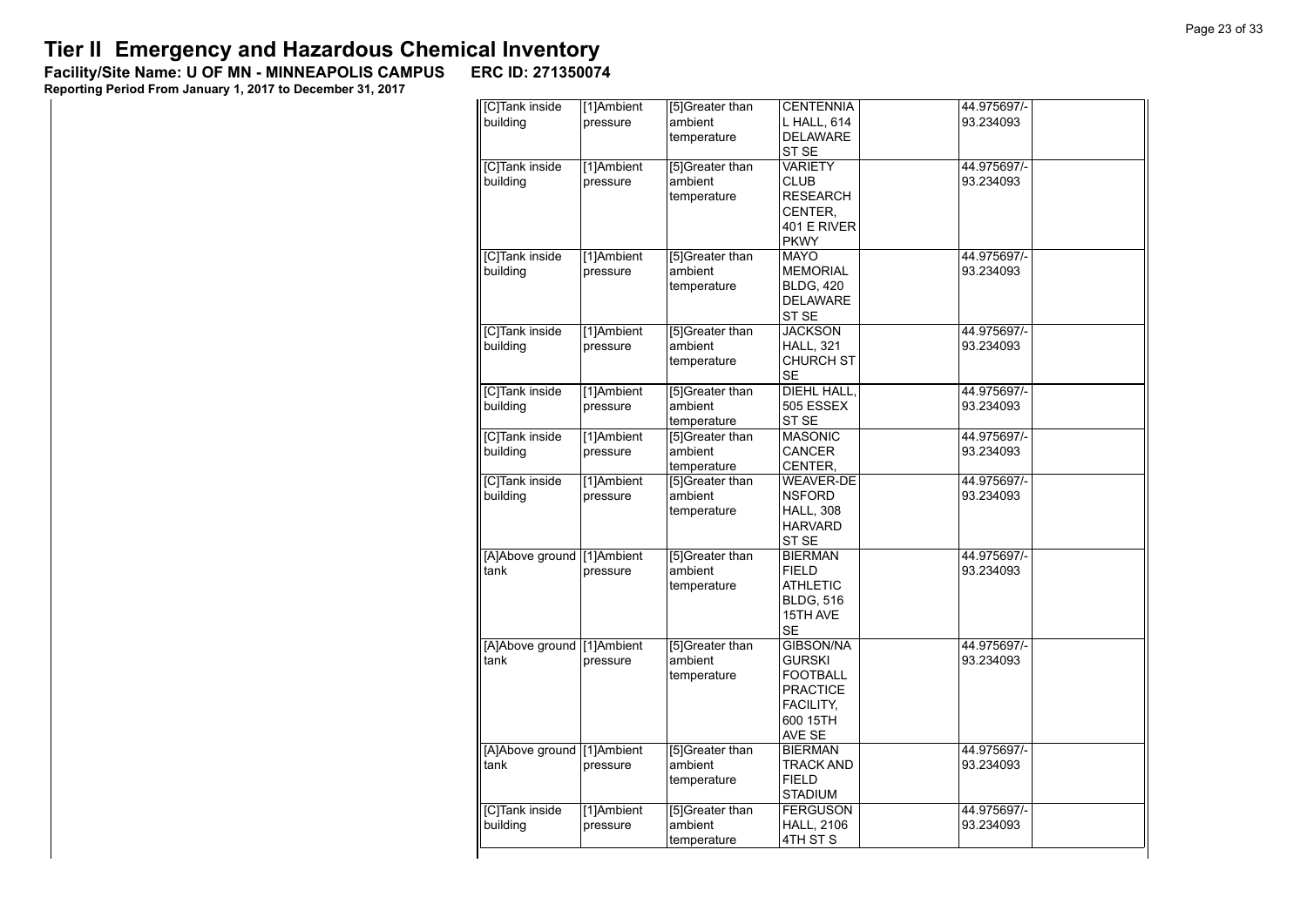**Facility/Site Name: U OF MN - MINNEAPOLIS CAMPUS-----ERC ID: 271350074**

| [C]Tank inside<br>building         | [1]Ambient<br>pressure | [5]Greater than<br>ambient<br>temperature | <b>WALTER F</b><br><b>MONDALE</b><br><b>HALL, 229</b><br>19TH AVE S                                                | 44.975697/-<br>93.234093 |  |
|------------------------------------|------------------------|-------------------------------------------|--------------------------------------------------------------------------------------------------------------------|--------------------------|--|
| [C]Tank inside<br>building         | [1]Ambient<br>pressure | [5]Greater than<br>ambient<br>temperature | <b>MIDDLEBRO</b><br>OK HALL,<br>412 22ND<br>AVE S                                                                  | 44.975697/-<br>93.234093 |  |
| [C]Tank inside<br>building         | [1]Ambient<br>pressure | [5]Greater than<br>ambient<br>temperature | <b>FIELD</b><br>HOUSE,<br>1800<br><b>UNIVERSITY</b><br><b>AVENUE SE</b>                                            | 44.975697/-<br>93.234093 |  |
| [C]Tank inside<br>building         | [1]Ambient<br>pressure | [5]Greater than<br>ambient<br>temperature | <b>CIVIL</b><br><b>ENGINEERI</b><br>NG BLDG,<br>500<br><b>PILLSBURY</b><br>DR SE                                   | 44.975697/-<br>93.234093 |  |
| [C]Tank inside<br>building         | [1]Ambient<br>pressure | [5]Greater than<br>ambient<br>temperature | <b>HUBERT H</b><br><b>HUMPHREY</b><br>CENTER,<br>301 19TH<br>AVE S                                                 | 44.975697/-<br>93.234093 |  |
| [A]Above ground [1]Ambient<br>tank | pressure               | [5]Greater than<br>ambient<br>temperature | <b>NORTHSIDE</b><br>OF MINERAL<br><b>RESOURCE</b><br>S<br><b>RESEARCH</b><br>CENTER, 56<br><b>E RIVER</b><br>PKWY. | 44.975697/-<br>93.234093 |  |
| [C]Tank inside<br>building         | [1]Ambient<br>pressure | [5]Greater than<br>ambient<br>temperature | <b>COMSTOCK</b><br><b>HALL, 210</b><br>DELAWARE<br>ST <sub>SE</sub>                                                | 44.975697/-<br>93.234093 |  |
| [C]Tank inside<br>building         | [1]Ambient<br>pressure | [5]Greater than<br>ambient<br>temperature | <b>CHILDREN'S</b><br><b>REHABILITA</b><br><b>TION</b><br>CENTER,<br>426<br><b>CHURCH ST</b><br><b>SE</b>           | 44.975697/-<br>93.234093 |  |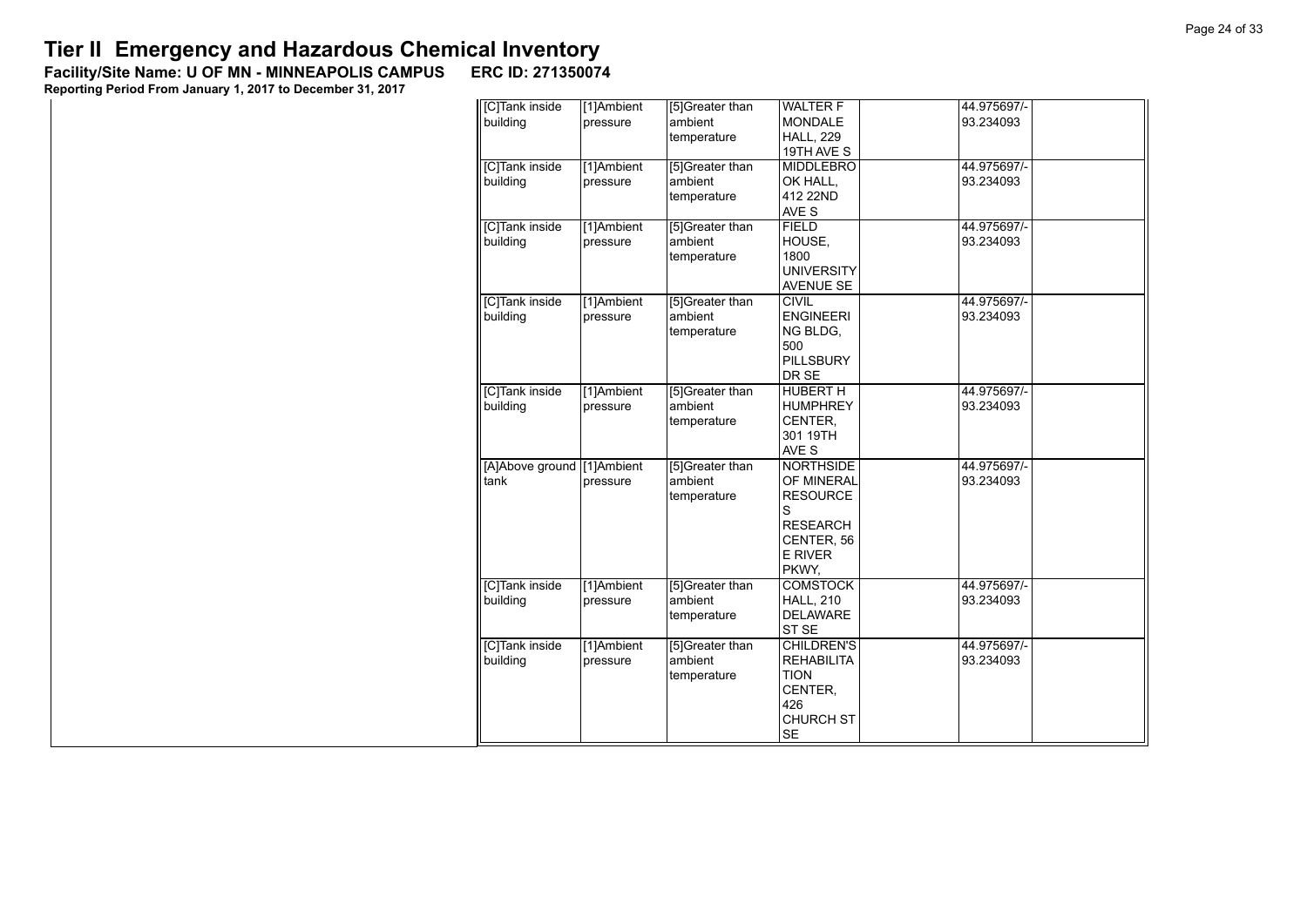**Facility/Site Name: U OF MN - MINNEAPOLIS CAMPUS-----ERC ID: 271350074**

| <b>Chemical Description</b>                                                                                                                                                                                                                                                                                                       | <b>Physical Hazards</b>                                                                                                                 |                                                                                                                                                                                                                                                                                                                                                                                                                                                                           |                                                                                                                                 |                                                                                                                                            | <b>Health Hazards</b>                                                                                                                                                                                                                                                                 |                                                                                                                                                                                                                                                                                                                                                                                                                                         |                                                                                              |                                             |  |
|-----------------------------------------------------------------------------------------------------------------------------------------------------------------------------------------------------------------------------------------------------------------------------------------------------------------------------------|-----------------------------------------------------------------------------------------------------------------------------------------|---------------------------------------------------------------------------------------------------------------------------------------------------------------------------------------------------------------------------------------------------------------------------------------------------------------------------------------------------------------------------------------------------------------------------------------------------------------------------|---------------------------------------------------------------------------------------------------------------------------------|--------------------------------------------------------------------------------------------------------------------------------------------|---------------------------------------------------------------------------------------------------------------------------------------------------------------------------------------------------------------------------------------------------------------------------------------|-----------------------------------------------------------------------------------------------------------------------------------------------------------------------------------------------------------------------------------------------------------------------------------------------------------------------------------------------------------------------------------------------------------------------------------------|----------------------------------------------------------------------------------------------|---------------------------------------------|--|
| Chemical ID:<br>Check if Chemical Information is<br>changed from the last submission:<br>CAS#:<br>Trade Secret:<br><b>Chemical Name:</b><br>EHS:<br>Contains EHS: $\Box$<br>П<br>EHS Name:<br>□ Solid □ Liquid □ Gas<br>$\boxdot$ Pure $\Box$ Mix<br>Chemical Added On:<br>Check if the chemical is below<br>reporting threshold: | 547064<br>☑<br>7727-37-9<br>$\Box$<br><b>NITROGEN, REFRIGERATED</b><br><b>LIQUID</b><br>Exceeds TPQ: $\Box$<br>Exceed TPQ On:<br>$\Box$ | $\Box$ Combustible dust<br>$\Box$ Corrosive to metal<br>$\Box$ Explosive<br>$\Box$ Flammable (gases, aerosols, liquids, or solids)<br>$\overline{\mathbf{2}}$ Gas under pressure<br>$\Box$ Hazard Not Otherwise Classified (HNOC)<br>$\Box$ In contact with water emits flammable gas<br>$\Box$ Organic peroxide<br>$\Box$ Oxidizer (liquid, solid or gas)<br>$\Box$ Pyrophoric (liquid or solid)<br>$\Box$ Pyrophoric gas<br>$\Box$ Self-heating<br>$\Box$ Self-reactive |                                                                                                                                 |                                                                                                                                            | $\Box$ Acute toxicity (any route of exposure)                                                                                                                                                                                                                                         | $\Box$ Aspiration hazard<br>$\Box$ Carcinogenicity<br>$\Box$ Germ cell mutagenicity<br>$\Box$ Hazard Not Otherwise Classified (HNOC)<br>$\Box$ Reproductive toxicity<br>$\Box$ Respiratory or skin sensitization<br>$\boxtimes$ Serious eye damage or eye irritation<br>$\overline{\mathbf{y}}$ Simple asphyxiant<br>$\boxtimes$ Skin corrosion or irritation<br>$\Box$ Specific target organ toxicity (single or repeated<br>exposure) |                                                                                              |                                             |  |
| Inventory                                                                                                                                                                                                                                                                                                                         |                                                                                                                                         |                                                                                                                                                                                                                                                                                                                                                                                                                                                                           |                                                                                                                                 |                                                                                                                                            | <b>Storage Codes &amp; Location</b>                                                                                                                                                                                                                                                   |                                                                                                                                                                                                                                                                                                                                                                                                                                         |                                                                                              |                                             |  |
| Max Daily Amt (lbs): 164400<br>Max Daily Amt Code: 10<br>Avg Daily Amt (lbs): 91500<br>Avg Daily Amt Code: 09<br>Max Amt in Largest Container (lbs):<br>No of days onsite: 365                                                                                                                                                    |                                                                                                                                         | <b>Container Type</b><br>[A]Above ground [2]Greater<br>tank<br>[A]Above ground [2]Greater<br>tank<br>[A]Above ground [2]Greater<br>tank<br>[A]Above ground [2]Greater<br>tank                                                                                                                                                                                                                                                                                             | <b>Pressure</b><br>than ambient<br>pressure<br>than ambient<br>pressure<br>than ambient<br>pressure<br>than ambient<br>pressure | <b>Temperature</b><br>[7]Cryogenic<br>conditions<br>[7]Cryogenic<br>conditions<br>[7]Cryogenic<br>conditions<br>[7]Cryogenic<br>conditions | <b>Storage</b><br>Location<br>717<br><b>DELAWARE</b><br><b>AVE</b><br><b>HALL, 421</b><br><b>WASHINGTO</b><br>N AVE SE<br><b>SMITH</b><br><b>HALL, 207</b><br>PLEASANT<br>ST <sub>SE</sub><br><b>ELECTRICA</b><br><b>ENGINEERI</b><br>NG/<br><b>COMPUTER</b><br>SCIENCE.<br>200 UNION | <b>Description</b><br>AMUNDSON 6000 gallons<br>(50.46 lbs / ft3)                                                                                                                                                                                                                                                                                                                                                                        | Lat/Long<br>44.975697/-<br>93.234093<br>44.975697/-<br>93.234093<br>44.975697/-<br>93.234093 | <b>Max Amt At</b><br>Location(lbs)<br>40473 |  |
|                                                                                                                                                                                                                                                                                                                                   |                                                                                                                                         | [A]Above ground [2]Greater<br>tank<br>[A]Above ground [2]Greater<br>tank                                                                                                                                                                                                                                                                                                                                                                                                  | than ambient<br>pressure<br>than ambient<br>pressure                                                                            | [7]Cryogenic<br>conditions<br>[7]Cryogenic<br>conditions                                                                                   | ST S E<br>Cancer and<br>Cardiovascul<br>ar Research<br>Bldg, 2231<br>6th St SE<br>Physics and<br>ogy Building,                                                                                                                                                                        | Adjacent to<br>Loading dock<br>Adjacent to<br>Nanotechnol Loading dock                                                                                                                                                                                                                                                                                                                                                                  |                                                                                              |                                             |  |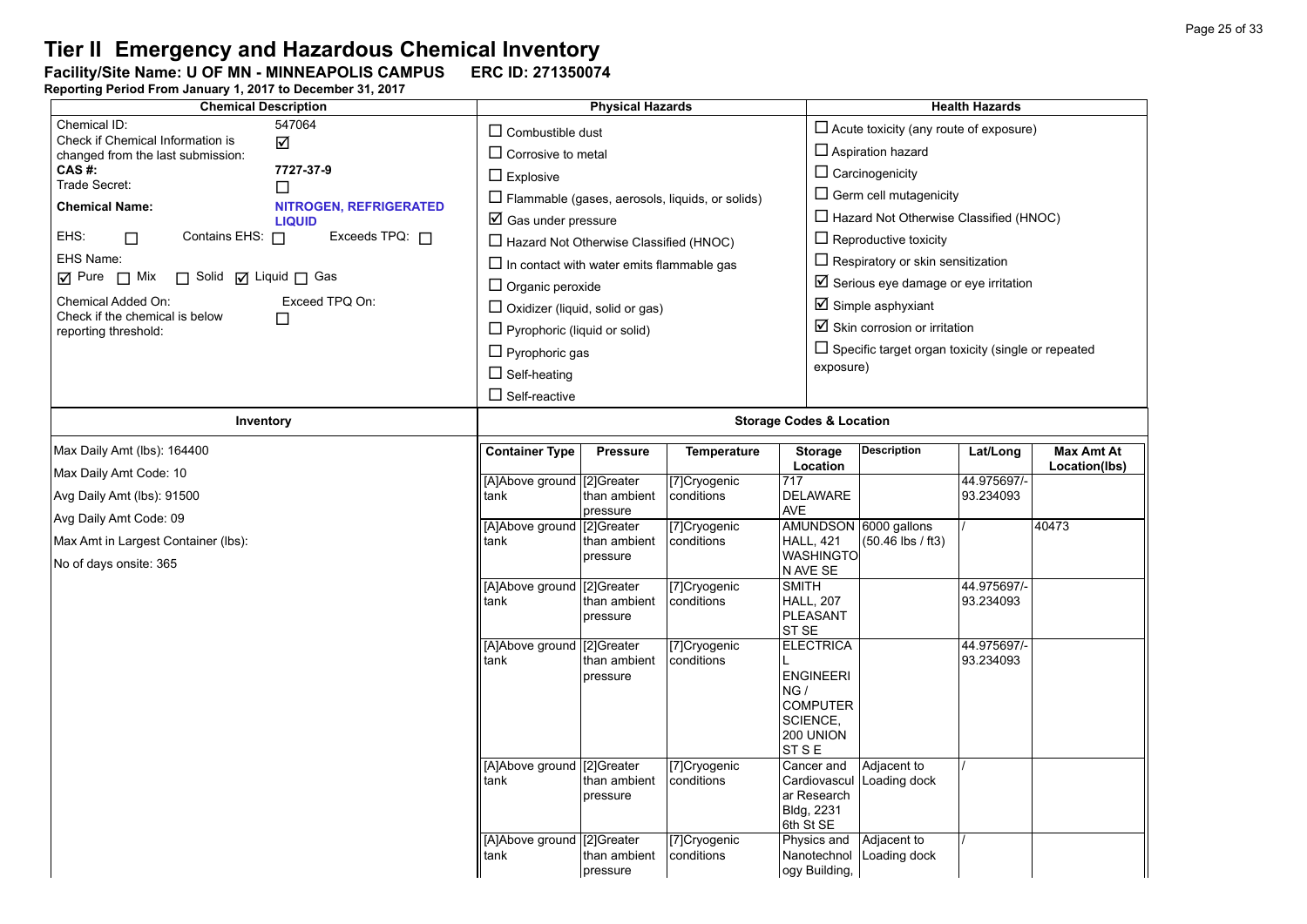# **Tier II Emergency and Hazardous Chemical Inventory**<br>Facility/Site Name: U OF MN - MINNEAPOLIS CAMPUS ERC ID: 271350074

**Facility/Site Name: U OF MN - MINNEAPOLIS CAMPUS-----ERC ID: 271350074**

|                                                                                                                                                                                                                                                                                                                                     |                                                                                                                                                                                                                                                                                                                                                                                                                                                                   |                                      |                                                                                                                                                                                                                                                                                                                                                                                                                                                                                          |                                                                                        | 115 Union St.<br><b>SE</b>                                                           |                       |                                     |                                    |  |
|-------------------------------------------------------------------------------------------------------------------------------------------------------------------------------------------------------------------------------------------------------------------------------------------------------------------------------------|-------------------------------------------------------------------------------------------------------------------------------------------------------------------------------------------------------------------------------------------------------------------------------------------------------------------------------------------------------------------------------------------------------------------------------------------------------------------|--------------------------------------|------------------------------------------------------------------------------------------------------------------------------------------------------------------------------------------------------------------------------------------------------------------------------------------------------------------------------------------------------------------------------------------------------------------------------------------------------------------------------------------|----------------------------------------------------------------------------------------|--------------------------------------------------------------------------------------|-----------------------|-------------------------------------|------------------------------------|--|
| <b>Chemical Description</b>                                                                                                                                                                                                                                                                                                         |                                                                                                                                                                                                                                                                                                                                                                                                                                                                   |                                      | <b>Physical Hazards</b>                                                                                                                                                                                                                                                                                                                                                                                                                                                                  |                                                                                        |                                                                                      | <b>Health Hazards</b> |                                     |                                    |  |
| Chemical ID:<br>Check if Chemical Information is<br>changed from the last submission:<br>CAS #:<br>Trade Secret:<br><b>Chemical Name:</b><br>EHS:<br>Contains EHS: 0<br>$\Box$<br>EHS Name:<br>$\sqrt{ }$ Pure $\Box$ Mix<br>□ Solid □ Liquid □ Gas<br>Chemical Added On:<br>Check if the chemical is below<br>reporting threshold: | $\Box$ Combustible dust<br>$\Box$ Corrosive to metal<br>$\Box$ Explosive<br>$\triangledown$ Flammable (gases, aerosols, liquids, or solids)<br>$\Box$ Gas under pressure<br>$\Box$ Hazard Not Otherwise Classified (HNOC)<br>$\Box$ In contact with water emits flammable gas<br>$\Box$ Organic peroxide<br>$\Box$ Oxidizer (liquid, solid or gas)<br>$\Box$ Pyrophoric (liquid or solid)<br>$\Box$ Pyrophoric gas<br>$\Box$ Self-heating<br>$\Box$ Self-reactive |                                      | $\Box$ Acute toxicity (any route of exposure)<br>$\Box$ Aspiration hazard<br>$\Box$ Carcinogenicity<br>$\Box$ Germ cell mutagenicity<br>$\Box$ Hazard Not Otherwise Classified (HNOC)<br>$\Box$ Reproductive toxicity<br>$\Box$ Respiratory or skin sensitization<br>$\boxtimes$ Serious eye damage or eye irritation<br>$\overline{\mathbf{y}}$ Simple asphyxiant<br>$\boxtimes$ Skin corrosion or irritation<br>$\Box$ Specific target organ toxicity (single or repeated<br>exposure) |                                                                                        |                                                                                      |                       |                                     |                                    |  |
| Inventory                                                                                                                                                                                                                                                                                                                           |                                                                                                                                                                                                                                                                                                                                                                                                                                                                   |                                      |                                                                                                                                                                                                                                                                                                                                                                                                                                                                                          |                                                                                        | <b>Storage Codes &amp; Location</b>                                                  |                       |                                     |                                    |  |
| Max Daily Amt (lbs): 17500<br>Max Daily Amt Code: 06<br>Avg Daily Amt (lbs): 1106<br>Avg Daily Amt Code: 04                                                                                                                                                                                                                         |                                                                                                                                                                                                                                                                                                                                                                                                                                                                   | <b>Container Type</b><br>[L]Cylinder | <b>Pressure</b><br>[2]Greater<br>than ambient<br>pressure                                                                                                                                                                                                                                                                                                                                                                                                                                | <b>Temperature</b><br>[6]Less than<br>ambient<br>temperature but not 2009<br>cryogenic | <b>Storage</b><br>Location<br><b>TCF BANK</b><br>STADIUM,<br><b>UNIVERSITY</b>       | <b>Description</b>    | Lat/Long<br>44.975697/<br>93.234093 | <b>Max Amt At</b><br>Location(lbs) |  |
| Max Amt in Largest Container (lbs):<br>No of days onsite: 365                                                                                                                                                                                                                                                                       |                                                                                                                                                                                                                                                                                                                                                                                                                                                                   | [L]Cylinder                          | [2]Greater<br>than ambient<br>pressure                                                                                                                                                                                                                                                                                                                                                                                                                                                   | [6]Less than<br>ambient<br>temperature but not Y, 2524 4TH<br>cryogenic                | AVE. S.E.<br><b>MAST</b><br><b>LABORATOR</b><br>ST S.E.                              |                       | 44.975697/-<br>93.234093            |                                    |  |
|                                                                                                                                                                                                                                                                                                                                     |                                                                                                                                                                                                                                                                                                                                                                                                                                                                   | [L]Cylinder                          | [2]Greater<br>than ambient<br>pressure                                                                                                                                                                                                                                                                                                                                                                                                                                                   | [6]Less than<br>ambient<br>temperature but not 1901 4TH ST.<br>cryogenic               | <b>MARIUCCI</b><br>ARENA,<br>S.E.                                                    |                       | 44.975697/-<br>93.234093            |                                    |  |
|                                                                                                                                                                                                                                                                                                                                     |                                                                                                                                                                                                                                                                                                                                                                                                                                                                   | [L]Cylinder                          | [2]Greater<br>than ambient<br>pressure                                                                                                                                                                                                                                                                                                                                                                                                                                                   | [6]Less than<br>ambient<br>temperature but not<br>cryogenic                            | <b>CIVIL</b><br><b>ENGINEERI</b><br>NG BLDG.,<br>500<br><b>PILLSBURY</b><br>DR. S.E. |                       | 44.975697/-<br>93.234093            |                                    |  |
|                                                                                                                                                                                                                                                                                                                                     |                                                                                                                                                                                                                                                                                                                                                                                                                                                                   | [L]Cylinder                          | [2]Greater<br>than ambient<br>pressure                                                                                                                                                                                                                                                                                                                                                                                                                                                   | [6]Less than<br>ambient<br>temperature but not FOR ART,<br>cryogenic                   | <b>REGIS</b><br><b>CENTER</b>                                                        |                       | 44.975697/<br>93.234093             |                                    |  |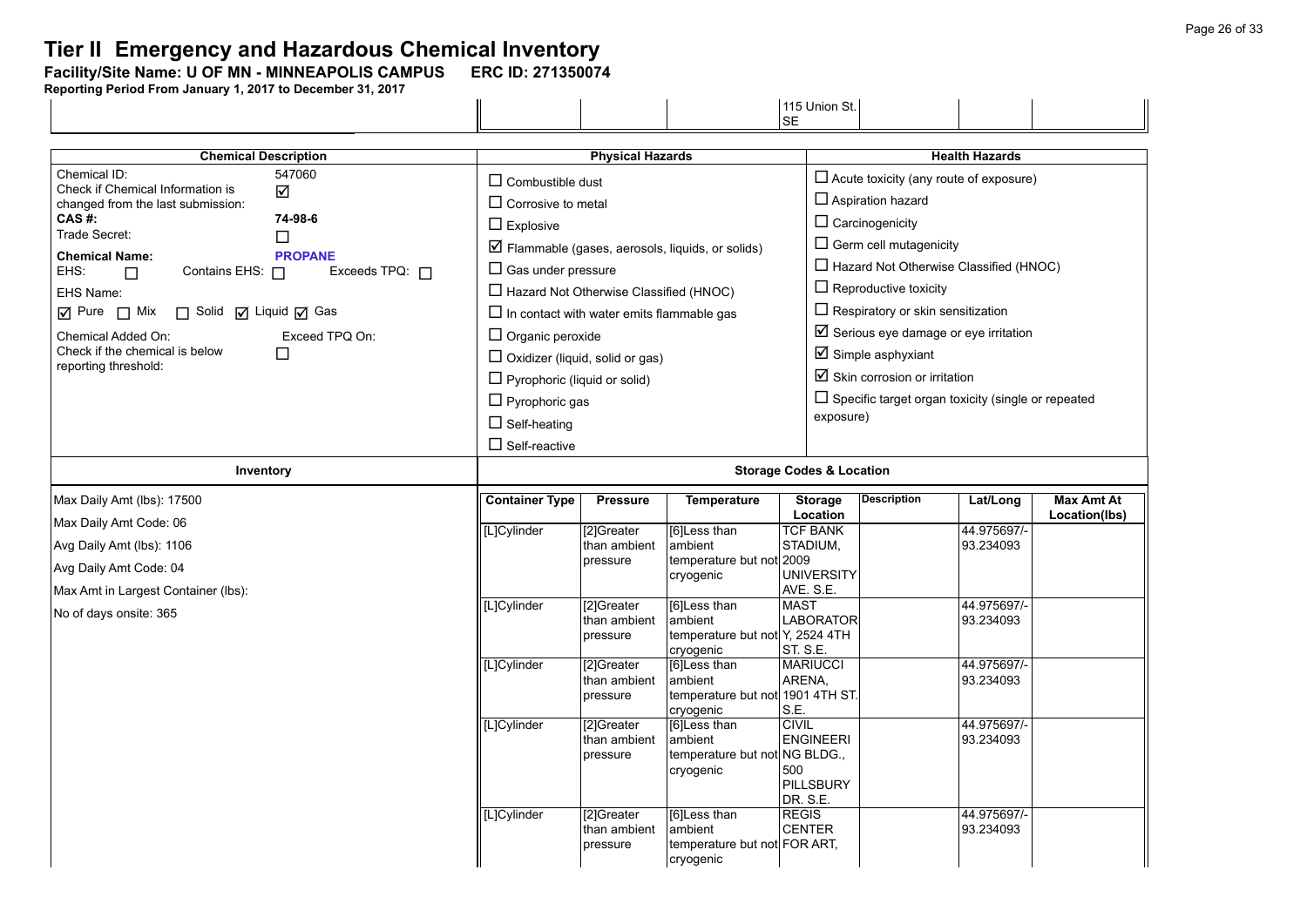# **Tier II Emergency and Hazardous Chemical Inventory**<br>Facility/Site Name: U OF MN - MINNEAPOLIS CAMPUS ERC ID: 271350074

**Facility/Site Name: U OF MN - MINNEAPOLIS CAMPUS-----ERC ID: 271350074**

|                                                                                                                                                                                                                                                                                                                                          |                                                                                                                             |                                                                                                                                                                                                                                                                                                                                                                                         |                                        |                                                                      | 4005 21ST<br>AVE. S.                                                                                                                                                                                                                                                                                                                                                                                                                                                         |                    |                          |                             |  |  |  |
|------------------------------------------------------------------------------------------------------------------------------------------------------------------------------------------------------------------------------------------------------------------------------------------------------------------------------------------|-----------------------------------------------------------------------------------------------------------------------------|-----------------------------------------------------------------------------------------------------------------------------------------------------------------------------------------------------------------------------------------------------------------------------------------------------------------------------------------------------------------------------------------|----------------------------------------|----------------------------------------------------------------------|------------------------------------------------------------------------------------------------------------------------------------------------------------------------------------------------------------------------------------------------------------------------------------------------------------------------------------------------------------------------------------------------------------------------------------------------------------------------------|--------------------|--------------------------|-----------------------------|--|--|--|
| <b>Chemical Description</b>                                                                                                                                                                                                                                                                                                              |                                                                                                                             | <b>Physical Hazards</b>                                                                                                                                                                                                                                                                                                                                                                 |                                        | <b>Health Hazards</b>                                                |                                                                                                                                                                                                                                                                                                                                                                                                                                                                              |                    |                          |                             |  |  |  |
| Chemical ID:<br>Check if Chemical Information is<br>changed from the last submission:<br>CAS #:<br>Trade Secret:<br><b>Chemical Name:</b><br>EHS:<br>Contains EHS: $\Box$<br>$\Box$<br>EHS Name:<br>□ Solid □ Liquid □ Gas<br>$\sqrt{ }$ Pure $\Box$ Mix<br>Chemical Added On:<br>Check if the chemical is below<br>reporting threshold: | 547056<br>☑<br>306-83-2<br>□<br>R123, 1,1-DICHLORO-2, 2,<br>2-TRIFLUOROETHANE<br>Exceeds $TPQ: \Box$<br>Exceed TPQ On:<br>П | $\Box$ Combustible dust<br>$\Box$ Corrosive to metal<br>$\Box$ Explosive<br>$\overline{\mathbf{2}}$ Gas under pressure<br>$\Box$ Hazard Not Otherwise Classified (HNOC)<br>$\Box$ In contact with water emits flammable gas<br>$\Box$ Organic peroxide<br>$\Box$ Oxidizer (liquid, solid or gas)<br>$\Box$ Pyrophoric (liquid or solid)<br>$\Box$ Pyrophoric gas<br>$\Box$ Self-heating |                                        | $\Box$ Flammable (gases, aerosols, liquids, or solids)               | $\Box$ Acute toxicity (any route of exposure)<br>$\Box$ Aspiration hazard<br>$\Box$ Carcinogenicity<br>$\Box$ Germ cell mutagenicity<br>$\Box$ Hazard Not Otherwise Classified (HNOC)<br>$\Box$ Reproductive toxicity<br>$\Box$ Respiratory or skin sensitization<br>$\boxtimes$ Serious eye damage or eye irritation<br>$\boxtimes$ Simple asphyxiant<br>$\boxtimes$ Skin corrosion or irritation<br>$\Box$ Specific target organ toxicity (single or repeated<br>exposure) |                    |                          |                             |  |  |  |
|                                                                                                                                                                                                                                                                                                                                          | Inventory                                                                                                                   | $\Box$ Self-reactive                                                                                                                                                                                                                                                                                                                                                                    | <b>Storage Codes &amp; Location</b>    |                                                                      |                                                                                                                                                                                                                                                                                                                                                                                                                                                                              |                    |                          |                             |  |  |  |
|                                                                                                                                                                                                                                                                                                                                          |                                                                                                                             |                                                                                                                                                                                                                                                                                                                                                                                         |                                        |                                                                      |                                                                                                                                                                                                                                                                                                                                                                                                                                                                              |                    |                          |                             |  |  |  |
| Max Daily Amt (lbs): 32100                                                                                                                                                                                                                                                                                                               |                                                                                                                             | <b>Container Type</b>                                                                                                                                                                                                                                                                                                                                                                   | <b>Pressure</b>                        | <b>Temperature</b>                                                   | <b>Storage</b><br>Location                                                                                                                                                                                                                                                                                                                                                                                                                                                   | <b>Description</b> | Lat/Long                 | Max Amt At<br>Location(lbs) |  |  |  |
| Max Daily Amt Code: 07<br>Avg Daily Amt (lbs): 32100<br>Avg Daily Amt Code: 07<br>Max Amt in Largest Container (lbs):<br>No of days onsite: 365                                                                                                                                                                                          |                                                                                                                             | [R]Other<br>Desc:                                                                                                                                                                                                                                                                                                                                                                       | [2]Greater<br>than ambient<br>pressure | [6]Less than<br>ambient<br>temperature but not EN<br>cryogenic       | PHILLIPS-W<br><b>ANGENSTE</b><br><b>BUILDING.</b><br>516<br><b>DELAWARE</b><br>ST <sub>SE</sub>                                                                                                                                                                                                                                                                                                                                                                              |                    | 44.975697/-<br>93.234093 |                             |  |  |  |
|                                                                                                                                                                                                                                                                                                                                          |                                                                                                                             | [R]Other<br>Desc:                                                                                                                                                                                                                                                                                                                                                                       | [2]Greater<br>than ambient<br>pressure | [6]Less than<br>ambient<br>temperature but not<br>cryogenic          | <b>NORTHROP</b><br><b>MEMORIAL</b><br><b>AUDITORIU</b><br>M. 84<br>CHURCH ST<br><b>SE</b>                                                                                                                                                                                                                                                                                                                                                                                    |                    | 44.975697/-<br>93.234093 |                             |  |  |  |
|                                                                                                                                                                                                                                                                                                                                          |                                                                                                                             | [R]Other<br>Desc:                                                                                                                                                                                                                                                                                                                                                                       | [2]Greater<br>than ambient<br>pressure | [6]Less than<br>ambient<br>temperature but not WILSON<br>cryogenic   | O<br><b>MEREDITH</b><br>LIBRARY,<br>309 19TH<br>AVE S                                                                                                                                                                                                                                                                                                                                                                                                                        |                    | 44.975697/-<br>93.234093 |                             |  |  |  |
|                                                                                                                                                                                                                                                                                                                                          |                                                                                                                             | [R]Other<br>Desc:                                                                                                                                                                                                                                                                                                                                                                       | [2]Greater<br>than ambient<br>pressure | [6]Less than<br>ambient<br>temperature but not CELLULAR<br>cryogenic | <b>MOLECULA</b><br><b>R&amp;</b><br>BIOLOGY,                                                                                                                                                                                                                                                                                                                                                                                                                                 |                    | 44.975697/-<br>93.234093 |                             |  |  |  |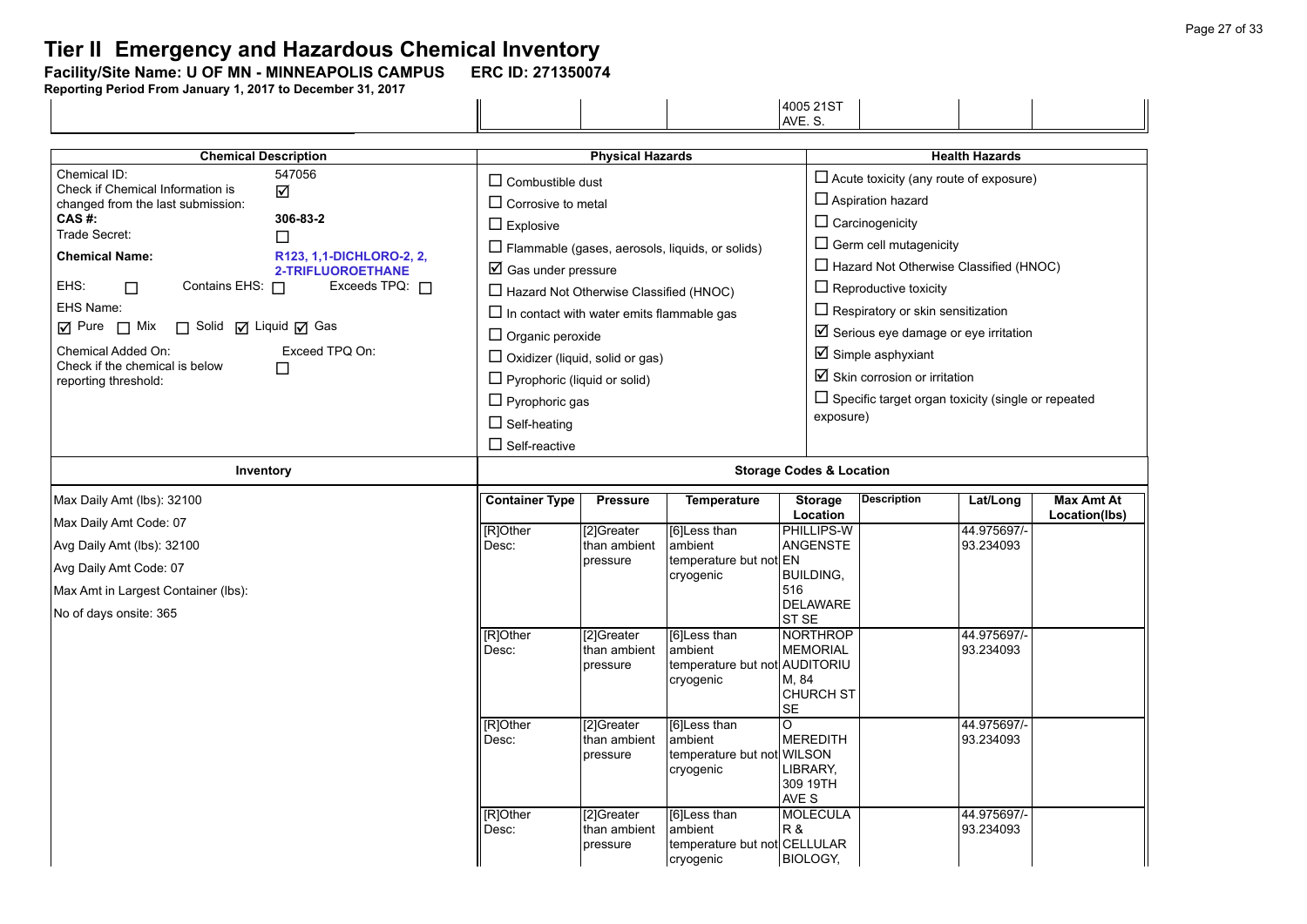**Facility/Site Name: U OF MN - MINNEAPOLIS CAMPUS-----ERC ID: 271350074**

|                   |                                        |                                                                          | 420 WASH.<br>AVE SE                                                                      |                          |  |
|-------------------|----------------------------------------|--------------------------------------------------------------------------|------------------------------------------------------------------------------------------|--------------------------|--|
| [R]Other<br>Desc: | [2]Greater<br>than ambient<br>pressure | [6]Less than<br>ambient<br>temperature but not<br>cryogenic              | <b>RIVERBEND</b><br><b>COMMONS</b>                                                       | 44.975697/-<br>93.234093 |  |
| [R]Other<br>Desc: | [2]Greater<br>than ambient<br>pressure | [6]Less than<br>ambient<br>temperature but not WASHINGTO<br>cryogenic    | <b>AMUNDSON</b><br><b>HALL, 421</b><br>N AVE SE                                          | 44.975697/-<br>93.234093 |  |
| [R]Other<br>Desc: | [2]Greater<br>than ambient<br>pressure | [6]Less than<br>ambient<br>temperature but not ENGINEERI<br>cryogenic    | <b>MECHANICA</b><br>L<br>NG, 111<br>CHURCH ST.<br><b>SE</b>                              | 44.975697/-<br>93.234093 |  |
| [R]Other<br>Desc: | [2]Greater<br>than ambient<br>pressure | [6]Less than<br>ambient<br>temperature but not FULTON ST.<br>cryogenic   | <b>FRONTIER</b><br><b>HALL. 701</b><br><b>SE</b>                                         | 44.975697/-<br>93.234093 |  |
| [R]Other<br>Desc: | [2]Greater<br>than ambient<br>pressure | [6]Less than<br>ambient<br>temperature but not<br>cryogenic              | <b>RECREATIO</b><br>N CENTER                                                             | 44.975697/-<br>93.234093 |  |
| [R]Other<br>Desc: | [2]Greater<br>than ambient<br>pressure | [6]Less than<br>ambient<br>temperature but not 1901 4TH ST.<br>cryogenic | <b>MARIUCCI</b><br>ARENA.<br><b>SE</b>                                                   | 44.975697/-<br>93.234093 |  |
| [R]Other<br>Desc: | [2]Greater<br>than ambient<br>pressure | [6]Less than<br>ambient<br>temperature but not HEALTH<br>cryogenic       | <b>MALCOLM</b><br><b>MOOS</b><br>SCIENCES,<br>515<br><b>DELAWARE</b><br>ST <sub>SE</sub> | 44.975697/-<br>93.234093 |  |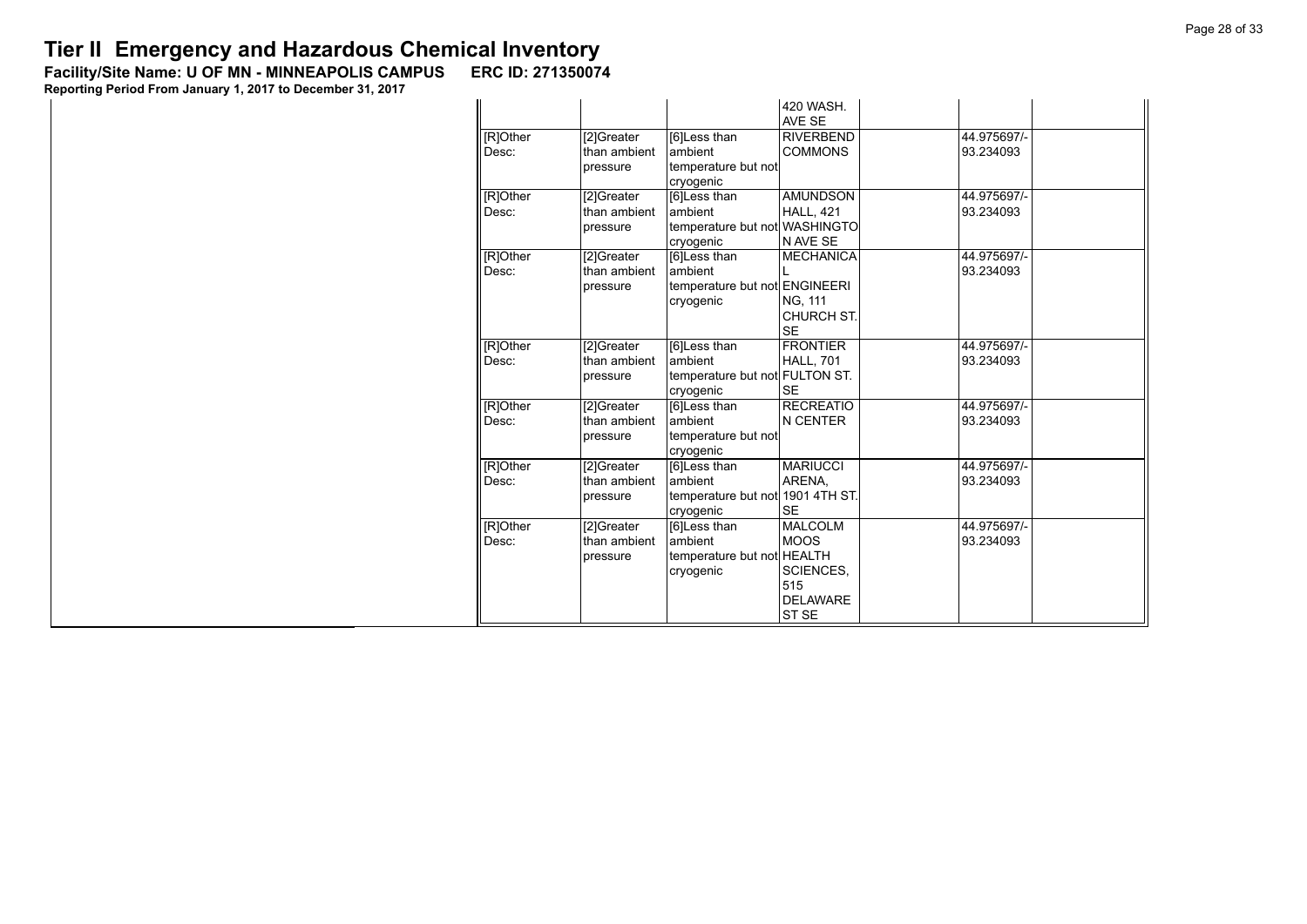**Facility/Site Name: U OF MN - MINNEAPOLIS CAMPUS-----ERC ID: 271350074**

| <b>Chemical Description</b>                                                           |                       | <b>Physical Hazards</b>                                |                                            |                               | <b>Health Hazards</b>                                                     |             |                   |  |  |  |
|---------------------------------------------------------------------------------------|-----------------------|--------------------------------------------------------|--------------------------------------------|-------------------------------|---------------------------------------------------------------------------|-------------|-------------------|--|--|--|
| Chemical ID:<br>547057<br>Check if Chemical Information is<br>$\overline{\mathsf{M}}$ |                       | $\Box$ Combustible dust                                |                                            |                               | $\Box$ Acute toxicity (any route of exposure)<br>$\Box$ Aspiration hazard |             |                   |  |  |  |
| changed from the last submission:                                                     |                       | $\Box$ Corrosive to metal                              |                                            |                               |                                                                           |             |                   |  |  |  |
| CAS #:<br>811-97-2<br>Trade Secret:<br>□                                              | $\Box$ Explosive      |                                                        |                                            |                               | $\Box$ Carcinogenicity                                                    |             |                   |  |  |  |
| <b>Chemical Name:</b><br>R134A, 1, 1, 1,                                              |                       | $\Box$ Flammable (gases, aerosols, liquids, or solids) |                                            |                               | $\Box$ Germ cell mutagenicity                                             |             |                   |  |  |  |
| 2-TETRAFLUOROETHANE                                                                   |                       | $\boxtimes$ Gas under pressure                         |                                            |                               | $\Box$ Hazard Not Otherwise Classified (HNOC)                             |             |                   |  |  |  |
| EHS:<br>Contains EHS: 0<br>Exceeds TPQ: $\Box$<br>$\Box$                              |                       | $\Box$ Hazard Not Otherwise Classified (HNOC)          |                                            |                               | $\Box$ Reproductive toxicity                                              |             |                   |  |  |  |
| EHS Name:                                                                             |                       | $\Box$ In contact with water emits flammable gas       |                                            |                               | $\Box$ Respiratory or skin sensitization                                  |             |                   |  |  |  |
| □ Solid □ Liquid □ Gas<br>$\overline{M}$ Pure $\Box$ Mix                              |                       | $\Box$ Organic peroxide                                |                                            |                               | $\boxtimes$ Serious eye damage or eye irritation                          |             |                   |  |  |  |
| Exceed TPQ On:<br>Chemical Added On:<br>Check if the chemical is below<br>П           |                       | $\Box$ Oxidizer (liquid, solid or gas)                 |                                            |                               | $\boxtimes$ Simple asphyxiant                                             |             |                   |  |  |  |
| reporting threshold:                                                                  |                       | $\Box$ Pyrophoric (liquid or solid)                    |                                            |                               | $\boxtimes$ Skin corrosion or irritation                                  |             |                   |  |  |  |
|                                                                                       | $\Box$ Pyrophoric gas |                                                        |                                            |                               | $\Box$ Specific target organ toxicity (single or repeated                 |             |                   |  |  |  |
|                                                                                       | $\Box$ Self-heating   |                                                        |                                            | exposure)                     |                                                                           |             |                   |  |  |  |
|                                                                                       | $\Box$ Self-reactive  |                                                        |                                            |                               |                                                                           |             |                   |  |  |  |
| Inventory                                                                             |                       | <b>Storage Codes &amp; Location</b>                    |                                            |                               |                                                                           |             |                   |  |  |  |
| Max Daily Amt (lbs): 11600                                                            | <b>Container Type</b> | <b>Pressure</b>                                        | Temperature                                | <b>Storage</b>                | <b>Description</b>                                                        | Lat/Long    | <b>Max Amt At</b> |  |  |  |
| Max Daily Amt Code: 06                                                                | [R]Other              | [2]Greater                                             | [6]Less than                               | Location<br><b>NILS</b>       |                                                                           | 44.975697/- | Location(lbs)     |  |  |  |
| Avg Daily Amt (lbs): 11600                                                            | Desc:                 | than ambient                                           | ambient                                    | <b>HASSELMO</b>               |                                                                           | 93.234093   |                   |  |  |  |
| Avg Daily Amt Code: 06                                                                |                       | pressure                                               | temperature but not HALL, 312<br>cryogenic | CHURCH ST                     |                                                                           |             |                   |  |  |  |
| Max Amt in Largest Container (lbs):                                                   |                       |                                                        |                                            | <b>SE</b>                     |                                                                           |             |                   |  |  |  |
| No of days onsite: 365                                                                | [R]Other              | [2]Greater                                             | [6]Less than                               | <b>TED MANN</b>               |                                                                           | 44.975697/- |                   |  |  |  |
|                                                                                       | Desc:                 | than ambient<br>pressure                               | ambient<br>temperature but not HALL, 2128  | <b>CONCERT</b>                |                                                                           | 93.234093   |                   |  |  |  |
|                                                                                       |                       |                                                        | cryogenic                                  | 4TH ST S                      |                                                                           |             |                   |  |  |  |
|                                                                                       | [R]Other              | [2]Greater                                             | [6]Less than                               | <b>ELECTRICA</b>              |                                                                           | 44.975697/- |                   |  |  |  |
|                                                                                       | Desc:                 | than ambient<br>pressure                               | ambient<br>temperature but not ENGINEERI   |                               |                                                                           | 93.234093   |                   |  |  |  |
|                                                                                       |                       |                                                        | cryogenic                                  | NG/                           |                                                                           |             |                   |  |  |  |
|                                                                                       |                       |                                                        |                                            | <b>COMPUTER</b>               |                                                                           |             |                   |  |  |  |
|                                                                                       |                       |                                                        |                                            | SCIENCE,                      |                                                                           |             |                   |  |  |  |
|                                                                                       |                       |                                                        |                                            | 200 UNION<br>ST <sub>SE</sub> |                                                                           |             |                   |  |  |  |
|                                                                                       | [R]Other              | [2]Greater                                             | [6]Less than                               | <b>APPLEBY</b>                |                                                                           | 44.975697/- |                   |  |  |  |
|                                                                                       | Desc:                 | than ambient                                           | ambient                                    | <b>HALL, 128</b>              |                                                                           | 93.234093   |                   |  |  |  |
|                                                                                       |                       | pressure                                               | temperature but not PLEASANT               |                               |                                                                           |             |                   |  |  |  |
|                                                                                       |                       |                                                        | cryogenic                                  | ST SE                         |                                                                           |             |                   |  |  |  |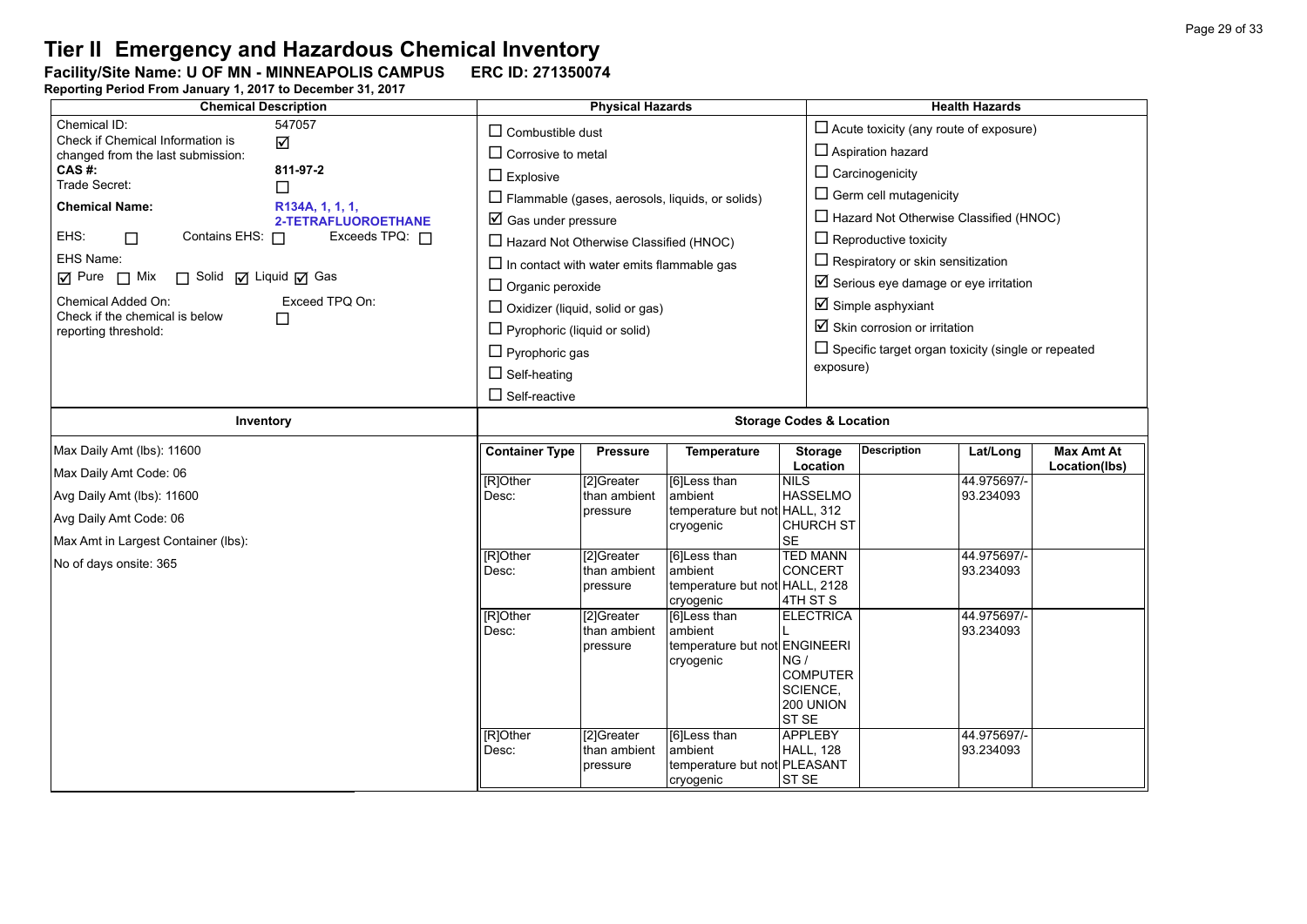**Facility/Site Name: U OF MN - MINNEAPOLIS CAMPUS-----ERC ID: 271350074**

| <b>Chemical Description</b>                                          | <b>Physical Hazards</b>                                   |                                                    |                 |                                                        | <b>Health Hazards</b>                            |                                                           |          |                                               |  |  |  |
|----------------------------------------------------------------------|-----------------------------------------------------------|----------------------------------------------------|-----------------|--------------------------------------------------------|--------------------------------------------------|-----------------------------------------------------------|----------|-----------------------------------------------|--|--|--|
| Chemical ID:<br>Check if Chemical Information is                     | 547062<br>☑                                               |                                                    |                 | $\Box$ Combustible dust                                |                                                  |                                                           |          | $\Box$ Acute toxicity (any route of exposure) |  |  |  |
| changed from the last submission:                                    |                                                           | $\Box$ Corrosive to metal                          |                 |                                                        |                                                  | $\Box$ Aspiration hazard                                  |          |                                               |  |  |  |
| CAS #:<br>Trade Secret:                                              | 7647-14-5                                                 | $\Box$ Explosive                                   |                 |                                                        |                                                  | $\Box$ Carcinogenicity                                    |          |                                               |  |  |  |
|                                                                      |                                                           |                                                    |                 | $\Box$ Flammable (gases, aerosols, liquids, or solids) |                                                  | $\Box$ Germ cell mutagenicity                             |          |                                               |  |  |  |
| <b>Chemical Name:</b><br>Contains EHS: $\Box$<br>EHS:<br>$\Box$      | <b>ROCK SALT (SODIUM CHLORIDE)</b><br>Exceeds TPQ: $\Box$ | $\Box$ Gas under pressure                          |                 |                                                        |                                                  | $\Box$ Hazard Not Otherwise Classified (HNOC)             |          |                                               |  |  |  |
| EHS Name:                                                            |                                                           | $\boxtimes$ Hazard Not Otherwise Classified (HNOC) |                 |                                                        |                                                  | $\Box$ Reproductive toxicity                              |          |                                               |  |  |  |
| $\boxtimes$ Pure $\Box$ Mix<br>$\Box$ Solid $\Box$ Liquid $\Box$ Gas |                                                           | $\Box$ In contact with water emits flammable gas   |                 |                                                        |                                                  | $\boxtimes$ Respiratory or skin sensitization             |          |                                               |  |  |  |
| Chemical Added On:                                                   | $\Box$ Organic peroxide                                   |                                                    |                 |                                                        | $\boxtimes$ Serious eye damage or eye irritation |                                                           |          |                                               |  |  |  |
| Check if the chemical is below                                       | $\Box$ Oxidizer (liquid, solid or gas)                    |                                                    |                 |                                                        | $\Box$ Simple asphyxiant                         |                                                           |          |                                               |  |  |  |
|                                                                      | reporting threshold:                                      |                                                    |                 | $\Box$ Pyrophoric (liquid or solid)                    |                                                  |                                                           |          | $\boxtimes$ Skin corrosion or irritation      |  |  |  |
|                                                                      |                                                           | $\Box$ Pyrophoric gas<br>$\Box$ Self-heating       |                 |                                                        |                                                  | $\Box$ Specific target organ toxicity (single or repeated |          |                                               |  |  |  |
|                                                                      |                                                           |                                                    |                 |                                                        |                                                  | exposure)                                                 |          |                                               |  |  |  |
|                                                                      |                                                           | $\Box$ Self-reactive                               |                 |                                                        |                                                  |                                                           |          |                                               |  |  |  |
| Inventory                                                            |                                                           | <b>Storage Codes &amp; Location</b>                |                 |                                                        |                                                  |                                                           |          |                                               |  |  |  |
| Max Daily Amt (lbs): 600000                                          |                                                           | <b>Container Type</b>                              | <b>Pressure</b> | Temperature                                            | <b>Storage</b>                                   | <b>Description</b>                                        | Lat/Long | <b>Max Amt At</b>                             |  |  |  |
| Max Daily Amt Code: 11                                               |                                                           | [R]Other                                           | [1]Ambient      | [4]Ambient                                             | Location<br>520 18th Ave                         |                                                           |          | Location(lbs)                                 |  |  |  |
| Avg Daily Amt (lbs): 300000                                          | Desc: Storage                                             | pressure                                           | temperature     | <b>SE</b>                                              |                                                  |                                                           |          |                                               |  |  |  |
| Avg Daily Amt Code: 10                                               |                                                           | <b>Building</b>                                    |                 |                                                        |                                                  |                                                           |          |                                               |  |  |  |
| Max Amt in Largest Container (lbs):                                  |                                                           |                                                    |                 |                                                        |                                                  |                                                           |          |                                               |  |  |  |
| No of days onsite: 365                                               |                                                           |                                                    |                 |                                                        |                                                  |                                                           |          |                                               |  |  |  |
|                                                                      |                                                           |                                                    |                 |                                                        |                                                  |                                                           |          |                                               |  |  |  |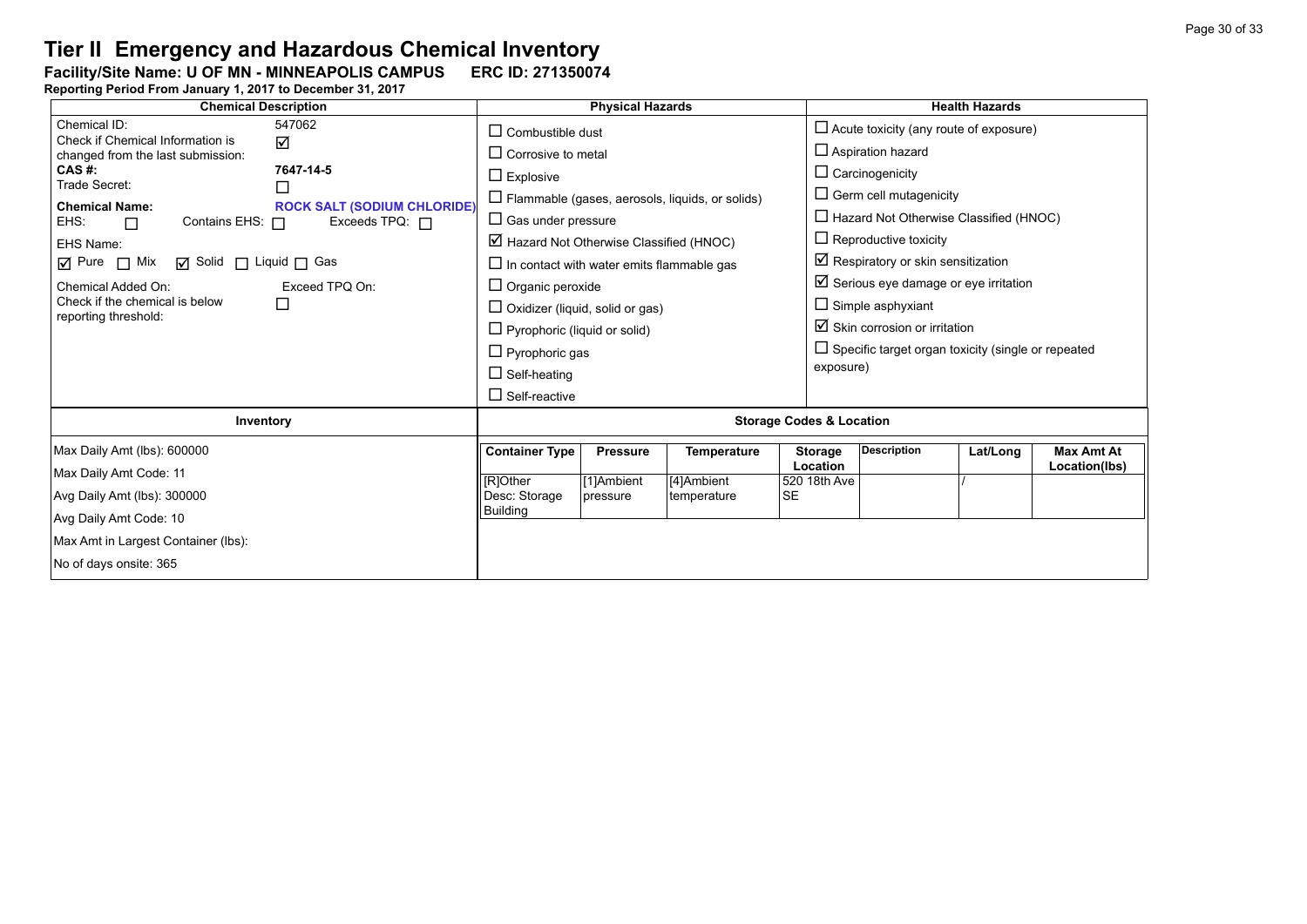**Facility/Site Name: U OF MN - MINNEAPOLIS CAMPUS-----ERC ID: 271350074**

| <b>Chemical Description</b>                                                |                     |           | <b>Physical Hazards</b>             |                         |                                                  |                                                        |                          | <b>Health Hazards</b>                                     |                          |                   |  |
|----------------------------------------------------------------------------|---------------------|-----------|-------------------------------------|-------------------------|--------------------------------------------------|--------------------------------------------------------|--------------------------|-----------------------------------------------------------|--------------------------|-------------------|--|
| Chemical ID:<br>549462                                                     |                     |           |                                     | $\Box$ Combustible dust |                                                  |                                                        |                          | $\Box$ Acute toxicity (any route of exposure)             |                          |                   |  |
| Check if Chemical Information is<br>☑<br>changed from the last submission: |                     |           | $\boxtimes$ Corrosive to metal      |                         |                                                  |                                                        |                          | $\Box$ Aspiration hazard                                  |                          |                   |  |
| CAS#:<br>N/A<br>Trade Secret:                                              |                     |           | $\Box$ Explosive                    |                         |                                                  |                                                        |                          | $\Box$ Carcinogenicity                                    |                          |                   |  |
| □<br><b>Chemical Name:</b><br><b>Sodium Chloride Solution</b>              |                     |           |                                     |                         |                                                  | $\Box$ Flammable (gases, aerosols, liquids, or solids) |                          | $\Box$ Germ cell mutagenicity                             |                          |                   |  |
| EHS:<br>Contains EHS: □<br>$\Box$                                          | Exceeds TPQ: $\Box$ |           | $\Box$ Gas under pressure           |                         |                                                  |                                                        |                          | $\Box$ Hazard Not Otherwise Classified (HNOC)             |                          |                   |  |
| EHS Name:                                                                  |                     |           |                                     |                         | $\Box$ Hazard Not Otherwise Classified (HNOC)    |                                                        |                          | $\Box$ Reproductive toxicity                              |                          |                   |  |
| $\Box$ Pure $\Box$ Mix<br>□ Solid □ Liquid □ Gas                           |                     |           |                                     |                         | $\Box$ In contact with water emits flammable gas |                                                        |                          | $\boxtimes$ Respiratory or skin sensitization             |                          |                   |  |
| Chemical Added On:<br>Exceed TPQ On:                                       |                     |           | $\Box$ Organic peroxide             |                         |                                                  |                                                        |                          | $\boxtimes$ Serious eye damage or eye irritation          |                          |                   |  |
| Check if the chemical is below<br>П<br>reporting threshold:                |                     |           |                                     |                         | $\Box$ Oxidizer (liquid, solid or gas)           |                                                        |                          | $\Box$ Simple asphyxiant                                  |                          |                   |  |
|                                                                            |                     |           |                                     |                         | $\Box$ Pyrophoric (liquid or solid)              |                                                        |                          | $\boxtimes$ Skin corrosion or irritation                  |                          |                   |  |
|                                                                            |                     |           | $\Box$ Pyrophoric gas               |                         |                                                  |                                                        |                          | $\Box$ Specific target organ toxicity (single or repeated |                          |                   |  |
|                                                                            |                     |           | $\Box$ Self-heating                 |                         |                                                  |                                                        |                          | exposure)                                                 |                          |                   |  |
|                                                                            |                     |           | $\Box$ Self-reactive                |                         |                                                  |                                                        |                          |                                                           |                          |                   |  |
| Inventory                                                                  |                     |           | <b>Storage Codes &amp; Location</b> |                         |                                                  |                                                        |                          |                                                           |                          |                   |  |
| Max Daily Amt (lbs): 24000                                                 |                     |           | <b>Container Type</b>               |                         | <b>Pressure</b>                                  | Temperature                                            | <b>Storage</b>           | <b>Description</b>                                        | Lat/Long                 | <b>Max Amt At</b> |  |
| Max Daily Amt Code: 06                                                     |                     |           | [C]Tank inside                      |                         | [1]Ambient                                       | [4]Ambient                                             | Location<br>Landcare and |                                                           |                          | Location(lbs)     |  |
| Avg Daily Amt (lbs): 3000                                                  |                     |           | building                            |                         | pressure                                         | temperature                                            | <b>Facilities</b>        |                                                           |                          |                   |  |
| Avg Daily Amt Code: 04                                                     |                     |           |                                     |                         |                                                  |                                                        | Operations<br>Bldg. 2609 |                                                           |                          |                   |  |
| Max Amt in Largest Container (lbs):                                        |                     |           |                                     |                         |                                                  |                                                        | 4th St SE                |                                                           |                          |                   |  |
| No of days onsite: 365                                                     |                     |           |                                     |                         |                                                  |                                                        |                          |                                                           |                          |                   |  |
|                                                                            |                     |           |                                     |                         | <b>MIXTURE COMPONENTS</b>                        |                                                        |                          |                                                           |                          |                   |  |
| <b>Chemical Name</b>                                                       | $\%$                | CAS#      | <b>EHS</b>                          |                         | <b>EHS Name</b>                                  |                                                        |                          | Max Daily<br>Amount (lbs)                                 | Max Daily<br>Amount Code |                   |  |
| <b>Sodium Chloride</b>                                                     | 23.3                | 7647-14-5 | $\Box$                              |                         |                                                  |                                                        |                          | 5592                                                      | 05                       |                   |  |
|                                                                            |                     |           |                                     |                         |                                                  |                                                        |                          |                                                           |                          |                   |  |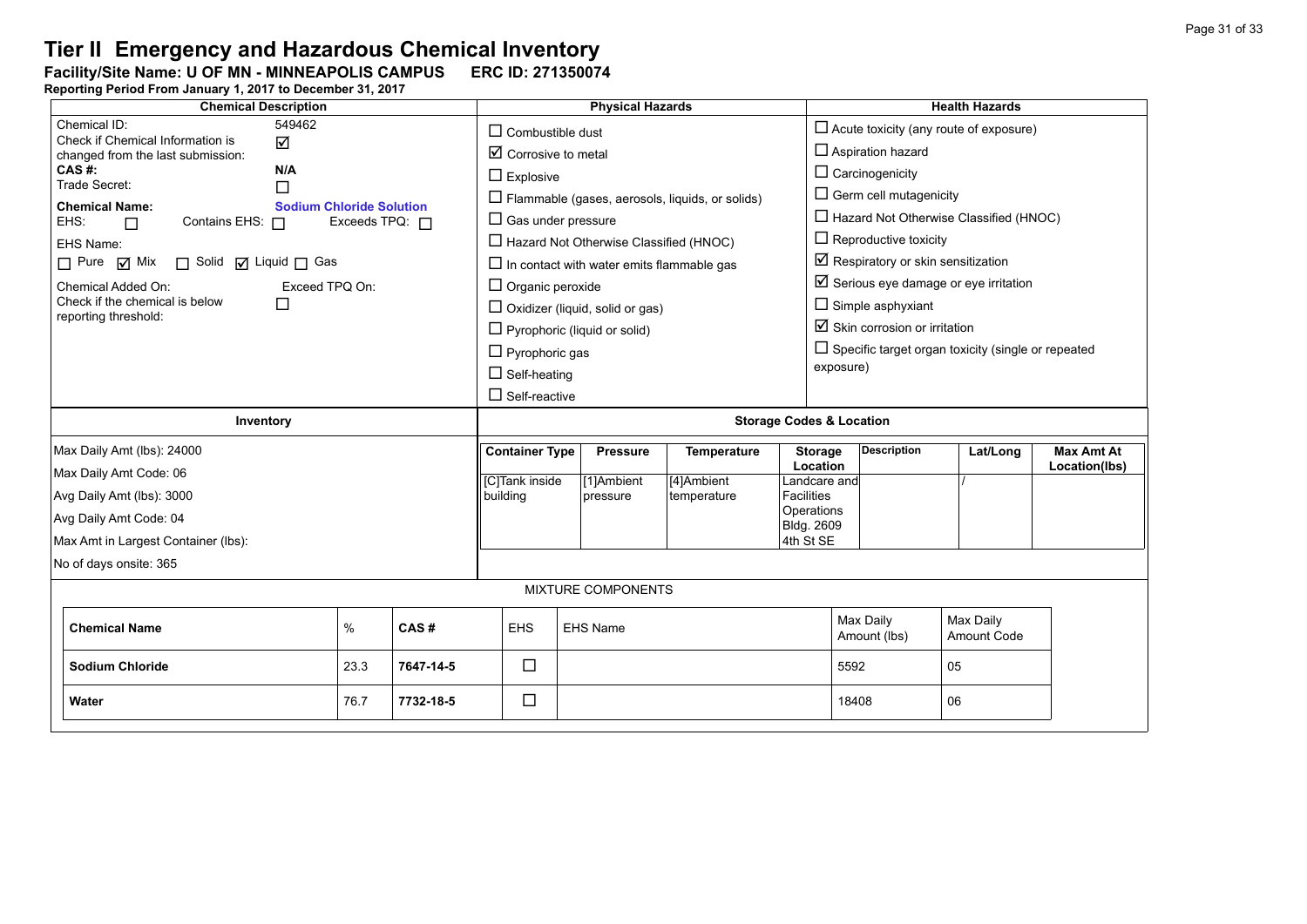**Facility/Site Name: U OF MN - MINNEAPOLIS CAMPUS-----ERC ID: 271350074**

| <b>Chemical Description</b>                                                                                                                           | <b>Physical Hazards</b>                                                       |                        |                                                        |                                                                | <b>Health Hazards</b>                                                                                                                |                          |                   |  |
|-------------------------------------------------------------------------------------------------------------------------------------------------------|-------------------------------------------------------------------------------|------------------------|--------------------------------------------------------|----------------------------------------------------------------|--------------------------------------------------------------------------------------------------------------------------------------|--------------------------|-------------------|--|
| Chemical ID:<br>547055<br>Check if Chemical Information is<br>☑<br>changed from the last submission:<br>CAS#:<br>7664-93-9<br>Trade Secret:<br>$\Box$ | $\Box$ Combustible dust<br>$\boxtimes$ Corrosive to metal<br>$\Box$ Explosive |                        |                                                        |                                                                | $\Box$ Acute toxicity (any route of exposure)<br>$\Box$ Aspiration hazard<br>$\Box$ Carcinogenicity<br>$\Box$ Germ cell mutagenicity |                          |                   |  |
| <b>SULFURIC ACID</b><br><b>Chemical Name:</b>                                                                                                         |                                                                               |                        | $\Box$ Flammable (gases, aerosols, liquids, or solids) |                                                                | $\Box$ Hazard Not Otherwise Classified (HNOC)                                                                                        |                          |                   |  |
| EHS:<br>Contains EHS: $\Box$<br>Exceeds TPQ: <b>√</b><br>☑                                                                                            | $\Box$ Gas under pressure                                                     |                        |                                                        |                                                                | $\Box$ Reproductive toxicity                                                                                                         |                          |                   |  |
| EHS Name:<br>SULFURIC ACID<br>$\overline{M}$ Mix<br>□ Solid □ Liquid □ Gas<br>$\Box$ Pure                                                             | $\Box$ Hazard Not Otherwise Classified (HNOC)                                 |                        |                                                        |                                                                | $\Box$ Respiratory or skin sensitization                                                                                             |                          |                   |  |
|                                                                                                                                                       | $\Box$ In contact with water emits flammable gas                              |                        |                                                        |                                                                | $\Box$ Serious eye damage or eye irritation                                                                                          |                          |                   |  |
| Chemical Added On:<br>Exceed TPQ On:<br>Check if the chemical is below<br>□                                                                           | $\Box$ Organic peroxide                                                       |                        |                                                        |                                                                | $\Box$ Simple asphyxiant                                                                                                             |                          |                   |  |
| reporting threshold:                                                                                                                                  | $\Box$ Oxidizer (liquid, solid or gas)                                        |                        |                                                        |                                                                | $\Box$ Skin corrosion or irritation                                                                                                  |                          |                   |  |
|                                                                                                                                                       | $\Box$ Pyrophoric (liquid or solid)                                           |                        |                                                        |                                                                | $\Box$ Specific target organ toxicity (single or repeated                                                                            |                          |                   |  |
|                                                                                                                                                       | $\Box$ Pyrophoric gas                                                         |                        |                                                        | exposure)                                                      |                                                                                                                                      |                          |                   |  |
|                                                                                                                                                       | $\Box$ Self-heating                                                           |                        |                                                        |                                                                |                                                                                                                                      |                          |                   |  |
|                                                                                                                                                       | $\Box$ Self-reactive                                                          |                        |                                                        |                                                                |                                                                                                                                      |                          |                   |  |
| Inventory                                                                                                                                             | <b>Storage Codes &amp; Location</b>                                           |                        |                                                        |                                                                |                                                                                                                                      |                          |                   |  |
| Max Daily Amt (lbs): 750                                                                                                                              | <b>Container Type</b>                                                         | <b>Pressure</b>        | Temperature                                            | <b>Storage</b>                                                 | <b>Description</b>                                                                                                                   | Lat/Long                 | <b>Max Amt At</b> |  |
| Max Daily Amt Code: 03                                                                                                                                | [C]Tank inside                                                                | [1]Ambient             | [4]Ambient                                             | Location<br>AMUNDSON                                           |                                                                                                                                      | 44.975697/               | Location(lbs)     |  |
| Avg Daily Amt (lbs): 200                                                                                                                              | building                                                                      | pressure               | temperature                                            | <b>HALL, 421</b>                                               |                                                                                                                                      | 93.234093                |                   |  |
| Avg Daily Amt Code: 02                                                                                                                                |                                                                               |                        |                                                        | <b>WASHINGTO</b><br>N AVE SE                                   |                                                                                                                                      |                          |                   |  |
| Max Amt in Largest Container (lbs):                                                                                                                   | [E]Plastic or                                                                 | [1]Ambient             | [4]Ambient                                             | <b>AMUNDSON</b>                                                |                                                                                                                                      | 44.975697/-              |                   |  |
| No of days onsite: 365                                                                                                                                | nonmetallic drum pressure                                                     |                        | temperature                                            | <b>HALL, 421</b><br><b>WASHINGTO</b><br>N AVE SE               |                                                                                                                                      | 93.234093                |                   |  |
|                                                                                                                                                       | [C]Tank inside<br>building                                                    | [1]Ambient<br>pressure | [4]Ambient<br>temperature                              | <b>REGIS</b><br><b>CENTER</b><br>FOR ART.<br>405 21ST<br>AVE S |                                                                                                                                      | 44.975697/-<br>93.234093 |                   |  |
|                                                                                                                                                       | [E]Plastic or                                                                 | [1]Ambient             | [4]Ambient                                             | <b>REGIS</b>                                                   |                                                                                                                                      | 44.975697/-              |                   |  |
|                                                                                                                                                       | nonmetallic drum pressure                                                     |                        | temperature                                            | <b>CENTER</b><br>FOR ART.<br>405 21ST<br>AVE S                 |                                                                                                                                      | 93.234093                |                   |  |
|                                                                                                                                                       | [M]Glass bottles   [1]Ambient                                                 |                        | [4]Ambient                                             | <b>REGIS</b>                                                   |                                                                                                                                      | 44.975697/-              |                   |  |
|                                                                                                                                                       | or jugs                                                                       | pressure               | temperature                                            | <b>CENTER</b><br>FOR ART,<br>405 21ST                          |                                                                                                                                      | 93.234093                |                   |  |
|                                                                                                                                                       |                                                                               |                        |                                                        | AVE S                                                          |                                                                                                                                      |                          |                   |  |